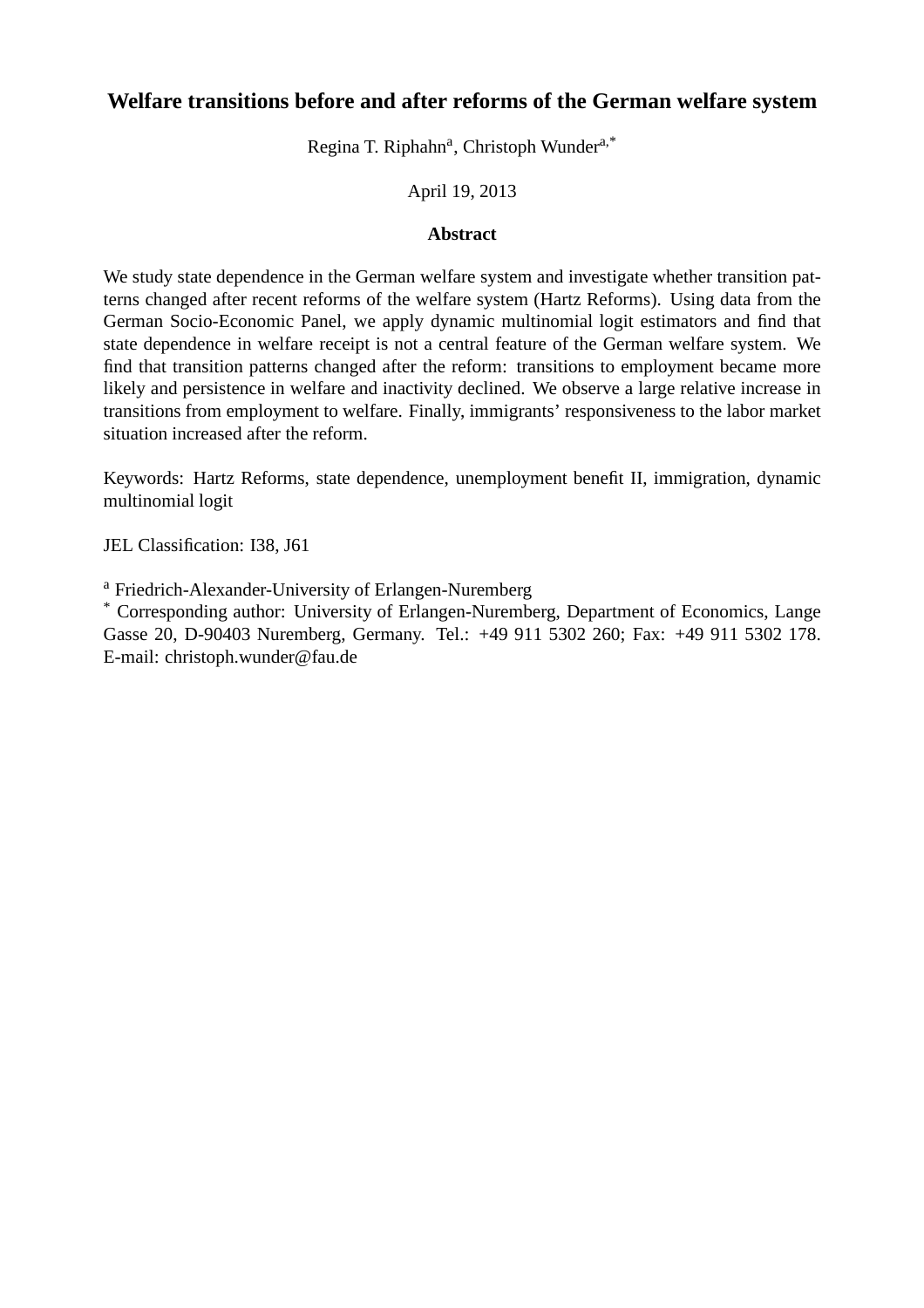#### **1 Introduction**

In recent years, the German labor market has seen impressive developments: between 2005 and 2011, the unemployment rate dropped from 13.0 to 7.9 percent and employment surged from 38.9 to 41.1 millions (SVR 2012). The labor market was robust to the Great Recession of 2009 and unemployment did not increase during the recent crisis. Interestingly, these beneficial developments were preceded by substantial reforms of the German welfare system that aimed at enhancing work incentives and labor market flexibility, particularly for the unemployed and for welfare recipients. Some economists assert that the reforms contributed to the positive developments by providing incentives that increase welfare exit and reduce welfare persistence (e.g., SVR 2011). In combination with easing labor market conditions this may have affected welfare transitions.

This paper studies the structural determinants of labor market and welfare transitions in the periods before and after the reforms. We do not aim at identifying causal reform effects but address two research questions: (1) did the patterns and dynamics of welfare transitions change from before to after the reform, and (2) are welfare transitions more responsive to the labor market situation after the reforms? In addition, we examine heterogeneities in welfare transitions and in changes in welfare transitions across population groups. In particular, we focus on differences between immigrants and natives because the literature provides evidence that the propensity to receive welfare benefits differs for these groups (Barrett and McCarthy 2008, Sarvimäki 2011).

Answers to our research questions are of substantial interest: first, many observers are specifically interested in the workings of the German "job miracle". While Burda and Hunt (2011) see employer expectations, wage moderation, and working time accounts as the key factors behind the German job miracle, SVR (2011) also discuss the role of recent reforms. We provide evidence on the plausibility of the connection between the 2005-reforms and subsequent employment dynamics. Given that many countries are faced with high unemployment, the German experience may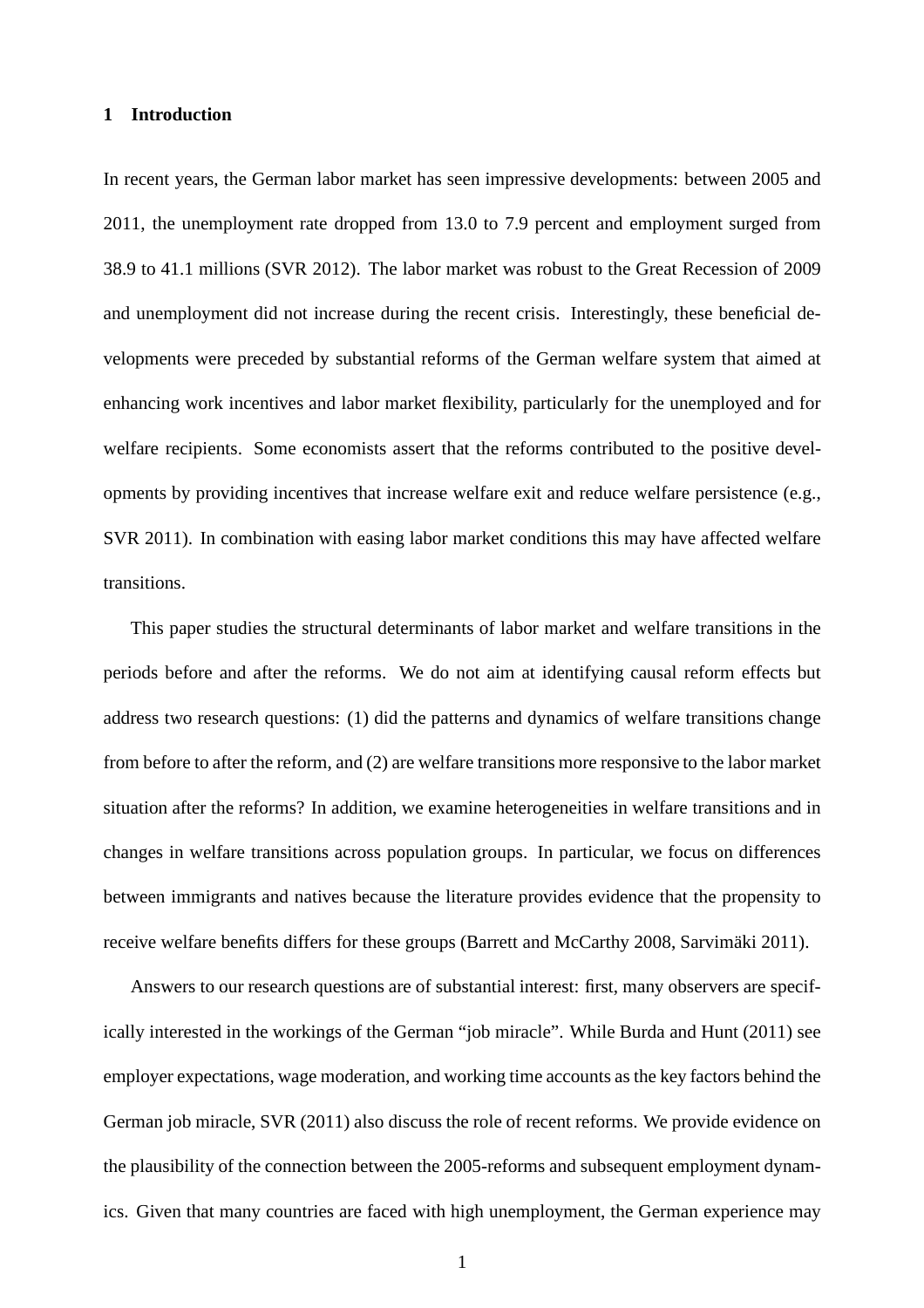provide an informative benchmark case. Second, we contribute to the literature that studies the connection between individual welfare transitions and aggregate labor market conditions (e.g., Hoynes 2000 and Hoynes et al. 2012). Hoynes (2000) showed the close connection between unemployment and welfare receipt in the United States between 1987 and 1992 when welfare recipients strongly responded to job opportunities and wage growth. Third, we add to the international discussion of heterogeneous response patterns across population groups. Particularly in countries with a large immigrant population, it is important to understand the difference in responses to incentive mechanisms between natives and immigrants.<sup>1</sup>

Using data from the German Socio-Economic Panel Study (SOEP), we estimate dynamic multinomial logit models. This approach allows us to study welfare transitions in the German welfare system. In particular, we focus on true state dependence, i.e., the extent to which the experience of transfer receipt affects subsequent transition patterns. Our results show little evidence of true state dependence in the German welfare system. We find that transition patterns changed after the reform: transitions to employment became more likely and persistence in welfare and inactivity declined. We observe a large relative increase in transitions from employment to welfare. Finally, among immigrants welfare persistence and welfare-to-employment transitions became more responsive to the labor market after the reform.

This study is related to several discussions in the literature. Some contributions discuss developments of the German labor market and the response to the recent welfare reforms. While Fertig et al. (2006) did not find improvements in policy effectiveness after the reforms, Fahr and Sunde (2009) and Klinger and Rothe (2012) find that the early Hartz Reforms significantly improved the efficiency of labor market matching, benefiting particularly the long term unemployed.<sup>2</sup>

<sup>&</sup>lt;sup>1</sup> For a survey of the international literature, see Barrett and McCarthy (2008). Evidence for Germany is provided, e.g., by Castronova et al. (2001), Kogan (2004), Riphahn (2004), Riphahn and Wunder (2012).

<sup>&</sup>lt;sup>2</sup> Several government mandated studies evaluated the effects of elements of the reform packages. Caliendo (2009) summarizes that labor market institutions became more efficient and work incentives for the unemployed increased after the reform.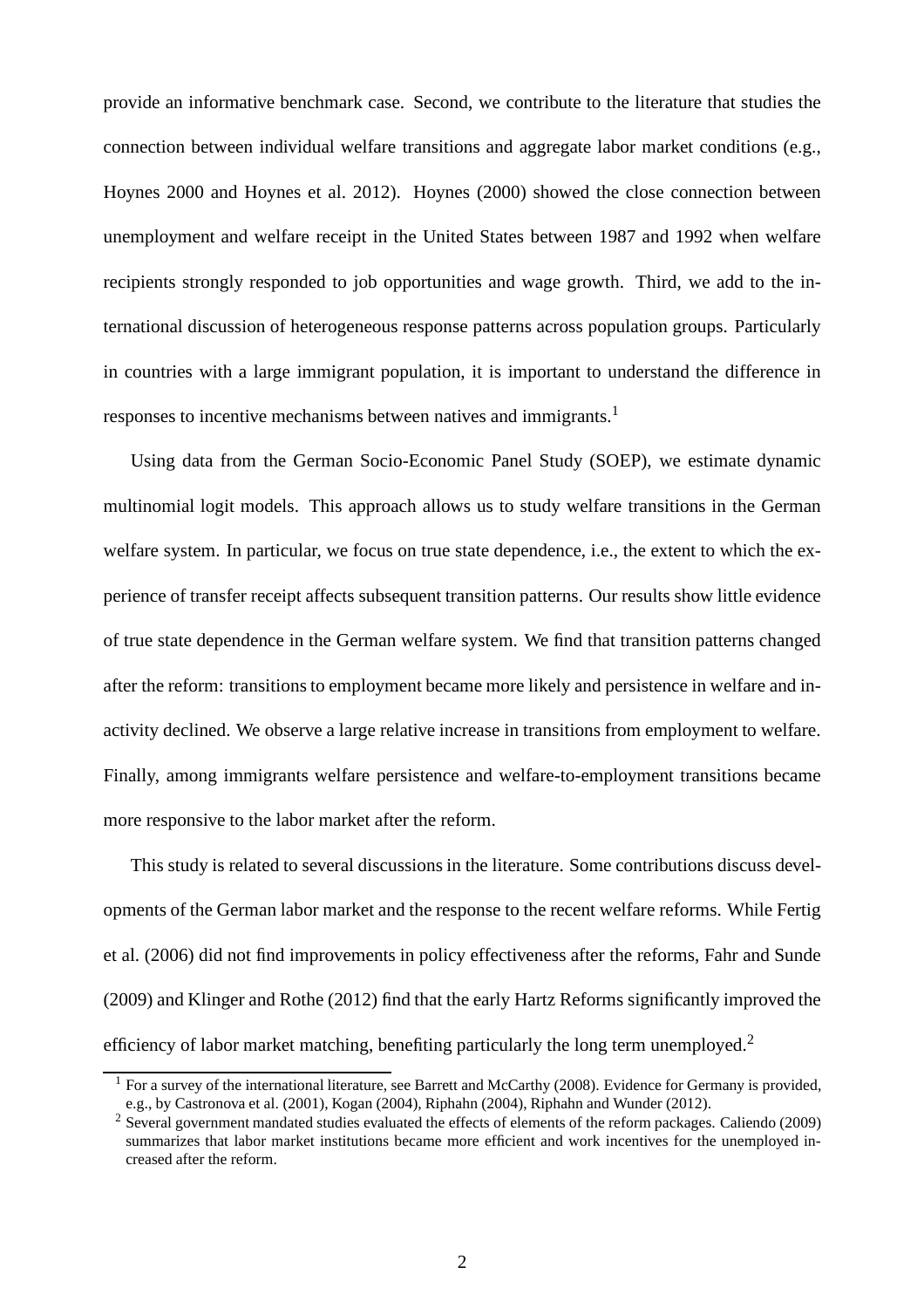Our approach to the study of labor market flexility ties in with an international literature on state dependence in transfer receipt. Closest to ours is the contribution by Hansen and Lofstrom (2009) who use data on Swedish men observed 1990 and 1996 to study the transition between welfare receipt, unemployment, and employmentg. They find higher state dependence among immigrants than natives. Hansen and Lofstrom (2011) separately study welfare exit and entry of Swedish natives and immigrants and find that the difference in welfare receipt between natives and immigrants results from differences in entry to rather than in exit from welfare. In the literature on welfare state dependence Hansen et al. (2006) analyse Canadian welfare participation and Chay et al. (2004) focus on Californian data. Both studies find true state dependence in welfare receipt which varies across population groups. A study without evidence in favor of true state dependence of welfare receipt is Cappellari and Jenkins (2009) investigating the case of Britain. In a prior study, we focused on differences in transition patterns in the German welfare systen after the reform between natives and several immigrant groups (EU citizens, non-EU citizens, immigrants with German citizenship) (Wunder and Riphahn 2011). There, we find substantial differences between population groups but little evidence for true state dependence.

A separate literature is concerned with consequences of welfare reforms for recipient behaviors. Following the 1996 reform of the U.S. federal welfare program, studies addressed a variety of outcomes (for a survey, see Blank 2002), among them the propensity to take up work (e.g., Grogger and Karoly 2005), responses to time limited eligibility, and the relevance of the macroeconomy for labor force participation (Bitler and Hoynes 2010, Ziliak et al. 2000). Blank (2002) summarizes evidence of substantial changes in welfare transition patterns in response to the U.S. welfare reforms.<sup>3</sup> By comparing welfare dynamics before and after the German reform, we contribute to this literature on welfare reforms.

<sup>&</sup>lt;sup>3</sup> For evidence on reforms in the UK, Sweden, and Canada see, e.g., Brewer et al. (2006), Edmark (2009), and Fortin et al. (2004).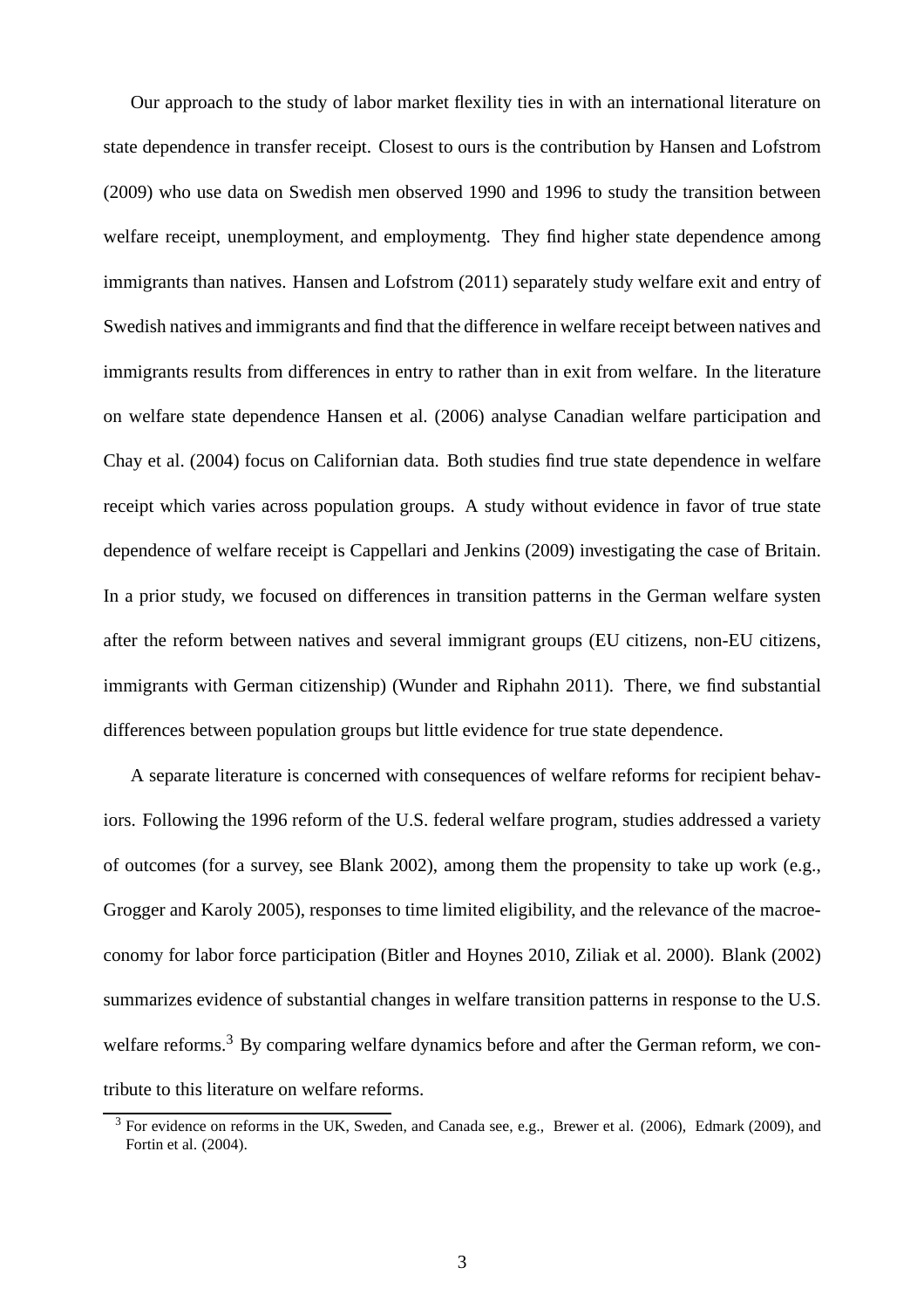This paper is structured as follows. In section two we summarize the institutional framework and the key reform elements that might affect state dependence. Section three describes the data and section four the empirical approach. The results are shown in section five and section six presents concluding remarks.

#### **2 Institutions**

Ever increasing unemployment rates and the apparent failure of prior labor market policies led the German government to implemented far-reaching reforms to activate the unemployed, modernize labor market services, and change the philosophy of the German welfare state. The reform changed the welfare and the unemployment insurance system (for a discussion, see Schneider 2012). Because it cut back on some claims against the welfare state the reform received substantial public attention and opposition. Next, we describe the German welfare system before and after the reform, discuss why welfare transitions might have changed, and briefly describe the situation of immigrants.

In case of unemployment, workers are generally covered by the unemployment insurance. Unemployment benefits (*Arbeitslosengeld*) replace up to 67% of previous net earnings. The maximum duration of benefit payment was reduced from 32 months before the reform to 24 months afterwards. The benefit is now labeled unemployment benefit I (UB I). Prior to the reform, those who had exhausted their unemployment benefit entitlement and those who were not (yet) entitled to unemployment benefits were eligible for unemployment assistance (*Arbeitslosenhilfe*), a tax-financed means-tested transfer. Unemployment assistance replaced up to 57% of prior net earnings.

The basic tenet of the German welfare state is that those receive public transfers, whose own income falls short of their needs. Thus prior to the reform, individuals could claim social assistance (*Sozialhilfe*) if their total income—independent of its source—fell below the legally defined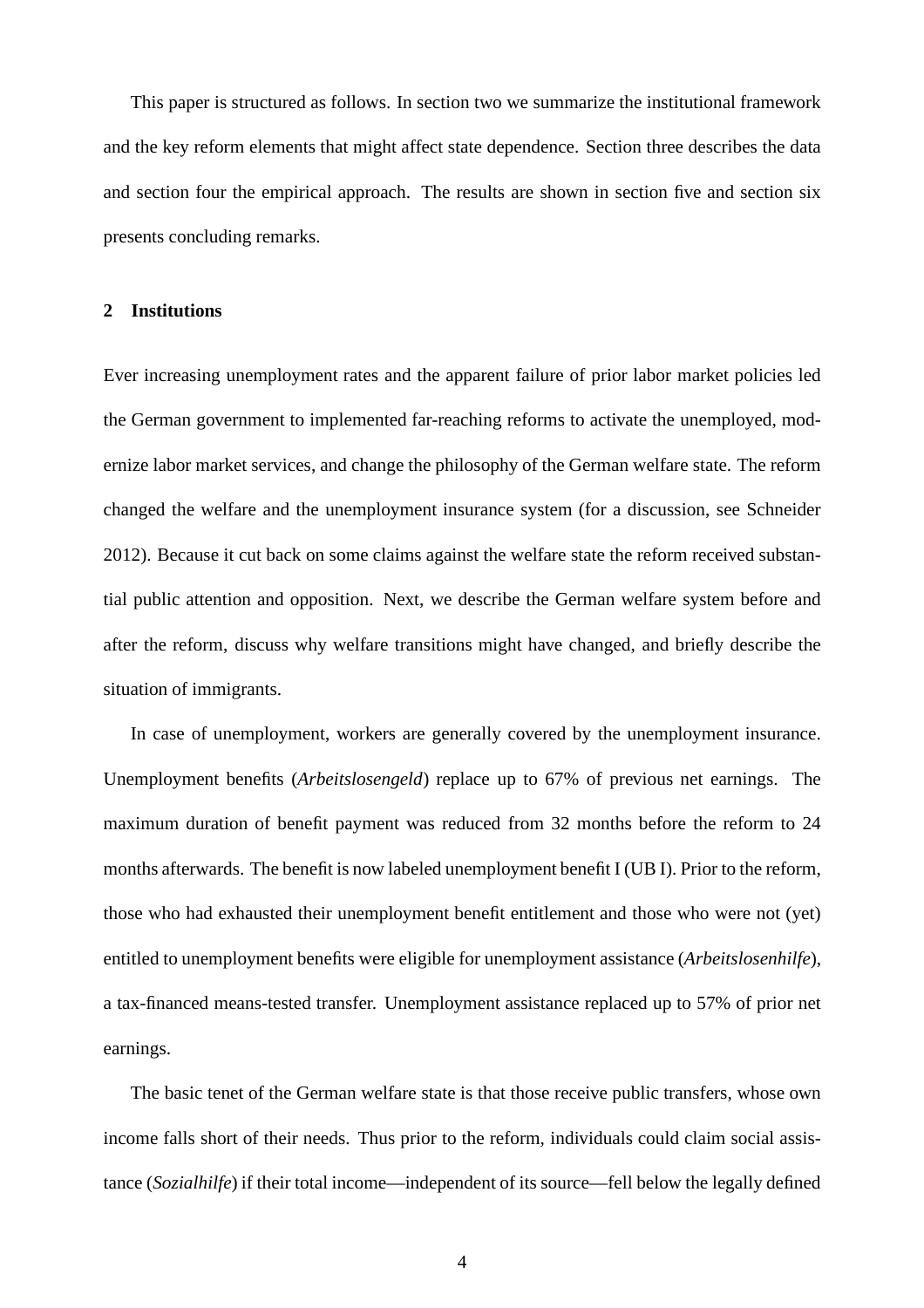subsistence level. Social assistance thus was a means-tested program that was provided also to top up labor earnings and unemployment benefits in case of need.<sup>4</sup>

The reform then combined unemployment assistance and social assistance in the so-called unemployment benefit II (UB II), a means-tested and tax-financed benefit. Individuals who are in need of support, independent of whether they are employed, receive UB I, or exhausted their UB I eligibility, may be eligible for UB II. The benefit covers the legally defined minimum income and is not related to prior earnings. Individuals in need can claim UB II if they are able to work at least 15 hours per week. Those who are not able to work, e.g., due to sickness or disability, are—as before—entitled to social assistance.

The reform came into effect in January 2005 as one element of a wider reform project. The overall reform project had several objectives: (a) to improve the effectiveness and efficiency of labor market services. Thus, after the reform, local employment offices introduced differentiated approaches to support the unemployed at an individual level. (b) To activate the unemployed based on the idea 'fordern and fördern', i.e. 'assist and demand.' Since the reform, the employment offices explicitly demand individual activities and have the unemployed sign 'agreements on objectives.' At the same time search incentives were increased by shortened unemployment benefit payouts and by an intensified use of sanctions. Official statistics show that more sanctions are imposed when the economy is thriving (BA 2013). (c) Finally, labor market regulations were relaxed, e.g., with respect to employment protection, temporary employment, and temporary agency employment (Klinger and Rothe 2012, Caliendo 2009).

The reform adjusted the regulations of earnings allowances and marginal tax rates to increase work incentives (see, e.g., Dietz et al. 2011): the maximum earnings allowance increased and

<sup>4</sup> Since the means test considers household size, a given household income renders large households more likely to be eligible for additional social assistance than small households.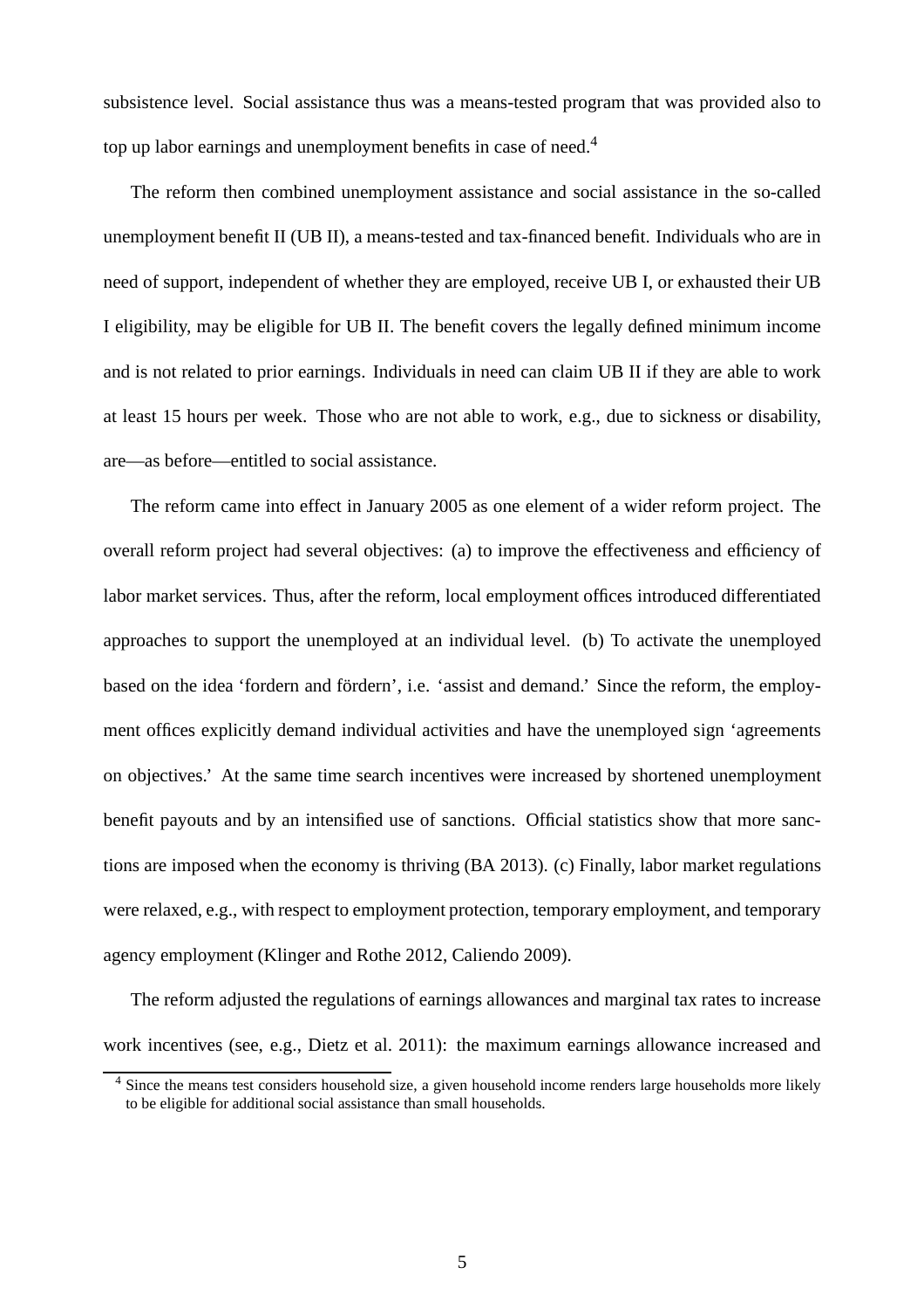marginal tax rates declined.<sup>5</sup> In addition to strengthening work incentives, the reform also requires welfare recipients to actively search for jobs: all recipients of UB II have to look for a job and are obliged to discuss their search strategy with the employment office. In contrast, before the reform social assistance benefits were paid independent of labor market status and search effort. These changes may well reduce welfare persistence and state dependence in welfare.

Immigrants are treated like natives within the unemployment insurance, i.e., with respect to unemployment benefit and unemployment assistance before the reform and UB I after the reform. As for natives, their eligibility depends on the individual contribution record. The situation for immigrants is more complex in the minimum income support programs of social assistance and UB II. Individuals without German citizenship can receive minimum income support if they are (i) permanently in Germany, (ii) physically able to work (after the reform), and (iii) potentially allowed to take up employment; the last condition excludes, e.g., asylum seekers. Ethnic Germans (*Aussiedler*) as well as naturalized immigrants are treated like natives. 6 Immigrants residing in Germany in order to find employment are generally not eligible for benefits. However, a long list of circumstances renders EU citizens eligible for UB II receipt even then (BMAS 2009).

Immigrants' right to stay in Germany can be refused if an immigrant is eligible for meanstested public support. Special protection is granted to migrants from signatory states of the European Convention on Social and Medical Assistance of 1953.<sup>7</sup> These immigrants can stay in Germany even if they receive welfare benefits (Classen 2012).

Prior studies show no difference in take-up behavior for natives and immigrants (see, e.g., Riphahn 2001, Frick and Groh-Samberg 2007, Bruckmeier and Wiemers 2011). However, BMAS (2009) points out that the expiration of UB I generates a substantially higher transition rate to UB

<sup>&</sup>lt;sup>5</sup> For details see, Riphahn and Wunder (2012), where we compare the characteristics associated with benefit receipt among natives and immigrants and provide a non-parametric study of the groups' respective life cycle trajectories of benefit receipt. The paper does not look at state dependence and does not provide a dynamic analysis of the situation before and after the reform.

<sup>6</sup> Ethnic Germans are former German citizens or those belonging to the German people. After World War II, many migrated to West Germany and were granted German citizenship (Kurthen 1995, Dietz 1999).

<sup>7</sup> This covers immigrants from EU member states, Iceland, Norway, and—importantly—Turkey.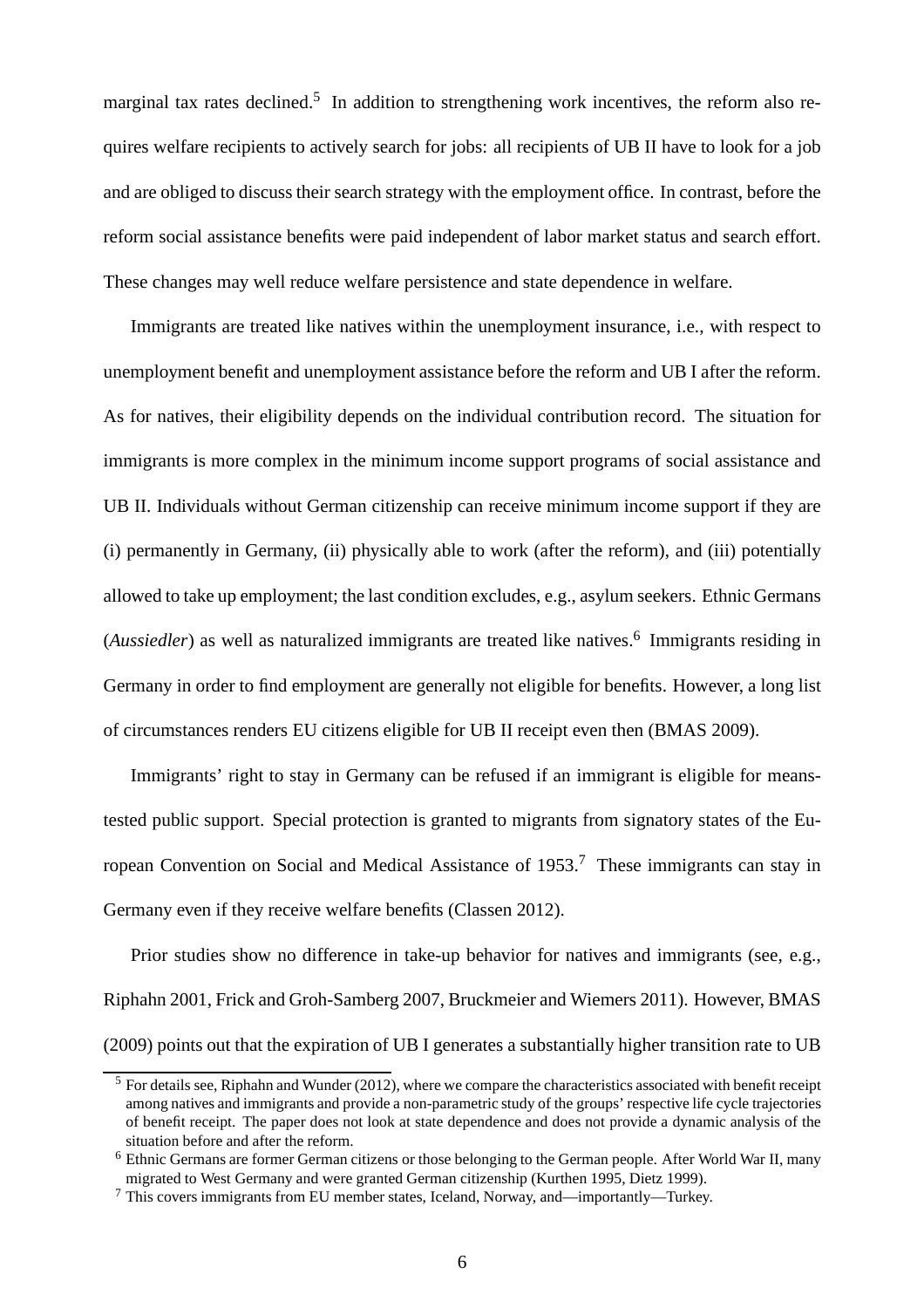II receipt among immigrant than native households: immigrant households and thus their needs are larger while their income and wealth are smaller than natives'. As, the public debate about the reforms enhanced awareness of the new benefit program many observers expect an overall increase in the propensity to take up benefits given eligibility (e.g., Bruckmeier and Wiemers 2011).

#### **3 Data**

Using household data from the German Socio-Economic Panel Study (SOEP) (Wagner et al. 2007), we conduct separate analyses for natives and immigrants. We set the immigration status of the household according to the status of the household head.<sup>8</sup> Since the number of immigrant households is small in East Germany, our analysis considers households in West German only.<sup>9</sup>

We study welfare transitions before and after 2005, when the last step of the Hartz Reforms was implemented. The pre and post reform samples cover the years 2000 to 2004 and 2005 to 2010, respectively. Households are selected if they are part of the sample in 2000 or 2005, which define the initial states.<sup>10</sup> Recipients of unemployment assistance and UB II are required to be able to work. Therefore, we include only household heads of working age (25-60) and exclude the disabled.

Our dependent variable classifies households into three labor market states that indicate whether the household is (1) receiving welfare, (2) employed, or (3) inactive at the time of the survey. In a first step, we code all households who receive welfare benefits. Before the reform, we classify a household as receiving welfare if at least one person in the household receives one of the means-tested benefit schemes, i.e., social assistance or unemployment assistance. After the

<sup>8</sup> This information comes from a "migration background"-indicator in the data, which considers first or second generation immigrant status independent of citizenship (Frick and Lohmann 2010).

<sup>&</sup>lt;sup>9</sup> Other studies use similar sample selection criteria (e.g., Kogan 2004, Riphahn 2004, Wunder and Riphahn 2011).

<sup>&</sup>lt;sup>10</sup> The pre reform sample and the post reform sample cover periods of different length. We decided to use fewer waves for the pre reform period than for the post reform period in order to be able to include the SOEP innovation sample F, which started in 2000.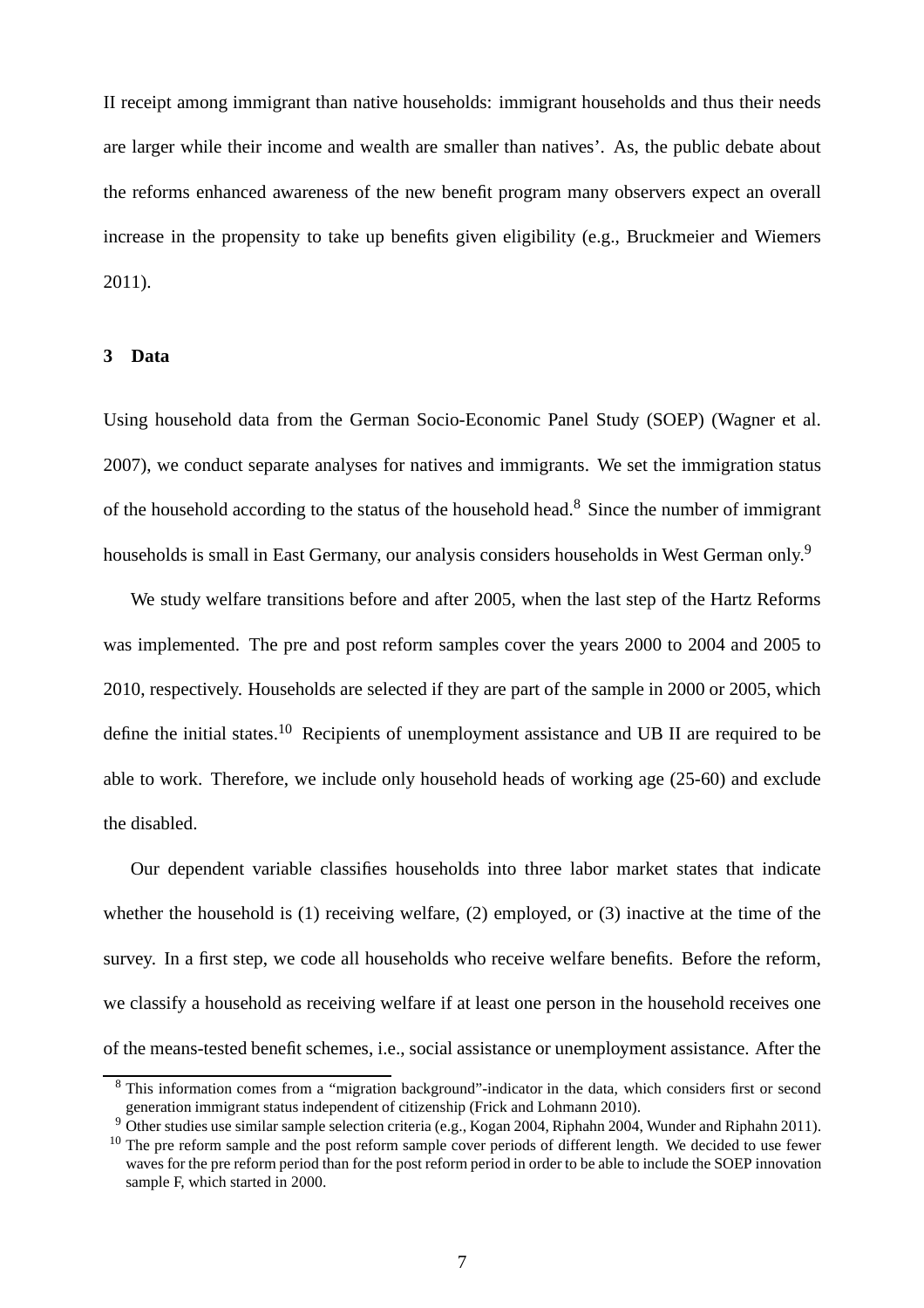reform, we regard households as welfare recipients if at least one person in the household receives UB II. Non-recipient households are labelled "employed" if the household head is employed and "inactive" otherwise. The latter group includes household heads who are out of the labor force or unemployed and who may receive unemployment insurance benefits. The rationale behind this definition of an "inactive group" is that these households neither work nor rely on welfare benefits but instead have other non-welfare income (e.g., unemployment insurance benefits or savings).<sup>11</sup> It is possible that welfare receiving households have employed or unemployed heads; in such cases where earnings or unemployment benefits are insufficient to meet the household's needs and are topped up by welfare benefits we code benefit receipt.

Using weighted data to reflect the population of interest, Table 1 reports the observed annual distribution of the three labor market states for the pre reform years 2000-2004 and the post reform years 2005-2010. In general, welfare recipient rates are higher after the reform with a noticeable jump shortly after the reform came into effect. The increase in recipiency rates is consistent with the decrease in non-take-up in the after-reform period found by Bruckmeier and Wiemers (2011). After the reform, we observe rising employment and falling inactivity, reflecting the positive labor market trend and falling unemployment in this period (BA 2010).

There are remarkable differences between immigrants and natives. The share of immigrant households receiving welfare is more than twice as large as that of natives (e.g., in 2006: 15.2% vs. 7.1%). Correspondingly, the share of immigrant households that are classified as employed is considerably lower than that of natives, on average by 10 percentage points.

Table 2 reports labor market transitions. Persistence is evident in all states. In the total population, welfare receipt has a persistence rate of more than 70%. Patterns change slightly from before to after the reform: while the welfare exit rate to employment increases (from 18.4% to 20.3%), welfare exit to inactivity becomes less frequent (from 10.3% to 6.1%). Labor market transitions

<sup>&</sup>lt;sup>11</sup> Across all years we observe that 17% and 30% of native and immigrant inactive households have unemployed heads, respectively.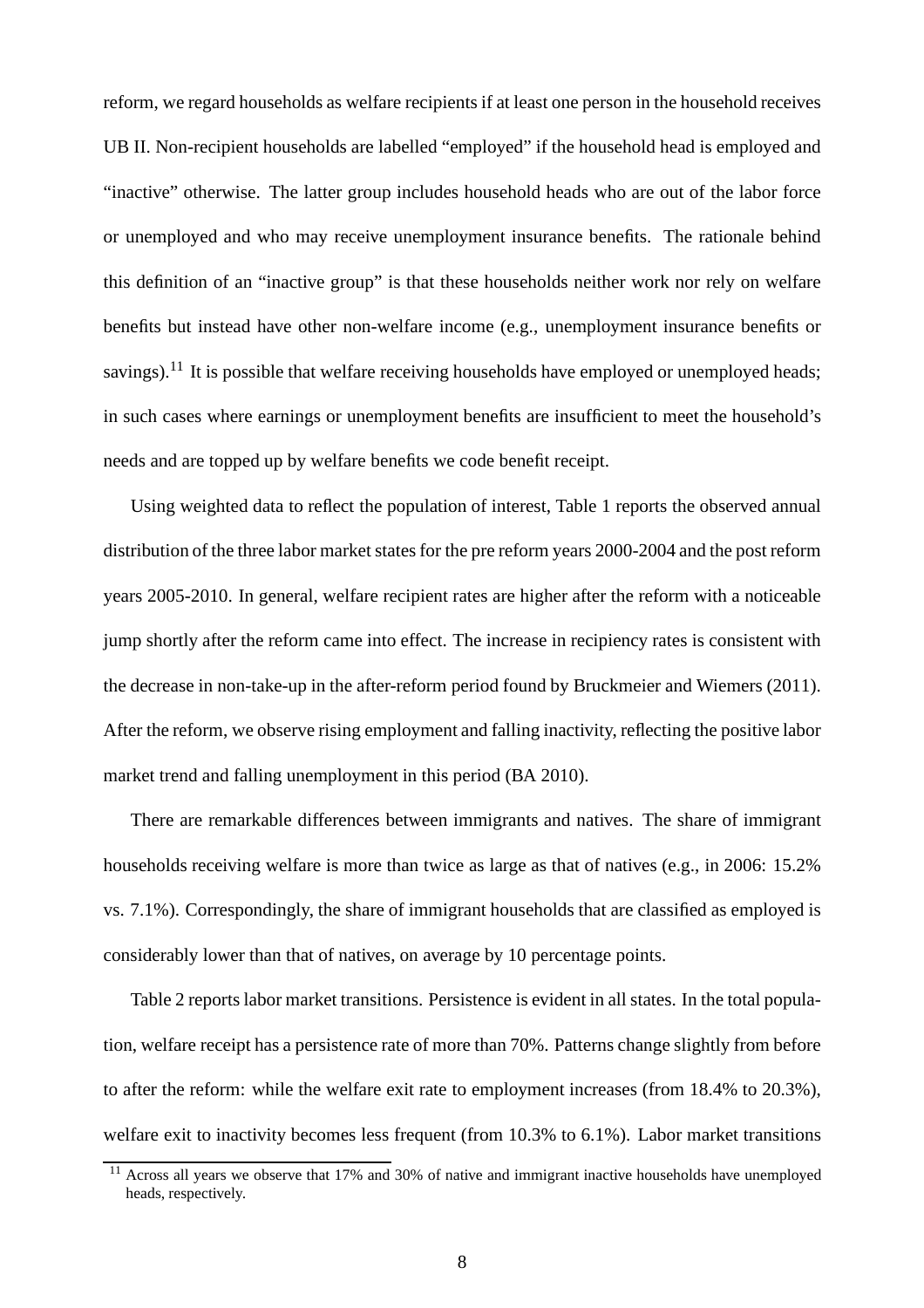appear to be less favorable for immigrants than for natives. Immigrants have a much higher risk of welfare entry and less stable employment than natives. Welfare persistence increases among immigrants (from 68.1% to 75.4%), whereas no change occurs among natives. Also, welfare exit to employment increases for natives and declines for immigrants after the reform.

Table A1 in the appendix shows descriptive statistics of the pre and post reform samples. Compared to natives, immigrant household heads have, on average, 1.5 years less education and are more often married. Also, their number of children is higher. Table A2 shows characteristics by labor market and immigrant status. Comparing welfare recipients and employed households, we observe small differences in the number of children while the share of married household heads is clearly smaller among welfare recipients. The share of single parents is considerably higher among welfare recipients than among households classified as inactive or employed. The figures also indicate a difference in average education between employed households and welfare recipients of two years among natives and one year among immigrants.

Table A3 shows average values for selected characteristics by labor market transition. Native household heads who receive welfare in *t* and *t* −1 have, on average, 2.2 years of education less than those continuously employed. For immigrants, this difference amounts to 1.1 years. The share of female household heads among permanent welfare recipients is higher than among continuously employed household heads (68% vs. 34% for natives, 55% vs. 32% for immigrants). Thus, one may suspect that a lack of human capital and/or gender-specific labor market opportunities are connected to persistence in welfare participation.

### **4 Estimation strategy**

The conceptual framework of our analysis uses a dynamic discrete choice model: a household chooses the labor market state (inactivity, employment, or welfare receipt) with the highest utility.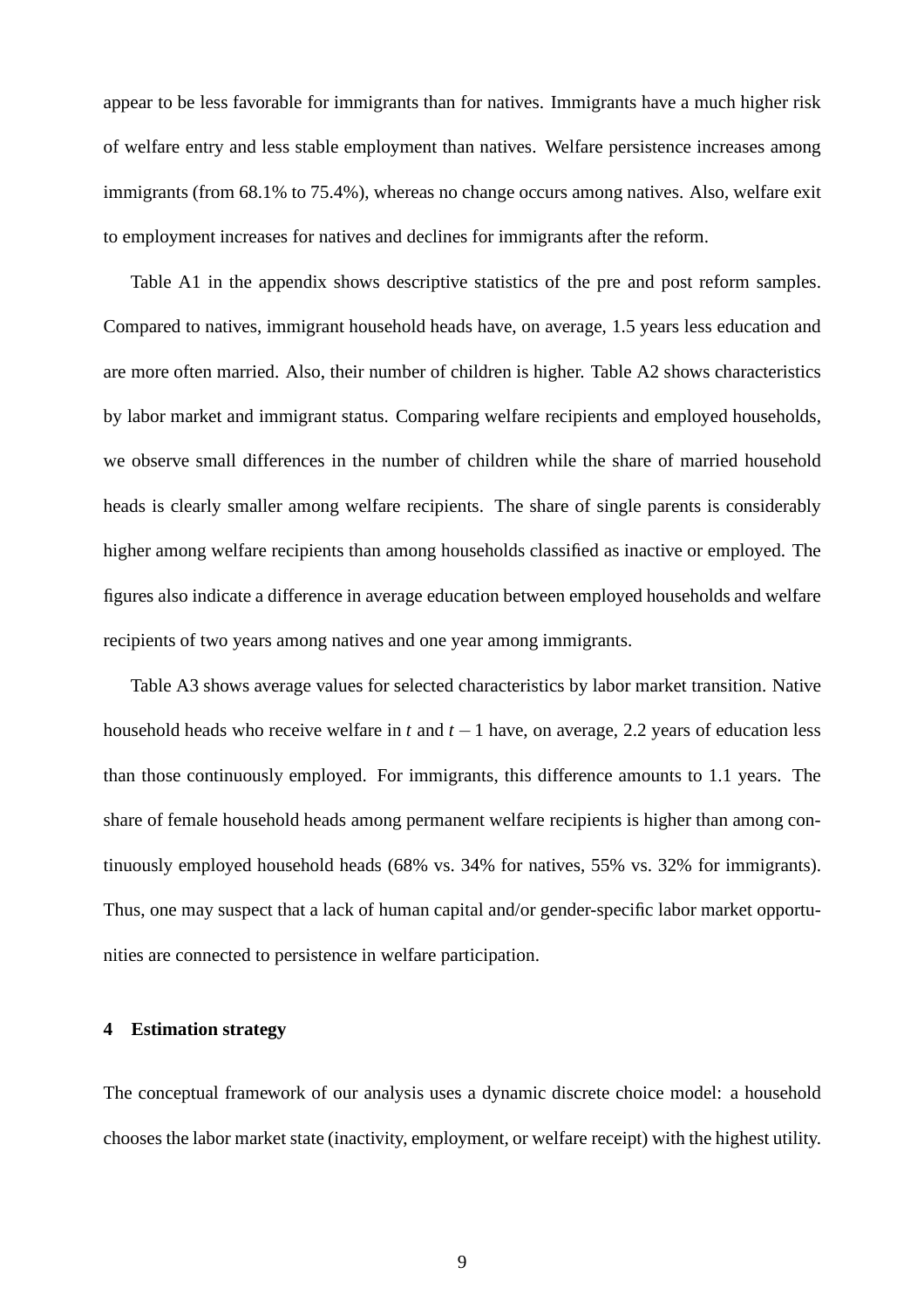Let  $U_{ijt}$  be the utility of household *i* in state *j* at time *t*:

$$
U_{ijt} = \beta'_j \mathbf{x}_{it} + \gamma'_j \mathbf{y}_{i,t-1} + \alpha_{ij} + \varepsilon_{ijt}.
$$
 (1)

Utility depends on the observed household characteristics,  $\mathbf{x}_{it}$ .  $\boldsymbol{\beta}_j$  is a vector of alternativespecific coefficients. The coefficient vector  $\gamma_j$  captures the effect of the previous state,  $\mathbf{y}_{i,t-1}$ , on the current state choice. We take account of household-specific unobserved heterogeneity by including a random error  $\alpha_{ij}$ .  $\varepsilon_{ijt}$  is an idiosyncratic error that is assumed to be independently distributed with a type I extreme value distribution.

Dynamic models of labor market state choice which allow for the presence of unobserved effects raise the problem of endogenous initial conditions: while transitions within the panel of observations are modeled, the transition to the very first observed state has no observed predecessor. We apply the conditional maximum likelihood estimator suggested by Wooldridge (2005) to solve this problem.

The specification of the Wooldridge approach models the unobserved heterogeneity  $\alpha_{ij}$  as a function of the initial state **y***i*0, individual-specific averages of a subset of the explanatory variables  $\mathbf{x}_i$ <sup>12</sup> and a new random error,  $a_{ij}$ , that is uncorrelated with the initial state. We assume  $a_{ij}$  to be normally distributed with zero mean and variance  $\sigma_a^2$ , i.e.  $a_{ij}|(\mathbf{y}_{i0}, \mathbf{x}_i) \sim N(0, \sigma_a^2)$ . Hence, the probability that individual *i* is in state *j* at time *t* conditional on observed and unobserved characteristics and the labor market state in  $t - 1$  can be written as

$$
P(Y_{it}=j|\mathbf{x}_{i},\mathbf{y}_{i,t-1},\mathbf{y}_{i0},\boldsymbol{a}_{i})=\frac{\exp(\beta_{j}'\mathbf{x}_{it}+\gamma_{j}'\mathbf{y}_{i,t-1}+\delta_{j1}'\mathbf{y}_{i0}+\delta_{j2}'\mathbf{x}_{i}+a_{ij})}{\sum\limits_{k=1}^{J=3}\exp(\beta_{k}'\mathbf{x}_{it}+\gamma_{k}'\mathbf{y}_{i,t-1}+\delta_{k1}'\mathbf{y}_{i0}+\delta_{k2}'\mathbf{x}_{i}+a_{ik})}.
$$
 (2)

 $12$  This approach in the spirit of Mundlak (1978) and follows the literature (see, e.g., Stewart 2007, Caliendo and Uhlendorff 2008, Mosthaf et al. 2009, Cappellari and Jenkins 2009, Prowse 2010, Wunder and Riphahn 2011).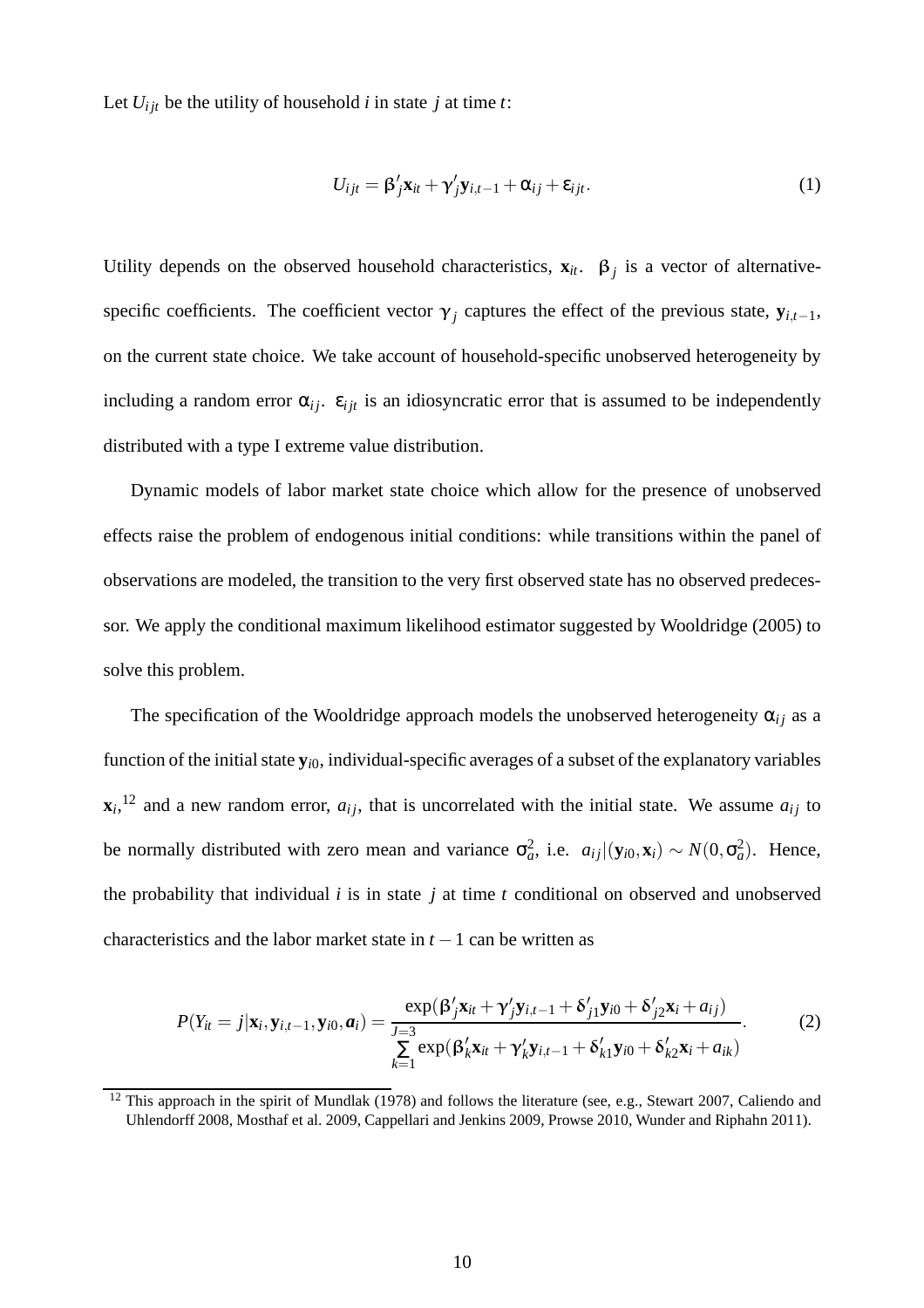Normalizing the coefficient vectors  $\beta_1, \gamma_1, \delta_{11}, \delta_{12}$ , and the unobserved heterogeneity,  $a_{i1}$ , to zero for the first alternative  $(k = 1)$ , we can estimate a dynamic multinomial logit model with random effects. We use Gauss-Hermite quadrature to integrate the random effect out of the corresponding log-likelihood.<sup>13</sup>

We use predicted probabilities  $\overline{P}$  for an individual randomly sampled from the population to describe state dependence in labor market transitions. The calculation requires integrating over the distribution of the random effect (Skrondal and Rabe-Hesketh 2009):

$$
\overline{P}(Y_t = j | \mathbf{y}_{t-1}, \mathbf{y}_0, \mathbf{x}^0) = \int \hat{P}(Y_t = j | \mathbf{y}_{t-1}, \mathbf{x}^0, \alpha) h(\alpha | \mathbf{x}, \mathbf{y}_0; \delta) d\alpha,
$$
\n(3)

where we set the vector  $\mathbf{x}^0$  to equal the sample average of the control variables.  $\hat{P}$  is the conditional probability. We assess the uncertainty of the prediction by approximate 95% confidence intervals for the predicted probabilities.<sup>14</sup>

#### **5 Results**

This section presents the results obtained from dynamic multinomial logit models. Section 5.1 describes patterns of welfare transitions and highlights changes in dynamics after the reform. Section 5.2 turns to the question of how welfare transitions relate to labor market conditions. The discussion addresses differences between immigrants and natives. We report results on robustness checks in section 5.3.

<sup>&</sup>lt;sup>13</sup> We use the Stata program -gllamm- written by Rabe-Hesketh et al. (2004).

<sup>&</sup>lt;sup>14</sup> We use a parametric bootstrap approach with 1000 random draws from the sampling distribution of parameters. The procedure is available in the Stata ado-files -gllapred- and -ci\_marg\_mu- (Rabe-Hesketh et al. 2004, Skrondal and Rabe-Hesketh 2009).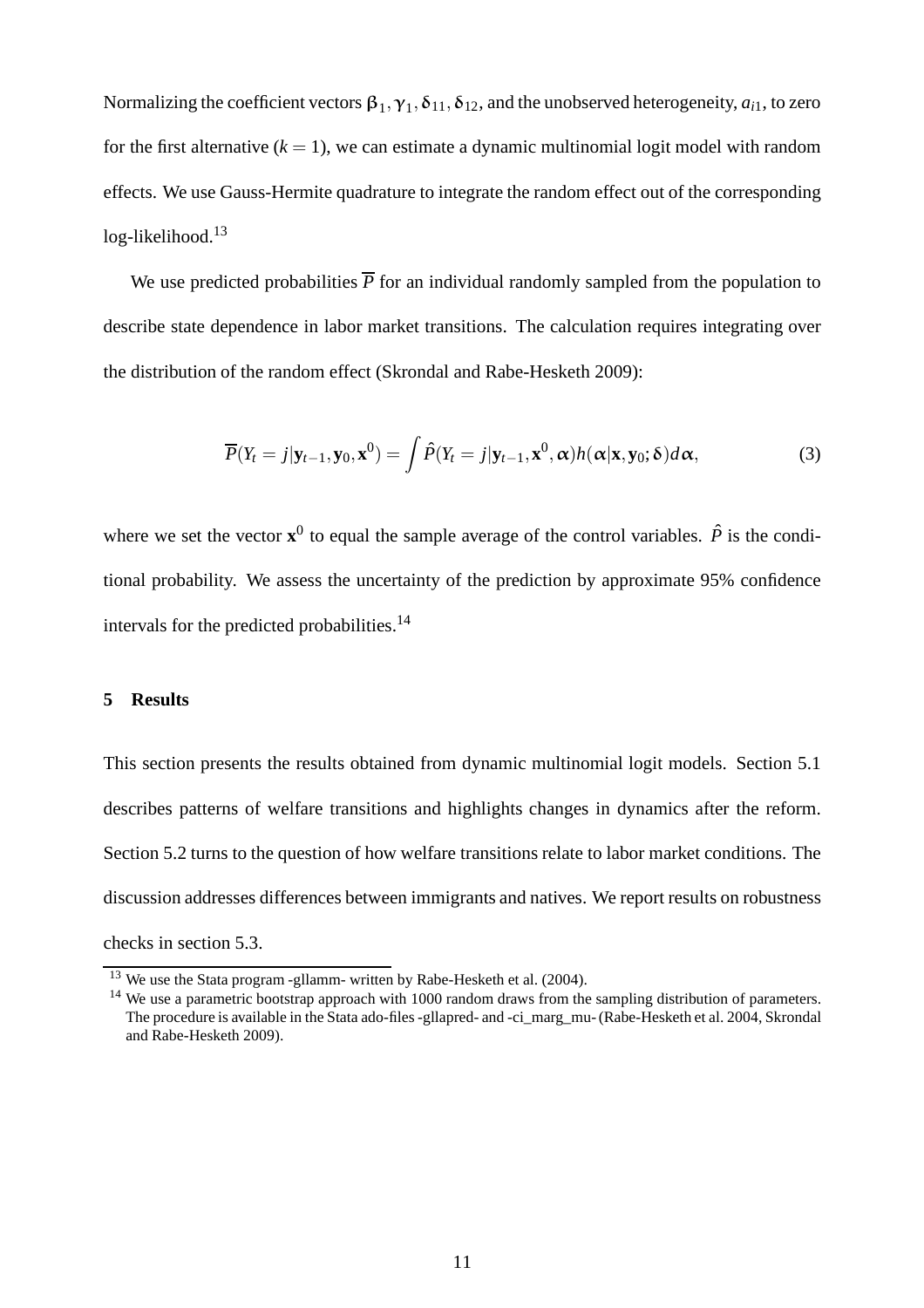### **5.1 Welfare transitions and state dependence**

Table 3 shows the estimation results for the full sample. The positive estimates of the  $\gamma_j$  coefficients presented in the first rows indicate persistence in labor market states: employment in *t* −1 is associated with higher log-odds of employment in *t* and welfare receipt in *t* − 1 is associated with higher log-odds of welfare receipt in *t*, both relative to inactivity.

Interestingly, welfare receipt in  $t - 1$  is linked to higher log-odds of employment in  $t$  relative to inactivity. However, size and significance of the coefficient of lagged employment as a determinant of welfare receipt change between the pre and post reform periods. While the coefficient estimate is near zero (0.07) and statistically insignificant before the reform, it is larger (0.56) and statistically significant in the post reform period. Thus, employment in *t* −1 goes along with a significant increase in the log-odds of welfare receipt in *t* after the reform. This suggests that the welfare system incentivizes welfare recipients to take up employment. We return to the employment-to-welfare transition in greater detail below.

Next, we discuss model-based predictions in Table 4 separately for the entire population (Panels A and B), native households (Panels C and D), and immigrant households (Panels E and F).<sup>15</sup> The calculations are based on separate estimations and average characteristics of the respective pre and post reform subsamples.<sup>16</sup>

The predictions reveal four interesting results. First, they confirm the persistence in labor market states in both sample periods. The probability of each labor market state in *t* is highest when the household was already in that state in  $t - 1$ . Comparing pre and post periods, we observe a decline in the probability of welfare persistence, from 8.3% to 6.0%, i.e. by 28%. Separate analyses for immigrants and natives show that the decline in welfare persistence is more pronounced among immigrants (Panels C-F).

<sup>&</sup>lt;sup>15</sup> Additional estimation results for natives and immigrants are in tables A4 and A5 in the Appendix.

<sup>&</sup>lt;sup>16</sup> For comparison, we also calculated predicted probabilities as the average of individually predicted probabilities. The results are similar in nature to the discussed and are presented in Table A6 in the Appendix.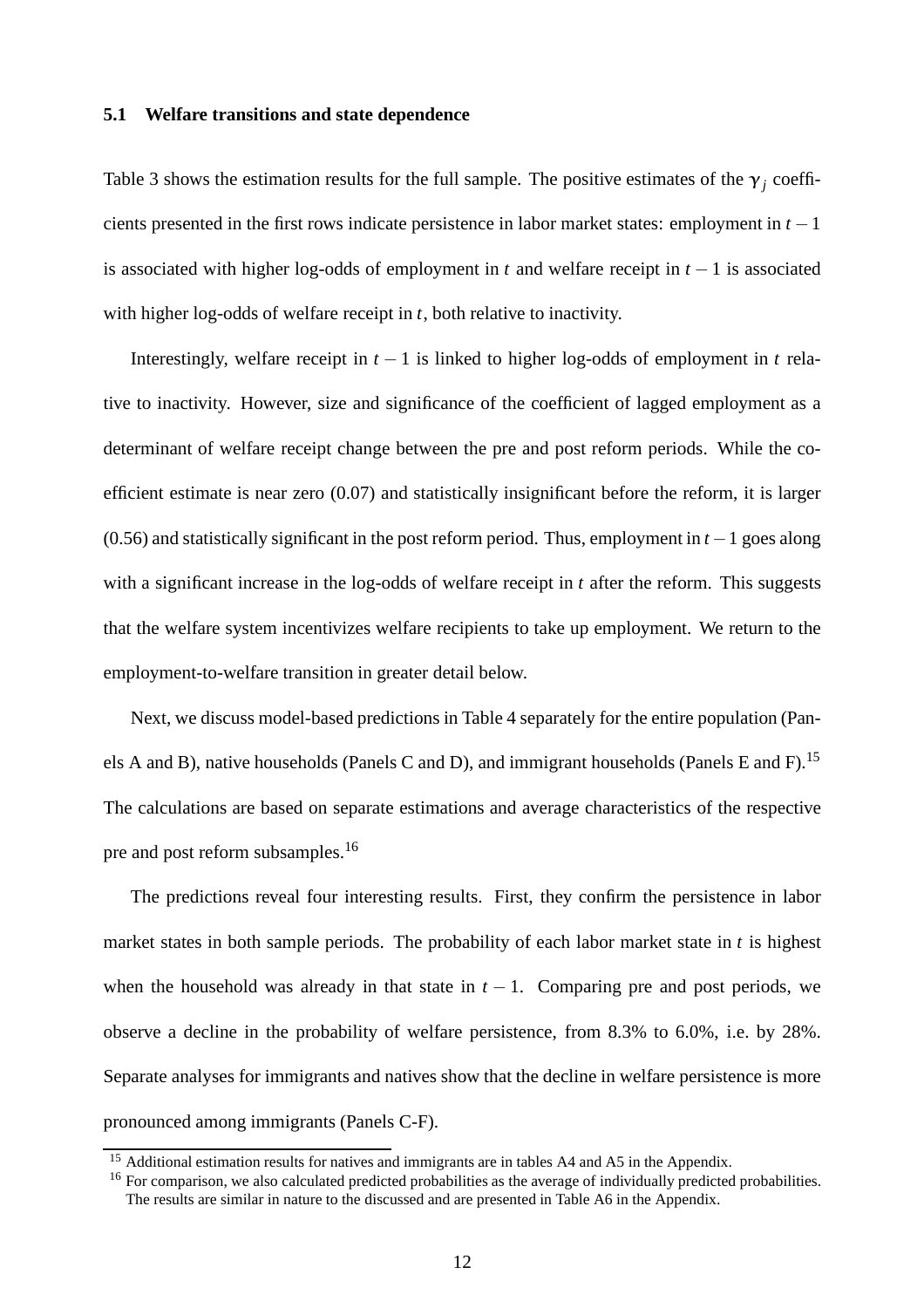Second, we find a clear increase in the probability of employment-to-welfare transitions, from 0.9% to 1.6% (Panels A and B). Judging from the non overlapping confidence intervals, the increase is statistically significant. The same pattern is observed for the immigrant and native samples, separately. Although the overall risk of this transition is small, the sharp relative increase by 78 percent for the full sample is noteworthy, because we hardly observe other statistically significant changes over time. In addition, this result is remarkable because individuals are typically entitled to unemployment insurance benefits in the case of job loss (cf. section 2). Hence, one would expect that in the case of a job loss newly unemployed workers move from employment to the state of inactivity, which includes the receipt of unemployment insurance benefits. The increased risk of employment-to-welfare transitions may result from an increased propensity to take up short term or low paid employment: short-term employment may be insufficient to generate UB I eligibility for the period after the short-term contract expired; low paid employment may not cover household needs and thus may go along with welfare benefit eligibility in addition to employment.

Third, the probability of a transition to employment increased after the reform; in addition, welfare-to-employment transitions are considerably more likely than inactivity-to-employment transitions. The increase in the probability of welfare exit to employment is particularly pronounced among immigrants (from 69% to 83%, Panels E and F). Among immigrants, the probability of inactivity-to-employment transition increased by approximately twenty percentage points, which is the largest absolute change. For both groups persistence in inactivity declined after the reform. In general, this suggests that work incentives for welfare recipients and inactive households increased after the reform and that newly introduced activation measures might be effective, particularly among immigrants. In addition, this could be an indication of new job opportunities.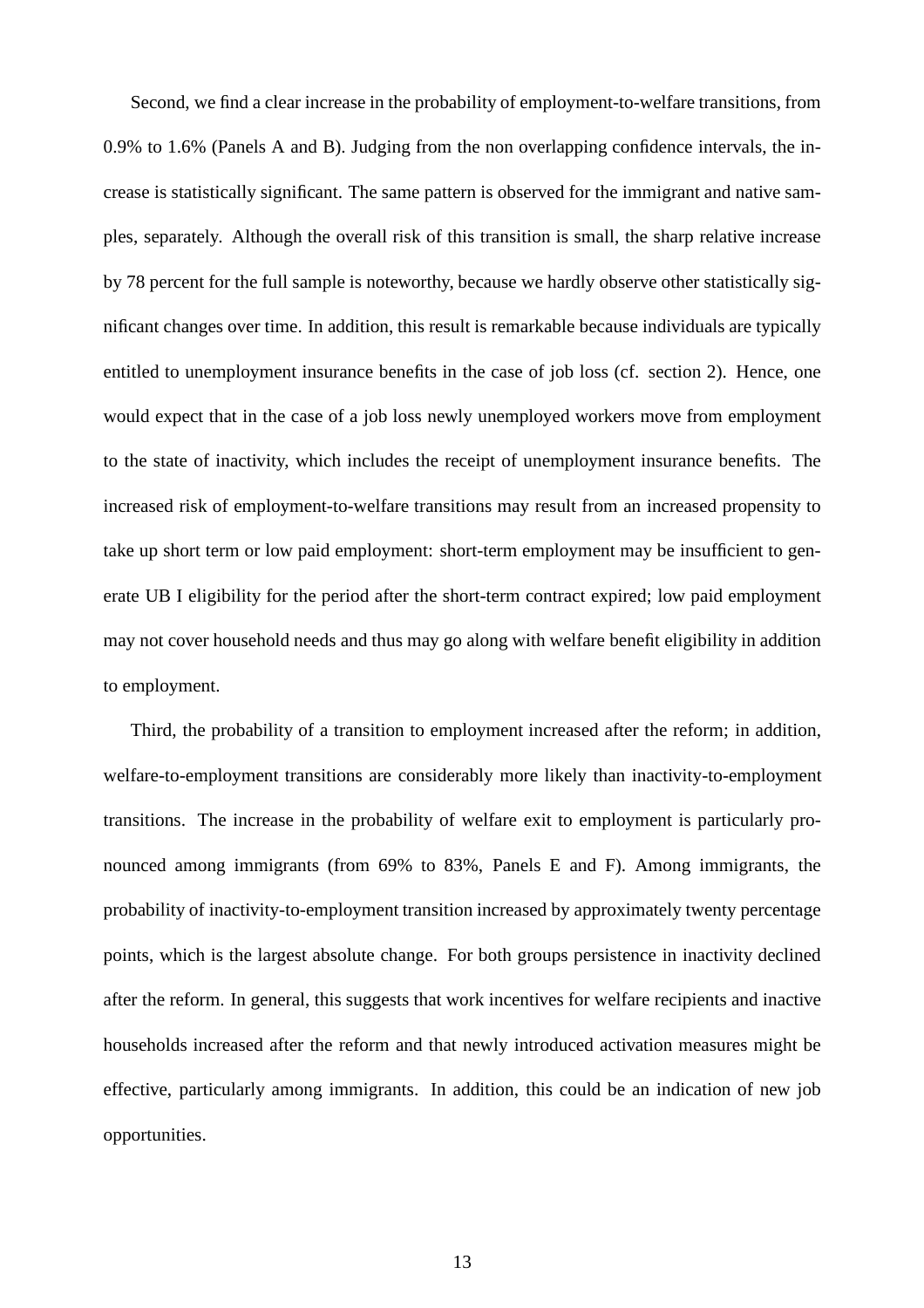Finally, we turn to the control variables and model diagnostics in Table 3. With respect to the control variables, we generally find similar patterns before and after the reform; e.g., higher education increases the log-odds of employment relative to inactivity and makes transitions to welfare relatively less likely. After the reform, the gender-specific life cycle patterns of labor market transitions are estimated more precisely and with larger coefficients, as indicated by the significant coefficients of the age-female interaction terms.

Likelihood ratio tests yield that individual-specific error term components significantly improve the model fit. The specification takes account of the potential endogeneity of health and the number of children by including their individual-specific averages (see variables labeled M in Table 3). The initial labor market state as of period  $t = 0$  is another component of the unobserved household effect. It yields highly significant coefficients, suggesting that the initial state indeed matters in explaining the current state.

#### **5.2 Welfare transitions and labor market conditions**

To address our second research question, this section investigates how welfare transitions relate to the labor market situation. Hoynes (2000) studies this relationship based on Californian administrative data. She confirms significant correlations between local labor markets and the duration of welfare receipt and the probability of recidivism. We add state unemployment rates and their interactions with lagged labor market states to our specification. This allows us to infer whether welfare transitions tend to vary with labor market conditions.<sup>17</sup> Jointly the three additional coefficients are statistically significant in three out of four models.

In general, the log-odds of employment decrease and the log-odds of welfare receipt increase with rising unemployment. To ease comparison between the pre and post reform period, we

<sup>&</sup>lt;sup>17</sup> Tables A7 and A8 show the parameter estimates for the pre and post reform period, respectively.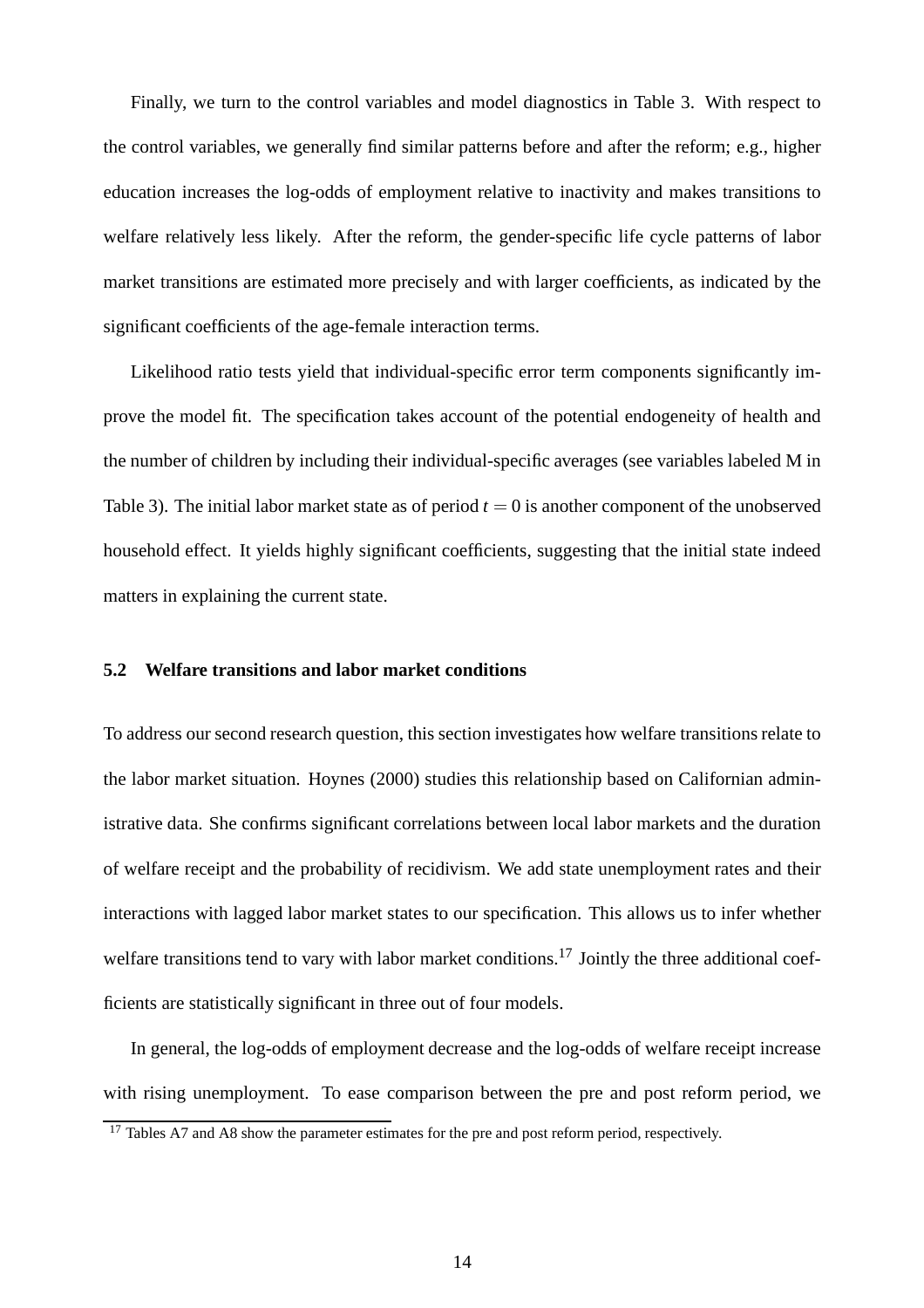present transition probabilities as a function of the unemployment rate graphically in Figures 1 und 2, after separate estimations for the native and immigrant subsamples.

Among natives, state persistence hardly varies with the unemployment rate. Comparing pre and post reform periods, we detect only slight changes in the slope of the more or less flat curves (Figure 1.1). Among immigrants, the curve for welfare persistence features a steeper slope after the reform (see dotted line in Figure 2.1). Thus, immigrant welfare persistence became more responsive to unemployment. Moreover, the downward shift of the curve indicates a general decrease in immigrants' welfare persistence.

For both natives and immigrants, the probability of welfare entry (from inactivity as well as from employment) increases with rising unemployment (Figures 1.2 and 2.2). This pattern hardly changed after the reform. Among immigrants, welfare entry from inactivity is less sensitive to the unemployment rate after than before the reform. As the overall probability of welfare entry declined, the reform incentives may have fostered additional job search activities.

We find that welfare exit to employment is less likely in periods of high unemployment (Figures 1.3 and 2.3). Overall, the rate of welfare-to-employment transitions increased after the reform. While the responsiveness of welfare exit towards the unemployment rate hardly changed for natives, labor market conditions became more important for immigrants' welfare exit to employment after the reform: the respective dashed line in Figure 2.3 is considerably steeper in the post than in the pre reform period.

In sum, welfare transitions are clearly correlated with labor market conditions. Immigrants' unemployment gradients of welfare persistence and welfare exit to employment are considerably higher after than before the reform. This increased labor market responsiveness may indicate that immigrants benefit from the job creation in the economic boom early after the reform.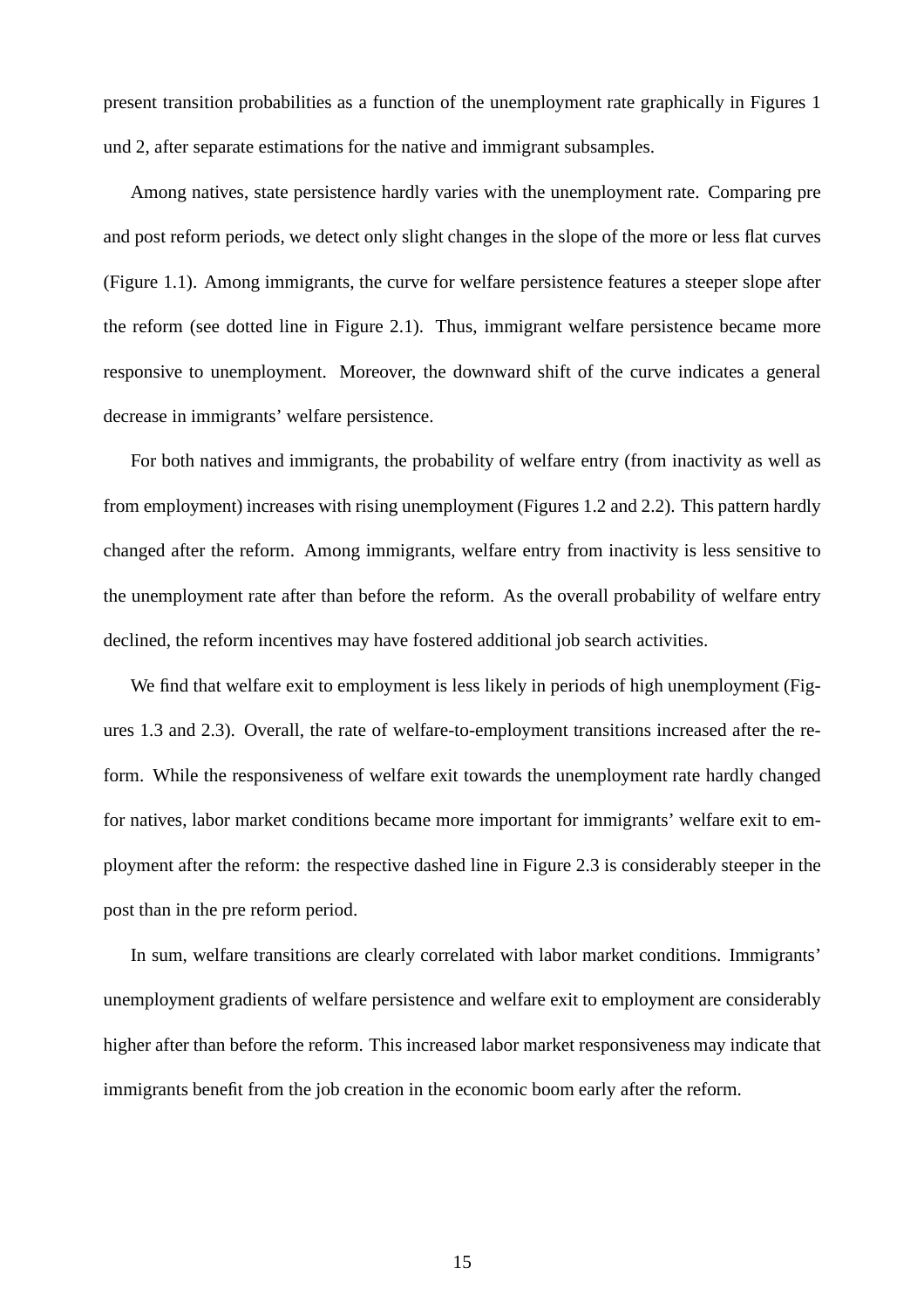### **5.3 Robustness checks**

To check the robustness of our results, we re-estimated the dynamic multinomial logit model using four different specifications. First, we address a potential measurement error in the initial labor market state indicator. We use the labor market state as of 2005, which may have been measured shortly after the reform. At that time, former recipients of unemployment insurance benefits might not have been aware of institutional reforms and labeling changes that took effect on January 1, 2005 and they may have falsely indicated their benefit type. We omitted the 2005 data, started our window of observation in 2006 instead and re-estimated the model setting the initial condition to 2006. Based on predictions from these estimation results we find that the results are similar to those presented above.<sup>18</sup> In particular, trends in welfare entry and welfare exit are equivalent to those found in the full sample. This indicates that our results are not driven by measurement error in the 2005 data.

Our second robustness check calculates predictions setting the initial state to welfare receipt. This indicates how the choice of the initial condition affects the transition probabilities. Table 5 reports the results. Again, we find substantial declines in the persistence of inactivity and welfare receipt for natives, however, now at higher levels than obseved in Table 4. Among immigrants a decline in welfare persistence cannot be confirmed. However, their probability of remaining in welfare receipt is again not significantly higher than that of moving from inactivity to welfare. Controlling for the endogenous initial condition explains a substantial part of the overall state dependence observed in the raw data (Table 2). So the small magnitude of the probability of remaining on welfare calculated for households with average characteristics in Table 4 is connected in large part to the control for endogenous initial conditions.

Our third robustness check addresses the definition of the dependent variable. A feature of UB II is that it is paid to all individuals in need of support (see section 2). If earnings are insufficient to

<sup>&</sup>lt;sup>18</sup> The results are in Table A9 in the Appendix.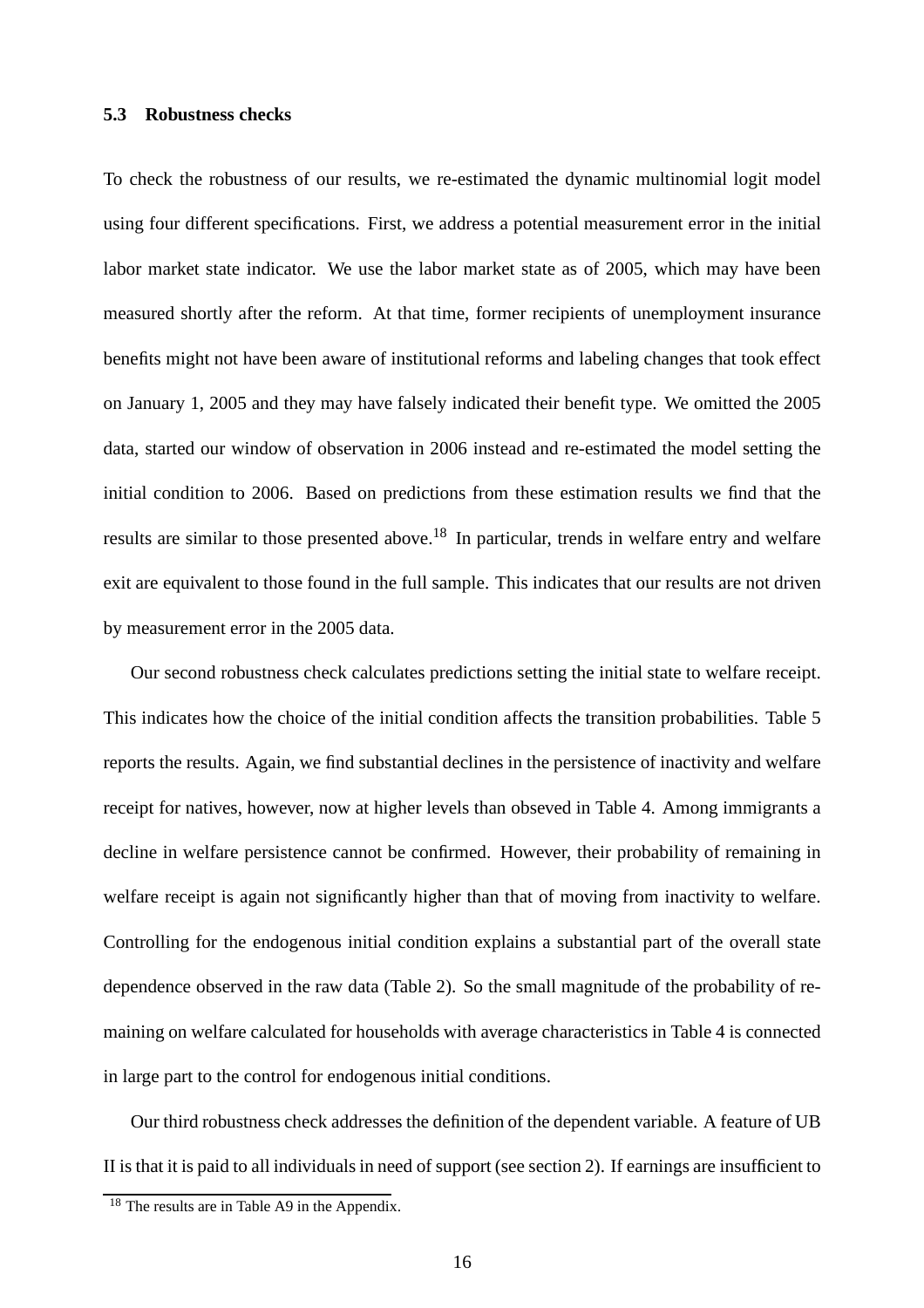meet household needs, households receive welfare payments even if their members are employed. These households with employed welfare recipients are called *Aufstocker*. In the definition of the dependent variable used above, *Aufstocker* are coded as welfare recipients. We re-estimate our model using an alternative definition of labor market states where *Aufstocker* are coded as employed households. Table 6 shows the predictions from these estimations. We find the expected mechanical changes in transition probabilities: the transition rate from employment to welfare declines compared to Table 4 because households taking up welfare while employed no longer change their state. Also, the transition probability from inactivity to employment increases and that from inactivity to welfare decreases as a consequence of changed definitions. However, more importantly, our first key result on welfare dynamics, i.e. the decline in welfare persistence after the reform, no longer holds with redefined outcomes. Now, welfare persistence slightly increases after the reform for natives, and for immigrants we hardly observe a change in welfare persistence. Jointly, the results in Tables 4 and 6 suggest, that households who receive welfare while being employed are more likely to leave welfare dependence after than before the reform. This apparently drives the decline in welfare persistence in Table 4. The other two key results, i.e. the strong increase in the transition rate from employment to welfare and the increasing transition rate from inactivity to employment are generally confirmed with the recoded dependent variable.

Finally, we re-estimated our transition models controlling for federal state fixed effects. These fixed effect failed to be jointly statistically significant and the predicted transition patterns hardly differ from the overall pattern described in Table 4 above.<sup>19</sup>

### **6 Conclusion**

In this paper, we use dynamic multinomial logit models to analyze welfare transitions before and after reforms of the German welfare system. We study changes in welfare dynamics and explore

<sup>&</sup>lt;sup>19</sup> The results are available upon request.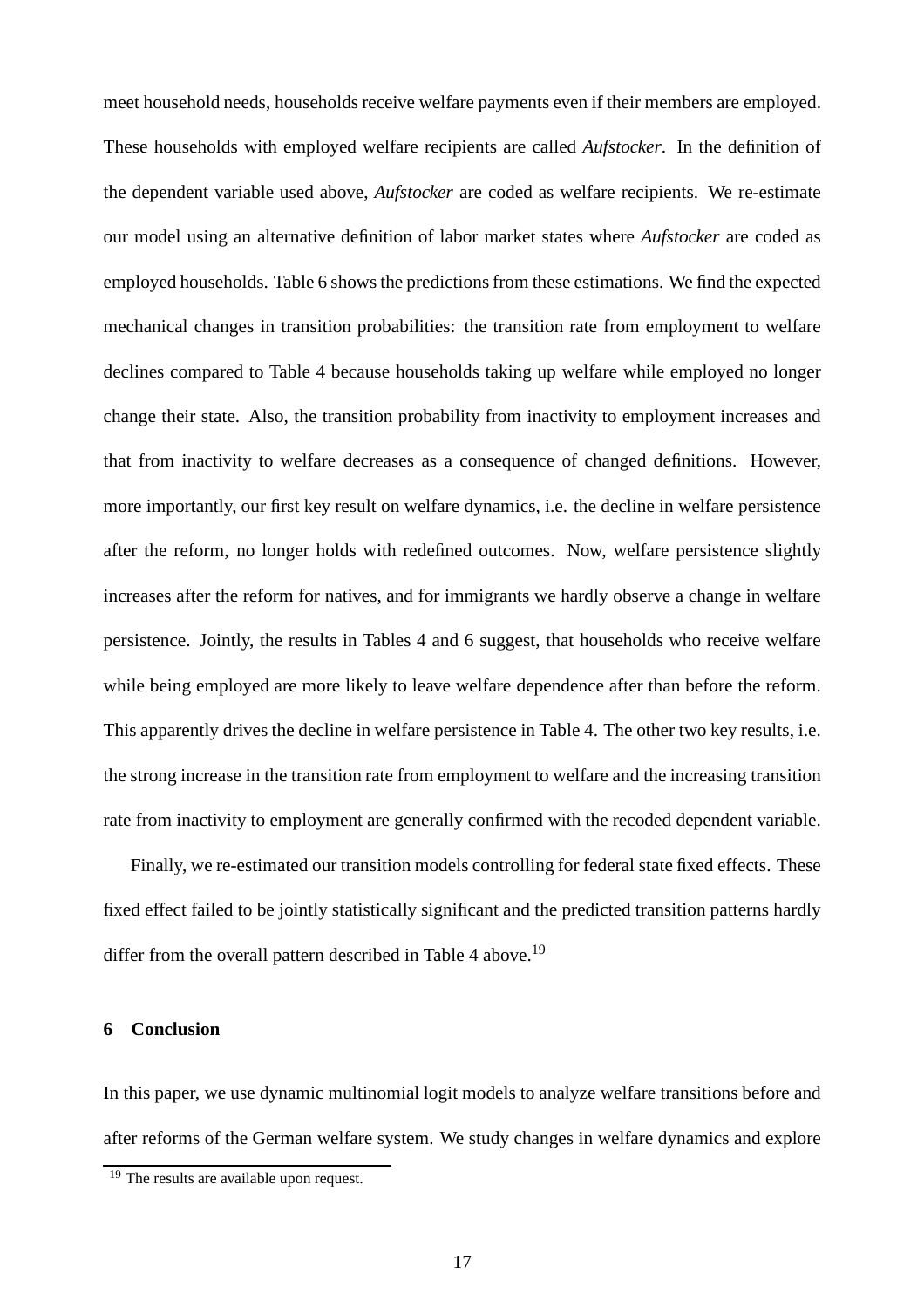the role played by labor market conditions for welfare transitions. We investigate heterogeneities in the welfare transitions of immigrants and natives accounting for the endogeneity of initial conditions and unobserved heterogeneity.

We draw four main conclusions: first, true state dependence in welfare receipt is not a dominant factor explaining welfare receipt in Germany. The probability of welfare persistence is not significantly higher than the probability of entering welfare from inactivity. Second, our evidence suggests that the pre- and post-reform transition patterns differ. In particular, the transition to employment became more likely and the persistence in welfare receipt and inactivity declined. This may suggest that the reforms enhanced labor market attachment and work incentives for welfare recipients and inactive individuals. Third, immigrants' responsiveness to the labor market has increased after the reform, e.g., with respect to welfare persistence and welfare exit. Finally, the overall decline in welfare persistence after the reform seems to be due to those households who receive welfare to top up their earnings. After the reform, this group has an increased propensity to leave welfare receipt than prior to the reform.

In general, our evidence shows that the labor market situation contributes to explain welfare transitions. In particular, welfare entry is lower and welfare exit is higher when unemployment is low. Our analysis also points to a change after the reform that may not have been intended: there is a substantial increase in the employment-to-welfare transition rate; i.e., the rate at which households start to receive welfare given that the head of the household was employed before increased substantially in relative terms.

Several explanations are plausible: first, households might have become more likely to fall below the eligibility threshold while employed if they earn lower incomes than before. Second, employed households may not acquire sufficient claims for unemployment insurance benefits (UB I) during their employment periods after the reform if short-term employment became more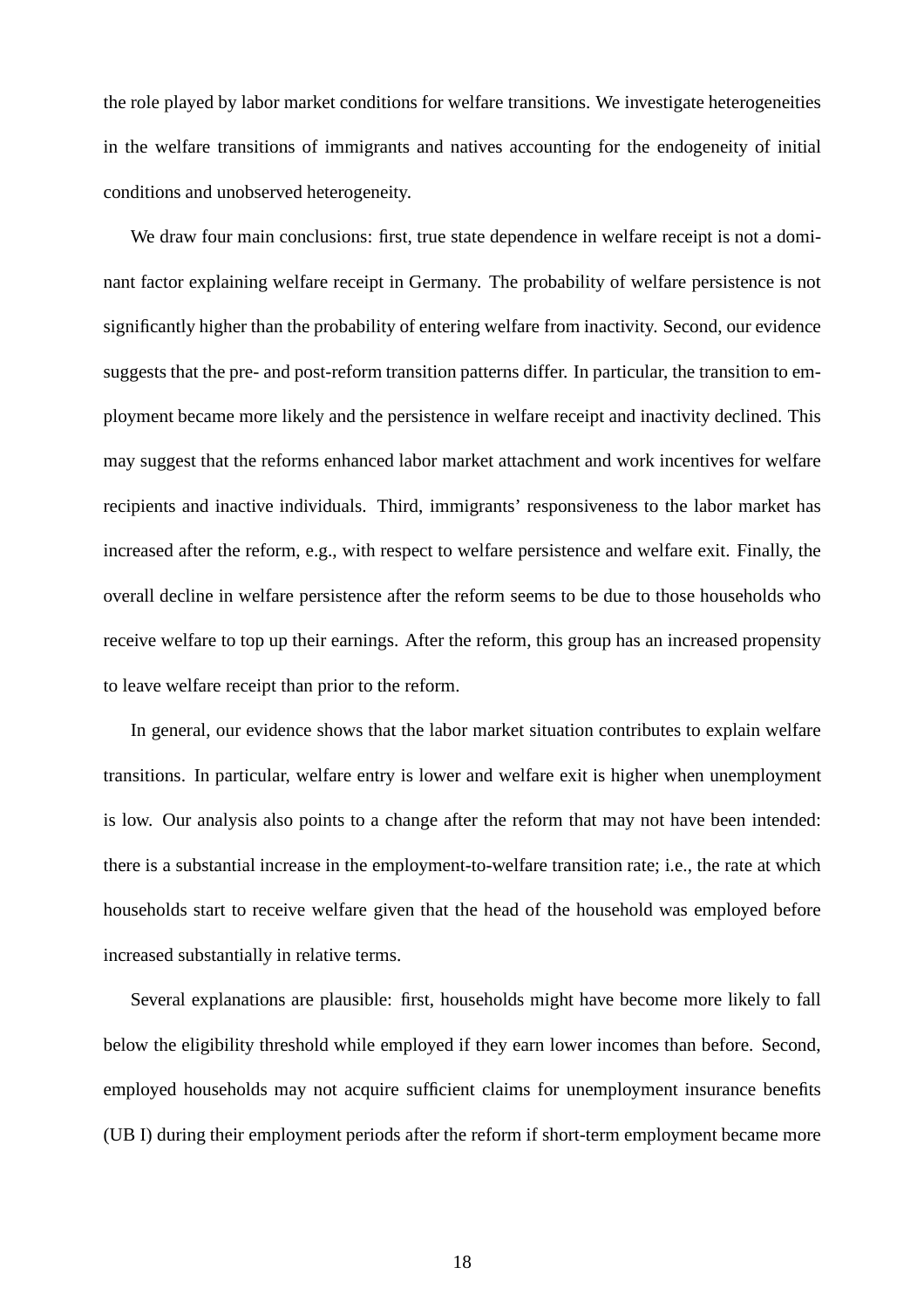common. In that case a loss of employment is more likely to generate welfare dependence as a claim against the unemployment insurance for UB I could not be established.<sup>20</sup>

Overall, our findings suggest that the reforms may have contributed to the German job miracle, as non-working individuals have a higher labor market attachment after the reform. As an example, the probability to take up employment in period *t* following unemployment in  $t - 1$ increased on average from 52 to 72 percent among immigrants while their propensity to enter welfare following unemployment in *t* −1 dropped from 12 to 8 percent. The propensity to remain unemployed dropped from 36 to 20 percent for an average immigrant and from 22 to 19.5 percent among natives. Based on our analysis we cannot claim that the reforms are the most important or even the only explanation for the impressive development on the German labor market. Nevertheless, the German experience with incentivizing non-working households may be instructive for economies with troubled labor markets.

<sup>&</sup>lt;sup>20</sup> A recent analysis of the Federal Employment Agency shows that about 18% of those who became unemployed in 2010 moved directly into UB II (Jahn and Stephan 2012). In particular, subcontract and temporary workers had a considerably increased risk to receive UB II after a job loss. More than 40% of these individuals moved directly from employment to welfare. Unfortunately we do not have evidence on these transition patterns for the period prior to the reform. Koller and Rudolph (2011) consider the new job forms that emerged in the wake of the Hartz reforms as unstable as only 55% last longer than six months.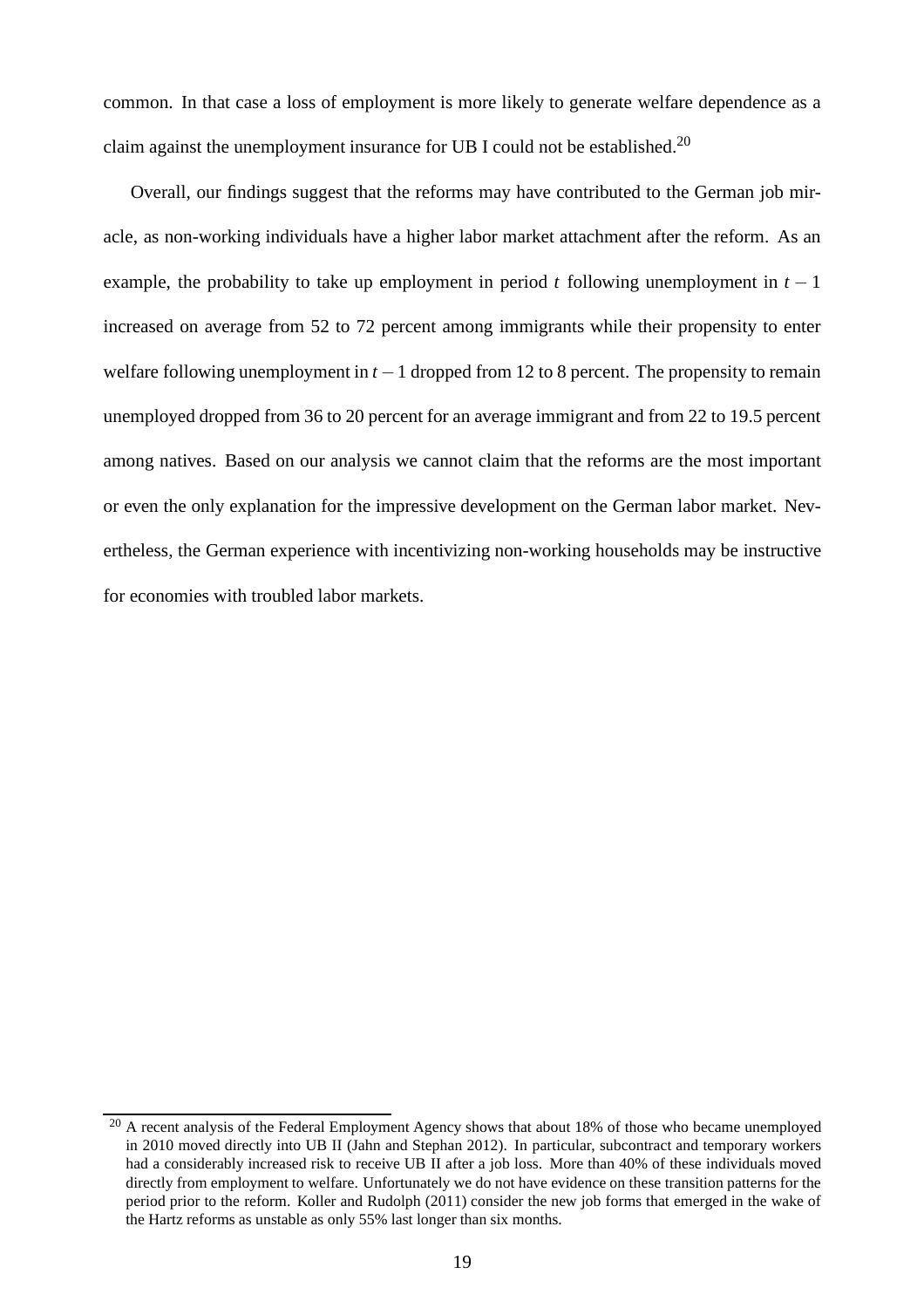#### **References**

- BA (Bundesagentur für Arbeit), 2010. Arbeitslosigkeit im Zeitverlauf. Bundesagentur für Arbeit, Nürnberg.
- BA (Bundesagentur für Arbeit), 2013. Statistik der Grundsicherung für Arbeitssuchende nach dem SGB II. Zeitreihe zu Sanktionen nach Ländern. Bundesagentur für Arbeit, Nürnberg.
- Barrett, A., McCarthy, Y., 2008. Immigrants and welfare programmes: exploring the interactions between immigrant characteristics, immigrant welfare dependence, and welfare policy. Oxford Review of Economic Policy 24, 543–560.
- Bitler, M.P., Hoynes, H.W., 2010. The state of social safety net in the post-welfare reform era. Brookings Papers on Economic Activity 41, 71–147.
- Blank, R.M., 2002. Evaluating welfare reform in the United States. Journal of Economic Literature 40, 1105–1166.
- BMAS (Bundesministerium für Arbeit und Soziales), 2009. Wirkungen des SGB II auf Personen mit Migrationshintergrund. Abschlussbericht.
- Brewer, M., Duncan, A., Shephard, A., Suarez, M.J., 2006. Did working families' tax credit work? The impact of in-work support on labour supply in Great Britain. Labour Economics 13, 699–720.
- Bruckmeier, K., Wiemers, J., 2011. A new targeting: a new take-up? Non-take-up of social assistance in Germany after social policy reforms. Empirical Economics, Online First , 1–16.
- Burda, M.C., Hunt, J., 2011. What explains the German labor market miracle in the great recession. Brookings Papers on Economic Activity 42, 273–335.
- Caliendo, M., 2009. Income Support Systems, Labor Market Policies and Labor Supply: the German Experience. IZA Discussion Papers 4665. Institute for the Study of Labor (IZA). Bonn.
- Caliendo, M., Uhlendorff, A., 2008. Self-Employment Dynamics, State Dependence and Cross-Mobility Patterns. IZA Discussion Papers 3900. Institute for the Study of Labor (IZA). Bonn.
- Cappellari, L., Jenkins, S.P., 2009. The Dynamics of Social Assistance Benefit Receipt in Britain. IZA Discussion Papers 4457. Institute for the Study of Labor (IZA). Bonn.
- Castronova, E.J., Kayser, H., Frick, J.R., Wagner, G.G., 2001. Immigrants, natives and social assistance: comparable take-up under comparable circumstances. International Migration Review 35, 726–748.
- Chay, K.Y., Hoynes, H.W., Hyslop, D., 2004. True State Dependence in Monthly Welfare Participation: a Nonexperimental Analysis. Working Papers 05-33. University of California at Davis, Department of Economics.
- Classen, G., 2012. Sozialleistungen für MigrantInnen nach SGB II, SGB XII und AsylbLG. Last accessed: Nov. 16, 2012.
- Dietz, B., 1999. Ethnic German Immigration from Eastern Europe and the former Soviet Union to Germany: the Effects of Migrant Networks. IZA Discussion Papers 68. Institute for the Study of Labor (IZA). Bonn.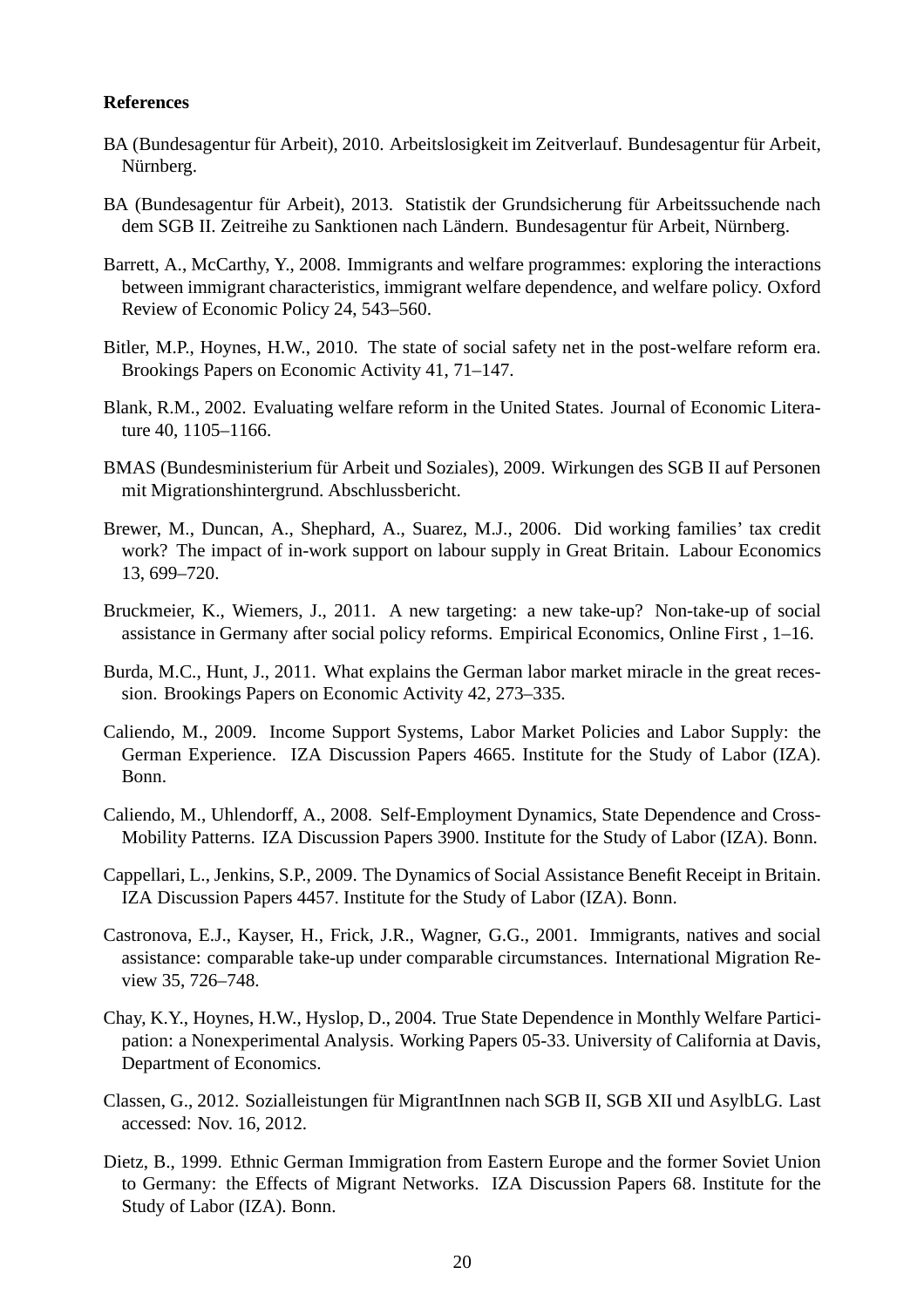- Dietz, M., Koch, S., Rudolph, H., Walwei, U., Wiemers, J., 2011. Reform der Hinzuverdienstregeln im SGB II. Fiskalische Effekte und Arbeitsmarktwirkungen. Sozialer Fortschritt 60, 4–15.
- Edmark, K., 2009. Migration effects of welfare benefit reform. Scandinavian Journal of Economics 111, 511–526.
- Fahr, R., Sunde, U., 2009. Did the Hartz reforms speed-up the matching process? A macroevaluation using empirical matching functions. German Economic Review 10, 284–316.
- Fertig, M., Kluve, J., Schmidt, C.M., 2006. Die makroökonomische Wirkung aktiver Arbeitsmarktpolitik – eine Panelanalyse auf Ebene regionaler Arbeitsmärkte. Zeitschrift für ArbeitsmarktForschung (Journal for Labour Market Research) 39, 575–601.
- Fortin, B., Lacroix, G., Drolet, S., 2004. Welfare benefits and the duration of welfare spells: evidence from a natural experiment in Canada. Journal of Public Economics 88, 1495–1520.
- Frick, J.R., Groh-Samberg, O., 2007. To Claim or Not to Claim: estimating Non-take-up of Social Assistance in Germany and the Role of Measurement Error. Discussion Papers of DIW Berlin 734. DIW Berlin, German Institute for Economic Research.
- Frick, J.R., Lohmann, H., 2010. Biography and Life History Data in the German Socio Economic Panel. Data Documentation 52. DIW Berlin, German Institute for Economic Research.
- Grogger, J., Karoly, L.A., 2005. Welfare Reform: Effects of a Decade of Change. Harvard University Press, Cambridge, Massachusetts.
- Hansen, J., Lofstrom, M., 2009. The dynamics of immigrant welfare and labor market behavior. Journal of Population Economics 22, 941–970.
- Hansen, J., Lofstrom, M., 2011. Immigrant-native differences in welfare participation: the role of entry and exit rates. Industrial Relations: A Journal of Economy and Society 50, 412–442.
- Hansen, J., Lofstrom, M., Zhang, X., 2006. State Dependence in Canadian Welfare Participation. IZA Discussion Papers 2266. Institute for the Study of Labor (IZA). Bonn.
- Hoynes, H.W., 2000. Local labor markets and welfare spells: Do demand conditions matter? The Review of Economics and Statistics 82, 351–368.
- Hoynes, H.W., Miller, D.L., Schaller, J., 2012. Who suffers during recessions? Journal of Economic Perspectives 26, 27–48.
- Jahn, E., Stephan, G., 2012. Arbeitslosengeld wie lange man dafür arbeiten muss. IAB Kurzbericht 19. IAB. Nürnberg.
- Klinger, S., Rothe, T., 2012. Der Rückgang der Langzeitarbeitslosigkeit in Deutschland: Ein Erfolg der Hartz-Reformen oder konjunktureller Effekt? Schmollers Jahrbuch (Journal of Applied Social Science Studies) 132, 1–33.
- Kogan, I., 2004. Last hired, first fired? The unemployment dynamics of male immigrants in Germany. European Sociological Review 20, 445–461.
- Koller, L., Rudolph, H., 2011. Viele Jobs von kurzer Dauer. IAB Kurzbericht 14. IAB. Nürnberg.
- Kurthen, H., 1995. Germany at the crossroads: national identity and the challenges of immigration. International Migration Review 29, 914–938.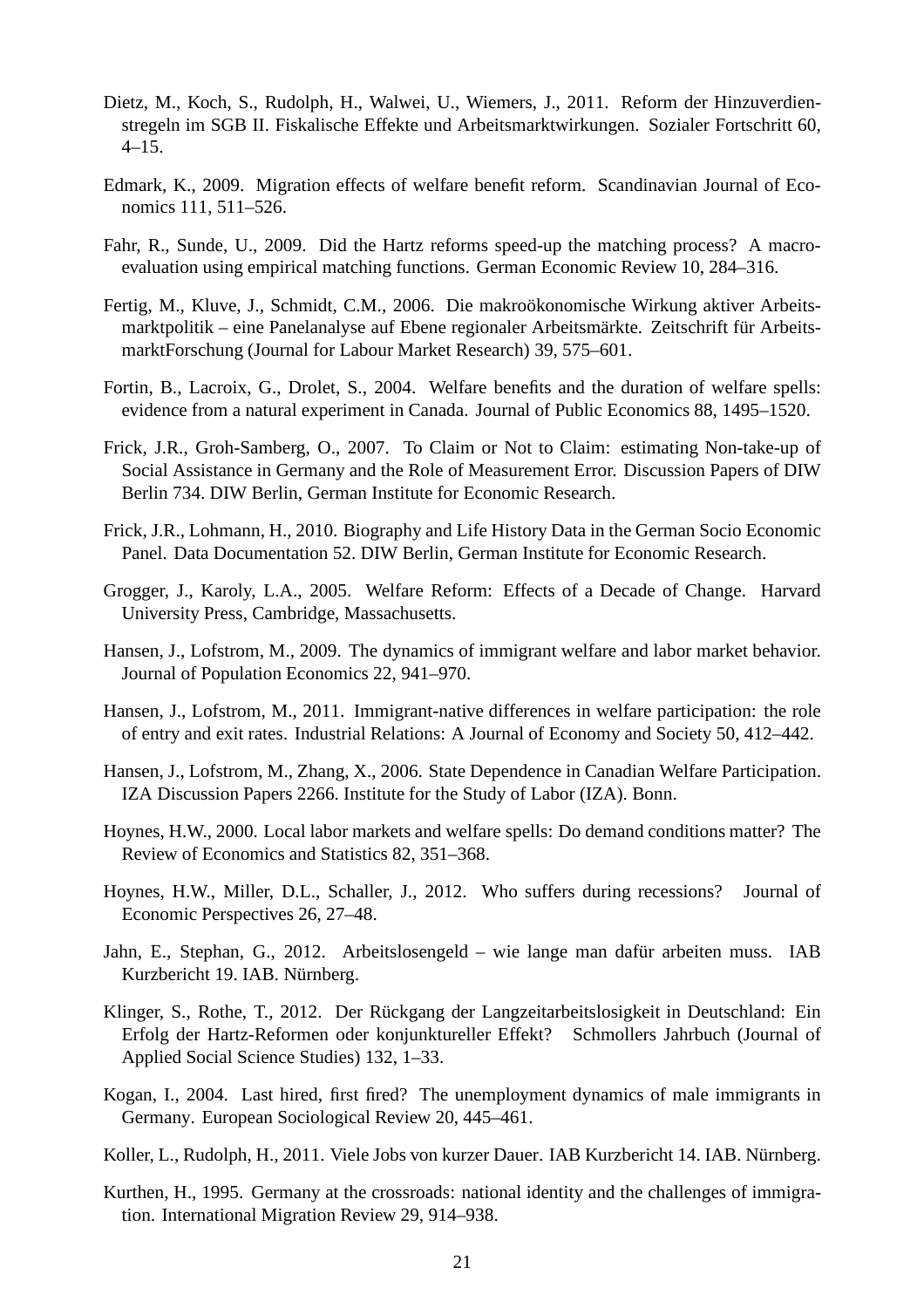- Mosthaf, A., Schank, T., Schnabel, C., 2009. Low-Wage Employment versus Unemployment: which One Provides Better Prospects for Women? IZA Discussion Papers 4611. Institute for the Study of Labor (IZA). Bonn.
- Mundlak, Y., 1978. On the pooling of time series and cross section data. Econometrica 46, 69–85.
- Prowse, V.L., 2010. Modeling Employment Dynamics with State Dependence and Unobserved Heterogeneity. IZA Discussion Papers 4889. Institute for the Study of Labor (IZA). Bonn.
- Rabe-Hesketh, S., Skrondal, A., Pickles, A., 2004. GLLAMM Manual. U.C. Berkeley Division of Biostatistics Working Paper Series 1160. Berkeley Electronic Press.
- Riphahn, R.T., 2001. Rational poverty or poor rationality? The take-up study of social assistance benefits. Review of Income and Wealth 47, 379–98.
- Riphahn, R.T., 2004. Immigrant participation in social assistance programs: evidence from German guestworkers. Applied Economics Quarterly 50, 329–362.
- Riphahn, R.T., Wunder, C., 2012. Patterns of welfare dependence before and after a reform: evidence from first generation immigrants and natives in Germany. Review of Income and Wealth Early view (online version).
- Sarvimäki, M., 2011. Assimilation to a welfare state: labor market performance and use of social benefits by immigrants to Finland. Scandinavian Journal of Economics 113, 665–688.
- Schneider, H., 2012. Wie nachhaltig ist das deutsche Jobwunder? Eine Reformbilanz. IZA Standpunkte 51. Institute for the Study of Labor (IZA). Bonn.
- Skrondal, A., Rabe-Hesketh, S., 2009. Prediction in multilevel generalized linear models. Journal Of The Royal Statistical Society Series A 172, 659–687.
- Stewart, M.B., 2007. The interrelated dynamics of unemployment and low-wage employment. Journal of Applied Econometrics 22, 511–531.
- SVR (Sachverständigenrat zur Begutachtung der gesamtwirtschaftlichen Entwicklung), 2011. Verantwortung für Europa wahrnehmen. Jahresgutachten 2011/12, Wiesbaden.
- SVR (Sachverständigenrat zur Begutachtung der gesamtwirtschaftlichen Entwicklung), 2012. Zeitreihen für Deutschland. Last accessed: Nov. 16, 2012.
- Wagner, G.G., Frick, J.R., Schupp, J., 2007. The German Socio-Economic Panel Study (SOEP) scope, evolution and enhancemants. Schmollers Jahrbuch (Journal of Applied Social Science Studies) 127, 139–169.
- Wooldridge, J.M., 2005. Simple solutions to the initial conditions problem in dynamic, nonlinear panel data models with unobserved heterogeneity. Journal of Applied Econometrics 20, 39–54.
- Wunder, C., Riphahn, R.T., 2011. The dynamics of welfare entry and exit among natives and immigrants. Discussion Paper 47. Labor and Socio-Economic Research Center (LASER), University of Erlangen-Nuremberg. Nuremberg.
- Ziliak, J.P., Figlio, D.N., Davis, E.E., Connolly, L.S., 2000. Accounting for the decline in AFDC caseloads: Welfare reform or the economy? Journal of Human Resources 35, 570–586.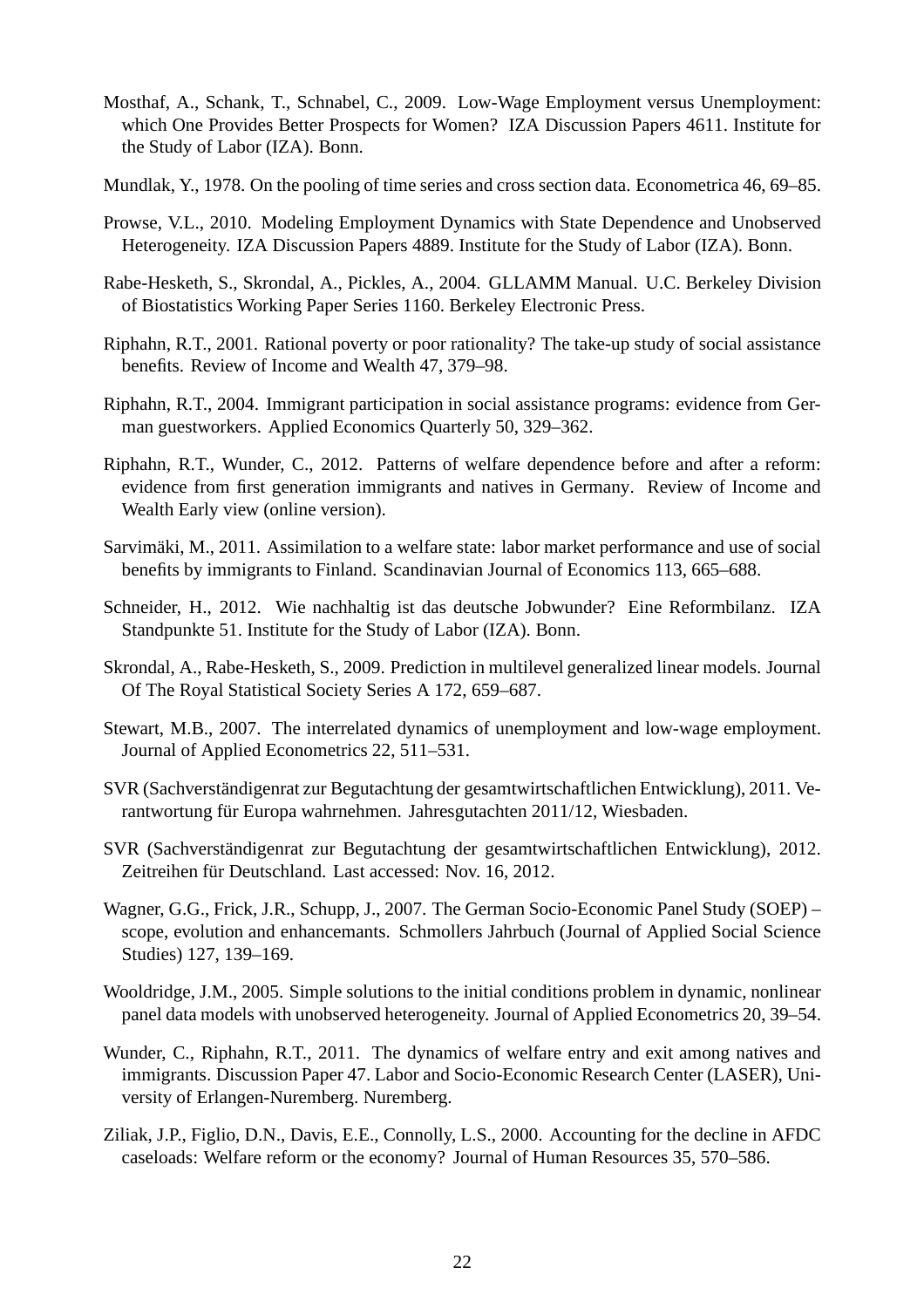# **Figures and Tables**

# **Table 1 Observed distribution of labor market states by year**

| Year                               |                | State at time t |                   |              |  |  |  |
|------------------------------------|----------------|-----------------|-------------------|--------------|--|--|--|
|                                    | Inactivity     | Employment      | Welfare           | Sample size  |  |  |  |
| A. Total population: pre reform    |                |                 |                   |              |  |  |  |
| 2000                               | 10.44          | 85.75           | 3.81              | 5,082        |  |  |  |
| 2001                               | 9.86           | 86.21           | 3.93              | 4,871        |  |  |  |
| 2002                               | 11.52          | 83.73           | 4.75              | 4,268        |  |  |  |
| 2003                               | 12.17          | 82.34           | 5.49              | 3,951        |  |  |  |
| 2004                               | 11.12          | 82.27           | 6.60              | 3,644        |  |  |  |
| Total                              | 10.97          | 84.2            | 4.83              | 21,816       |  |  |  |
| B. Total population: post reform   |                |                 |                   |              |  |  |  |
| 2005                               | 13.14          | 80.72           | 6.14              | 3,873        |  |  |  |
| 2006                               | 11.52          | 80.21           | 8.27              | 3,736        |  |  |  |
| 2007                               | 10.59          | 82.33           | 7.08              | 3,359        |  |  |  |
| 2008                               | 8.87           | 84.70           | 6.43              | 3,057        |  |  |  |
| 2009                               | 9.09           | 85.45           | 5.46              | 2,698        |  |  |  |
| 2010                               | 8.87           | 84.04           | 7.09              | 2,401        |  |  |  |
| <b>Total</b>                       | 10.51          | 82.74           | 6.75              | 19,124       |  |  |  |
| C. Natives: pre reform             |                |                 |                   |              |  |  |  |
| 2000                               | 9.95           | 86.96           | 3.09              | 4,163        |  |  |  |
| 2001                               | 9.17           | 87.64           | 3.19              | 3,997        |  |  |  |
| 2002                               | 11.09          | 85.16           | 3.75              | 3,510        |  |  |  |
| 2003                               | 11.56          | 83.72           | 4.73              | 3,258        |  |  |  |
| 2004                               | 10.94          | 83.25           | 5.82              | 3,016        |  |  |  |
| Total                              | 10.47          | 85.49           | 4.03              | 17,944       |  |  |  |
| D. Natives: post reform            |                |                 |                   |              |  |  |  |
| 2005                               | 12.57          | 81.86           | 5.57              | 3,260        |  |  |  |
| 2006                               | 11.40          | 81.48           | 7.12              | 3,145        |  |  |  |
| 2007                               | 10.61          | 83.43           | 5.96              | 2,845        |  |  |  |
| 2008                               | 8.54           | 85.70           | 5.76              | 2,603        |  |  |  |
| 2009                               | 9.17           | 86.31           | 4.52              | 2,313        |  |  |  |
| 2010                               | 8.63           | 85.46           | 5.92              | 2,071        |  |  |  |
| Total                              | 10.30          | 83.87           | $\overline{5.83}$ | 16,237       |  |  |  |
|                                    |                |                 |                   |              |  |  |  |
| E. Immigrants: pre reform<br>2000  | 13.73          | 77.55           | 8.71              | 919          |  |  |  |
| 2001                               | 14.55          | 76.49           | 8.95              | 874          |  |  |  |
|                                    |                |                 |                   |              |  |  |  |
| $2002\,$                           | 14.22          | 74.75           | 11.03             | 758          |  |  |  |
| 2003                               | 16.04          | 73.67           | 10.29             | 693          |  |  |  |
| 2004                               | 12.32<br>14.21 | 75.99<br>75.72  | 11.68<br>10.07    | 628<br>3,872 |  |  |  |
| Total                              |                |                 |                   |              |  |  |  |
| F. Immigrants: post reform<br>2005 | 17.38          |                 |                   |              |  |  |  |
|                                    |                | 72.23           | 10.40             | 613          |  |  |  |
| 2006                               | 12.26          | 72.56           | 15.18             | 591          |  |  |  |
| 2007                               | 10.49          | 75.38           | 14.13             | 514          |  |  |  |
| 2008                               | 11.02          | 78.21           | 10.77             | 454          |  |  |  |
| 2009                               | 8.57           | 79.82           | 11.60             | 385          |  |  |  |
| 2010                               | 10.50          | 74.38           | 15.13             | 330          |  |  |  |
| <b>Total</b>                       | 11.86          | 75.27           | 12.87             | 2,887        |  |  |  |

*Note*: Percentage of households weighted using cross-sectional weights.

*Source*: SOEP 2001-2010.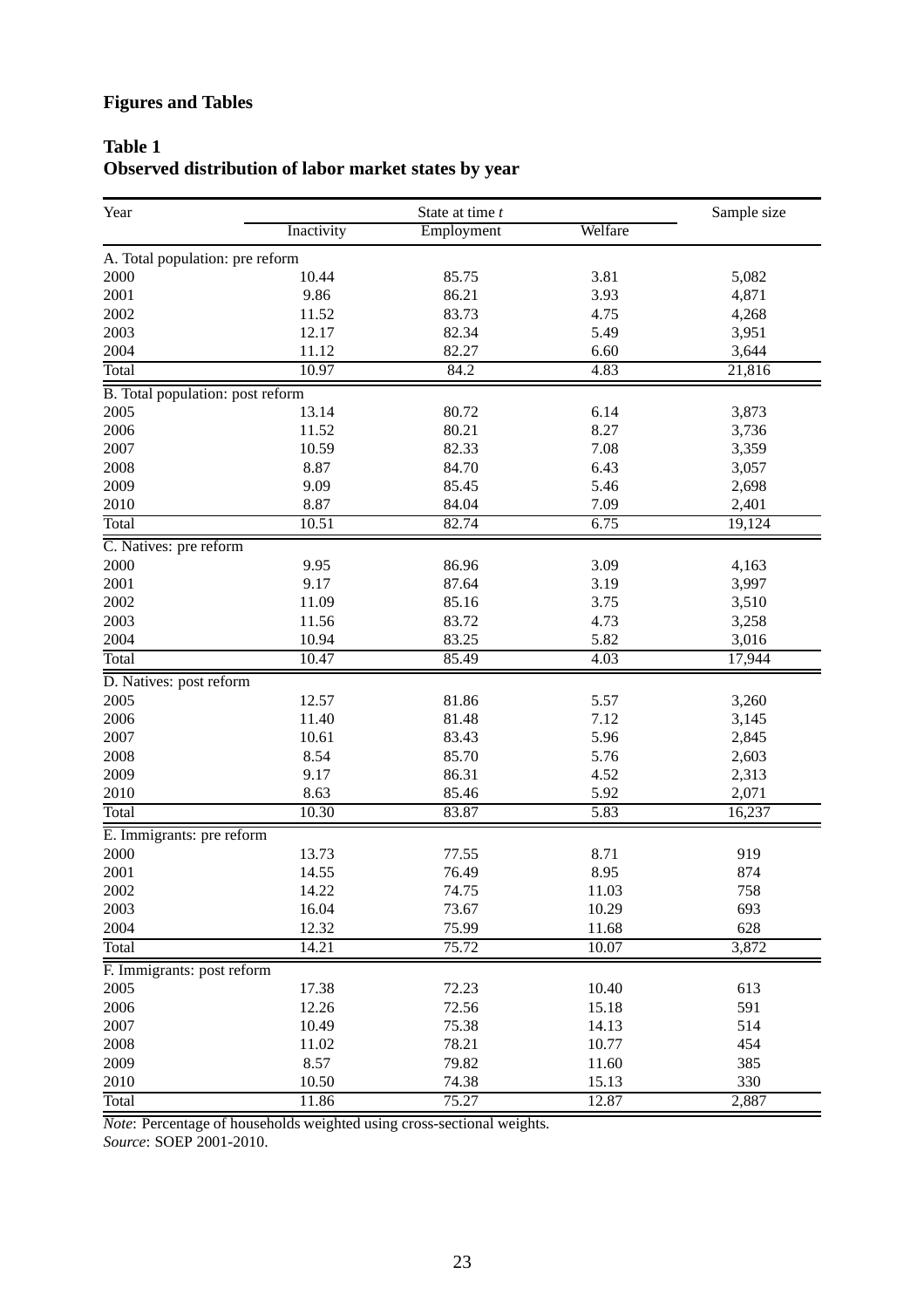# **Table 2 Observed probabilities of labor market transitions**

| State in $t-1$                   |            | State at time t |         |
|----------------------------------|------------|-----------------|---------|
|                                  | Inactivity | Employment      | Welfare |
| A. Total population: pre reform  |            |                 |         |
| Inactivity                       | 0.633      | 0.272           | 0.095   |
| Employment                       | 0.047      | 0.944           | 0.010   |
| Welfare receipt                  | 0.103      | 0.184           | 0.712   |
| B. Total population: post reform |            |                 |         |
| Inactivity                       | 0.607      | 0.299           | 0.095   |
| Employment                       | 0.037      | 0.950           | 0.013   |
| Welfare receipt                  | 0.061      | 0.203           | 0.736   |
| C. Natives: pre reform           |            |                 |         |
| Inactivity                       | 0.645      | 0.281           | 0.075   |
| Employment                       | 0.043      | 0.949           | 0.008   |
| Welfare receipt                  | 0.104      | 0.168           | 0.728   |
| D. Natives: post reform          |            |                 |         |
| Inactivity                       | 0.616      | 0.305           | 0.079   |
| Employment                       | 0.034      | 0.954           | 0.011   |
| Welfare receipt                  | 0.069      | 0.204           | 0.727   |
| E. Immigrants: pre reform        |            |                 |         |
| Inactivity                       | 0.590      | 0.242           | 0.169   |
| Employment                       | 0.066      | 0.915           | 0.019   |
| Welfare receipt                  | 0.103      | 0.216           | 0.681   |
| F. Immigrants: post reform       |            |                 |         |
| Inactivity                       | 0.576      | 0.276           | 0.149   |
| Employment                       | 0.050      | 0.928           | 0.023   |
| Welfare receipt                  | 0.045      | 0.201           | 0.754   |

*Note*: Share of household heads weighted using cross-sectional weights. *Source*: SOEP 2000-2010.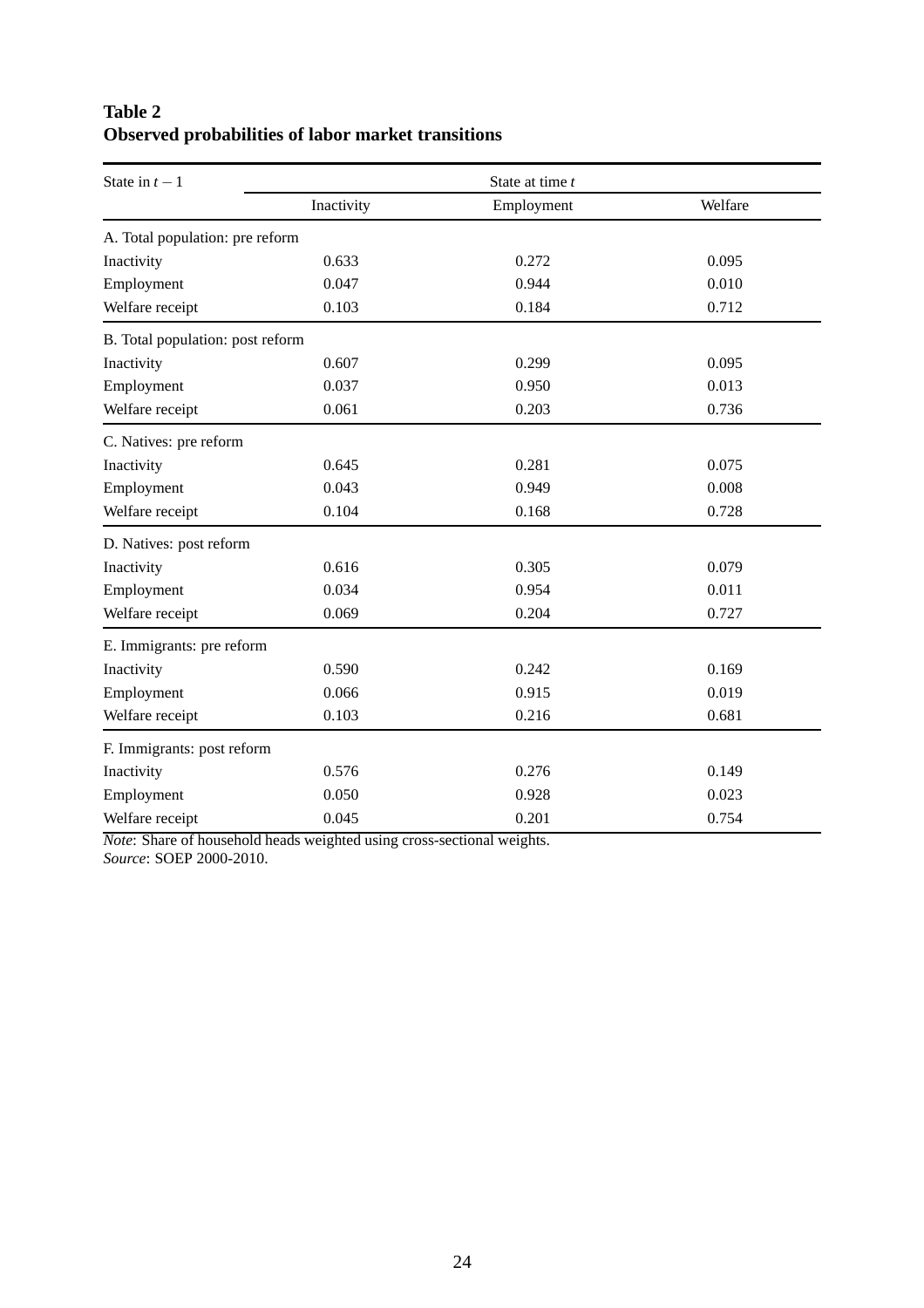### **Table 3Estimation results: total population**

| Variable                           |             | Pre refom  |                 |         | Post reform  |            |                 |         |
|------------------------------------|-------------|------------|-----------------|---------|--------------|------------|-----------------|---------|
|                                    | Employment  |            | Welfare receipt |         | Employment   |            | Welfare receipt |         |
|                                    | Coef.       | S.E.       | Coef.           | S.E.    | Coef.        | S.E.       | Coef.           | S.E.    |
| Employed in t-1                    | $2.276***$  | (0.142)    | 0.071           | (0.220) | $2.182***$   | (0.141)    | $0.561**$       | (0.223) |
| Welfare receipt in t-1             | $1.415***$  | (0.242)    | $2.041***$      | (0.281) | 1.485***     | (0.238)    | 1.789***        | (0.269) |
| Age                                | $0.451***$  | (0.075)    | 0.162           | (0.124) | $0.738***$   | (0.089)    | $0.550***$      | (0.153) |
| Age squared                        | $-0.565***$ | (0.083)    | $-0.196$        | (0.137) | $-0.884***$  | (0.098)    | $-0.646***$     | (0.169) |
| Female                             | 0.535       | (2.076)    | 3.033           | (3.408) | 7.965***     | (2.356)    | 13.590***       | (4.026) |
| Age $\times$ Female                | $-0.118$    | (0.097)    | $-0.155$        | (0.158) | $-0.492***$  | (0.110)    | $-0.672***$     | (0.187) |
| Age sq. $\times$ Female            | 0.170       | (0.110)    | 0.155           | (0.178) | $0.610***$   | (0.124)    | $0.753***$      | (0.210) |
| Education                          | $0.113***$  | (0.019)    | $-0.177***$     | (0.036) | $0.055***$   | (0.021)    | $-0.178***$     | (0.041) |
| School in Germany: no              | $-0.421***$ | (0.144)    | $0.597***$      | (0.206) | $-0.016$     | (0.200)    | $0.616**$       | (0.294) |
| Married                            | $-0.223**$  | (0.110)    | $-1.123***$     | (0.177) | $-0.644***$  | (0.125)    | $-1.673***$     | (0.207) |
| Health status: good                | 0.018       | (0.105)    | $-0.473***$     | (0.173) | $-0.158$     | (0.117)    | $-0.612***$     | (0.187) |
| No. of kids LT 6                   | $0.542***$  | (0.134)    | $0.659***$      | (0.235) | $0.381***$   | (0.146)    | 0.186           | (0.246) |
| No. of kids GE 6                   | $0.240**$   | (0.120)    | $0.416**$       | (0.186) | 0.160        | (0.132)    | 0.218           | (0.204) |
| <b>Year 2002</b>                   | $-0.143$    | (0.098)    | 0.061           | (0.170) |              |            |                 |         |
| <b>Year 2003</b>                   | $-0.322***$ | (0.100)    | 0.153           | (0.173) |              |            |                 |         |
| <b>Year 2004</b>                   | $-0.136$    | (0.106)    | $0.586***$      | (0.178) |              |            |                 |         |
| <b>Year 2007</b>                   |             |            |                 |         | 0.162        | (0.115)    | $-0.385**$      | (0.181) |
| <b>Year 2008</b>                   |             |            |                 |         | $0.355***$   | (0.122)    | $-0.387**$      | (0.195) |
| <b>Year 2009</b>                   |             |            |                 |         | $0.229*$     | (0.127)    | $-0.674***$     | (0.212) |
| <b>Year 2010</b>                   |             |            |                 |         | $0.266**$    | (0.133)    | $-0.067$        | (0.212) |
| Employed in $t=0$                  | $2.301***$  | (0.227)    | 0.239           | (0.300) | $2.576***$   | (0.222)    | $-0.382$        | (0.313) |
| Welfare receipt in $t=0$           | $-0.022$    | (0.293)    | 2.295***        | (0.396) | 0.402        | (0.293)    | 2.991***        | (0.410) |
| M: Health status: good             | $0.500***$  | (0.176)    | $-0.401$        | (0.293) | $0.696***$   | (0.206)    | $-0.485$        | (0.349) |
| M: No. of kids LT 6                | $-1.373***$ | (0.202)    | $-0.799**$      | (0.365) | $-1.166***$  | (0.265)    | 0.040           | (0.421) |
| M: No. of kids GE 6                | $-0.227$    | (0.156)    | $-0.250$        | (0.241) | 0.182        | (0.145)    | 0.194           | (0.230) |
| Constant                           | $-9.783***$ | (1.623)    | $-2.826$        | (2.735) | $-15.176***$ | (1.924)    | $-9.890***$     | (3.348) |
| $Var(a_{ij})$                      | 2.394       | (0.380)    | 1.914           | (0.563) | 2.440        | (0.365)    | 4.203           | (0.847) |
| $Cov(a_{i,empl}, a_{i, well})$     | 0.092       | (0.399)    |                 |         | 0.036        | (0.405)    |                 |         |
| log likelihood                     |             | -4936.0963 |                 |         |              | -4317.5091 |                 |         |
| No. of household-year observations |             | 16,734     |                 |         |              | 15,251     |                 |         |
| No. of households                  |             | 5,094      |                 |         |              | 3,882      |                 |         |

*Note*: Dynamic multinomial logit models with random effects. Dependent variable: labor market state (inactivity, employment, welfare receipt). M: denotes individual-specific averagesof <sup>a</sup> variable. Significance level: \*<0.1, \*\*<0.05, \*\*\*<0.01.

*Source*: SOEP 2000-2010.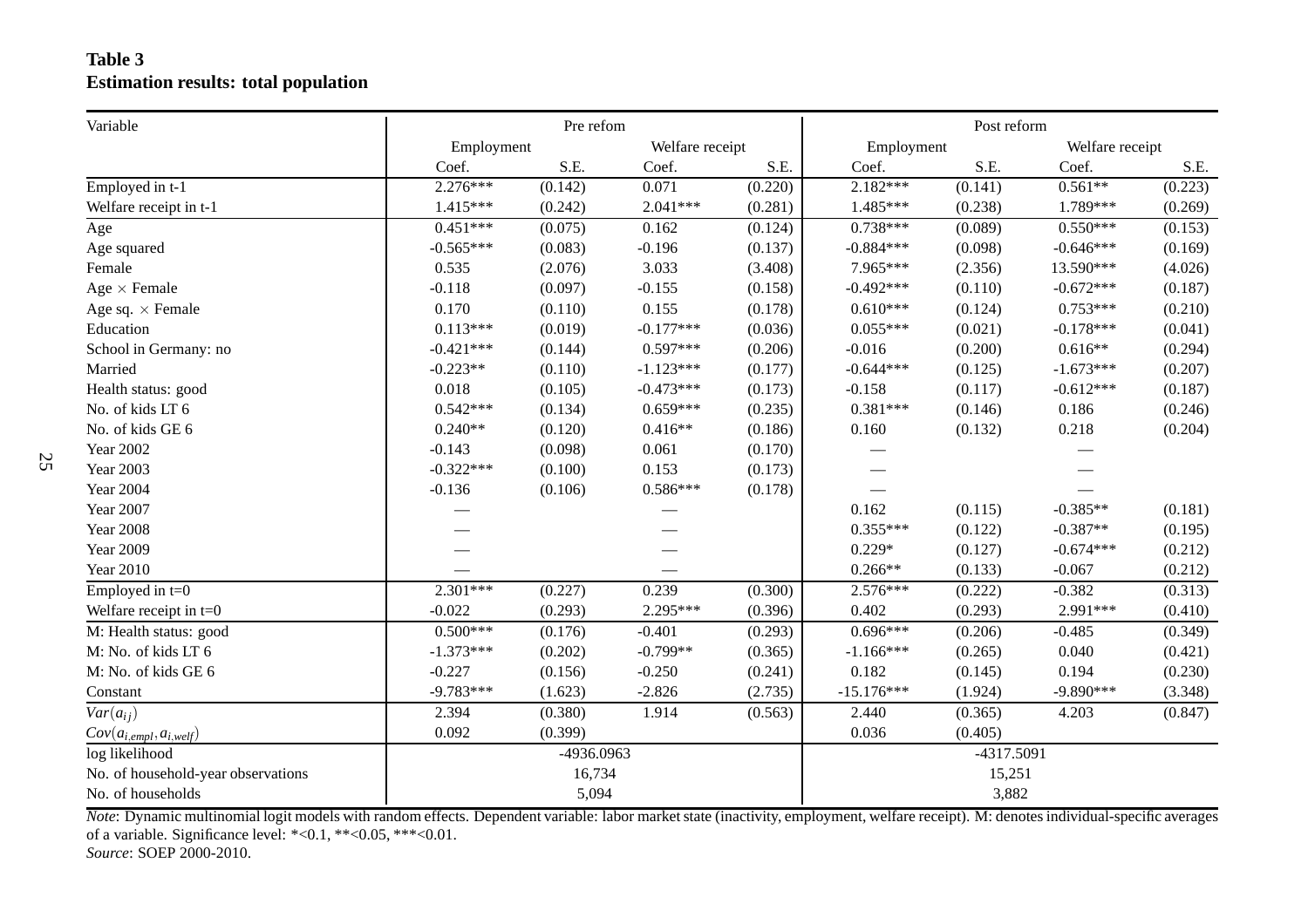# **Table 4 Predicted probabilities of labor market transitions given subsample-period-specific average characteristics**

| State at time $t-1$        | State at time t |          |        |       |            |        |       |         |       |
|----------------------------|-----------------|----------|--------|-------|------------|--------|-------|---------|-------|
|                            |                 | Inactive |        |       | Employment |        |       | Welfare |       |
|                            | Mean            |          | 95%-CI | Mean  |            | 95%-CI | Mean  | 95%-CI  |       |
| A. Pre reform              |                 |          |        |       |            |        |       |         |       |
| Inactive                   | 0.246           | 0.206    | 0.292  | 0.718 | 0.667      | 0.757  | 0.037 | 0.027   | 0.053 |
| Employment                 | 0.055           | 0.049    | 0.061  | 0.936 | 0.929      | 0.942  | 0.009 | 0.008   | 0.012 |
| Welfare                    | 0.089           | 0.064    | 0.126  | 0.828 | 0.762      | 0.868  | 0.083 | 0.056   | 0.133 |
| <b>B.</b> Post reform      |                 |          |        |       |            |        |       |         |       |
| Inactive                   | 0.195           | 0.161    | 0.237  | 0.767 | 0.724      | 0.800  | 0.038 | 0.029   | 0.053 |
| Employment                 | 0.042           | 0.036    | 0.048  | 0.942 | 0.935      | 0.948  | 0.016 | 0.014   | 0.021 |
| Welfare                    | 0.066           | 0.046    | 0.095  | 0.874 | 0.835      | 0.901  | 0.060 | 0.045   | 0.085 |
| C. Natives: pre reform     |                 |          |        |       |            |        |       |         |       |
| Inactive                   | 0.220           | 0.180    | 0.269  | 0.759 | 0.705      | 0.797  | 0.021 | 0.014   | 0.036 |
| Employment                 | 0.050           | 0.045    | 0.057  | 0.943 | 0.936      | 0.949  | 0.007 | 0.005   | 0.009 |
| Welfare                    | 0.081           | 0.053    | 0.120  | 0.854 | 0.787      | 0.894  | 0.065 | 0.040   | 0.117 |
| D. Natives: post reform    |                 |          |        |       |            |        |       |         |       |
| Inactive                   | 0.195           | 0.159    | 0.242  | 0.773 | 0.726      | 0.812  | 0.032 | 0.023   | 0.048 |
| Employment                 | 0.041           | 0.036    | 0.047  | 0.947 | 0.939      | 0.953  | 0.013 | 0.010   | 0.017 |
| Welfare                    | 0.067           | 0.045    | 0.100  | 0.877 | 0.829      | 0.907  | 0.057 | 0.039   | 0.089 |
| E. Immigrants: pre reform  |                 |          |        |       |            |        |       |         |       |
| Inactive                   | 0.362           | 0.262    | 0.494  | 0.521 | 0.381      | 0.622  | 0.118 | 0.080   | 0.206 |
| Employment                 | 0.074           | 0.059    | 0.095  | 0.900 | 0.874      | 0.916  | 0.026 | 0.019   | 0.045 |
| Welfare                    | 0.123           | 0.070    | 0.201  | 0.693 | 0.513      | 0.781  | 0.184 | 0.119   | 0.362 |
| F. Immigrants: post reform |                 |          |        |       |            |        |       |         |       |
| Inactive                   | 0.204           | 0.127    | 0.326  | 0.721 | 0.591      | 0.793  | 0.076 | 0.047   | 0.134 |
| Employment                 | 0.046           | 0.033    | 0.064  | 0.914 | 0.885      | 0.932  | 0.040 | 0.028   | 0.064 |
| Welfare                    | 0.056           | 0.027    | 0.105  | 0.830 | 0.735      | 0.884  | 0.115 | 0.074   | 0.188 |

*Note*: Calculations are based on estimation results in Tables A4 and A5. Simulation-based 95% confidence intervals are calculated using 1000 replications.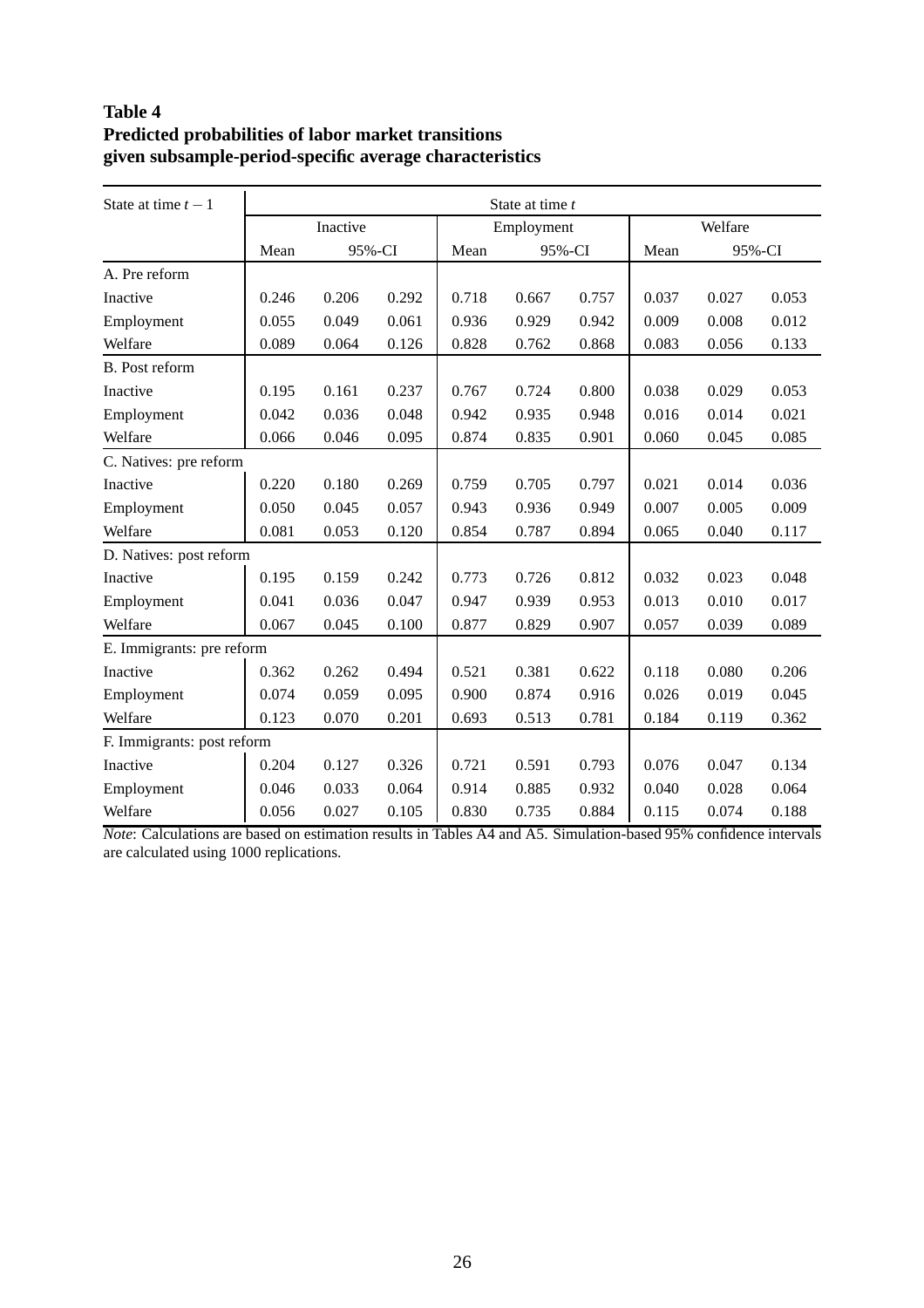### **Table 5 Predicted probabilities of labor market transitions given subsample-period-specific average characteristics of welfare recipients setting initial state to welfare**

| State at time $t-1$        | State at time t |          |        |       |            |        |       |         |        |
|----------------------------|-----------------|----------|--------|-------|------------|--------|-------|---------|--------|
|                            |                 | Inactive |        |       | Employment |        |       | Welfare |        |
|                            | Mean            |          | 95%-CI | Mean  |            | 95%-CI | Mean  |         | 95%-CI |
| A. Natives: pre reform     |                 |          |        |       |            |        |       |         |        |
| Inactive                   | 0.374           | 0.270    | 0.505  | 0.207 | 0.140      | 0.284  | 0.419 | 0.282   | 0.539  |
| Employment                 | 0.190           | 0.126    | 0.284  | 0.509 | 0.401      | 0.617  | 0.301 | 0.187   | 0.415  |
| Welfare                    | 0.095           | 0.064    | 0.137  | 0.190 | 0.135      | 0.251  | 0.715 | 0.646   | 0.776  |
| B. Natives: post reform    |                 |          |        |       |            |        |       |         |        |
| Inactive                   | 0.236           | 0.162    | 0.328  | 0.251 | 0.182      | 0.329  | 0.513 | 0.401   | 0.611  |
| Employment                 | 0.092           | 0.058    | 0.140  | 0.517 | 0.421      | 0.623  | 0.392 | 0.283   | 0.490  |
| Welfare                    | 0.070           | 0.045    | 0.102  | 0.270 | 0.203      | 0.337  | 0.660 | 0.592   | 0.731  |
| C. Immigrants: pre reform  |                 |          |        |       |            |        |       |         |        |
| Inactive                   | 0.386           | 0.256    | 0.555  | 0.149 | 0.079      | 0.239  | 0.465 | 0.292   | 0.600  |
| Employment                 | 0.186           | 0.103    | 0.294  | 0.570 | 0.406      | 0.708  | 0.245 | 0.129   | 0.396  |
| Welfare                    | 0.133           | 0.089    | 0.200  | 0.218 | 0.145      | 0.292  | 0.649 | 0.559   | 0.740  |
| D. Immigrants: post reform |                 |          |        |       |            |        |       |         |        |
| Inactive                   | 0.244           | 0.134    | 0.415  | 0.221 | 0.126      | 0.333  | 0.535 | 0.383   | 0.662  |
| Employment                 | 0.093           | 0.041    | 0.181  | 0.451 | 0.330      | 0.605  | 0.456 | 0.295   | 0.578  |
| Welfare                    | 0.063           | 0.033    | 0.119  | 0.261 | 0.168      | 0.358  | 0.676 | 0.570   | 0.772  |

*Note*: Calculations are based on estimation results in Tables A4 and A5. Simulation-based 95% confidence intervals are calculated using 1000 replications.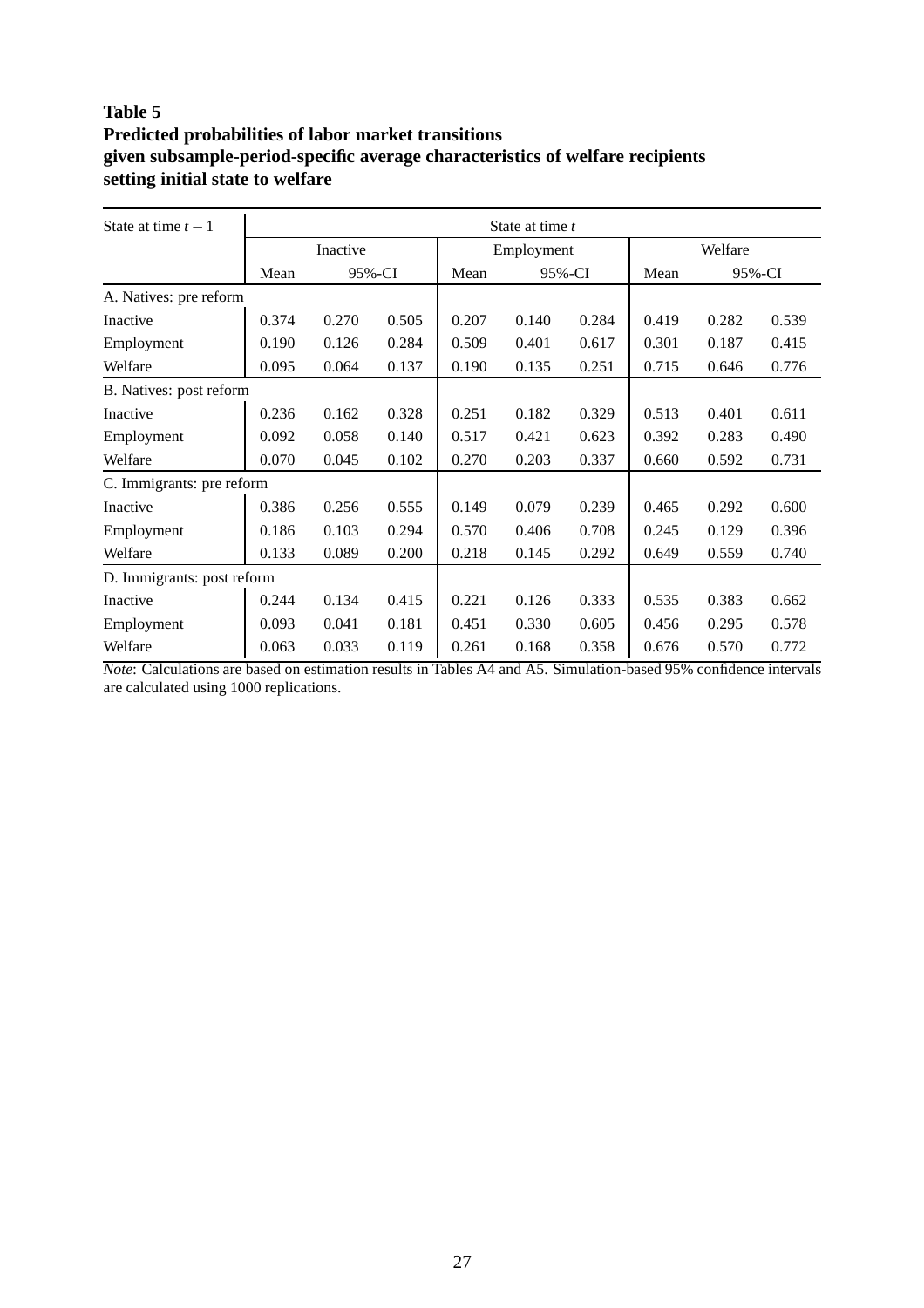# **Table 6 Predicted probabilities of labor market transitions given subsample-period-specific average characteristics (alternative definition of states)**

| State at time $t-1$              | State at time t |          |        |       |            |        |       |         |       |
|----------------------------------|-----------------|----------|--------|-------|------------|--------|-------|---------|-------|
|                                  |                 | Inactive |        |       | Employment |        |       | Welfare |       |
|                                  | Mean            |          | 95%-CI | Mean  |            | 95%-CI | Mean  | 95%-CI  |       |
| A. Total population: pre reform  |                 |          |        |       |            |        |       |         |       |
| Inactive                         | 0.253           | 0.211    | 0.303  | 0.723 | 0.669      | 0.764  | 0.025 | 0.017   | 0.037 |
| Employment                       | 0.053           | 0.048    | 0.059  | 0.943 | 0.936      | 0.948  | 0.005 | 0.004   | 0.007 |
| Welfare                          | 0.104           | 0.073    | 0.146  | 0.850 | 0.795      | 0.886  | 0.047 | 0.030   | 0.081 |
| B. Total population: post reform |                 |          |        |       |            |        |       |         |       |
| Inactive                         | 0.194           | 0.160    | 0.236  | 0.782 | 0.739      | 0.816  | 0.024 | 0.017   | 0.037 |
| Employment                       | 0.040           | 0.035    | 0.045  | 0.953 | 0.947      | 0.958  | 0.008 | 0.006   | 0.011 |
| Welfare                          | 0.095           | 0.066    | 0.134  | 0.853 | 0.801      | 0.887  | 0.052 | 0.036   | 0.081 |
| C. Natives: pre reform           |                 |          |        |       |            |        |       |         |       |
| Inactive                         | 0.224           | 0.183    | 0.275  | 0.765 | 0.712      | 0.804  | 0.011 | 0.007   | 0.020 |
| Employment                       | 0.049           | 0.043    | 0.056  | 0.948 | 0.941      | 0.954  | 0.003 | 0.002   | 0.005 |
| Welfare                          | 0.090           | 0.059    | 0.137  | 0.884 | 0.829      | 0.920  | 0.025 | 0.014   | 0.051 |
| D. Natives: post reform          |                 |          |        |       |            |        |       |         |       |
| Inactive                         | 0.195           | 0.158    | 0.239  | 0.791 | 0.745      | 0.827  | 0.014 | 0.009   | 0.025 |
| Employment                       | 0.039           | 0.034    | 0.045  | 0.955 | 0.948      | 0.960  | 0.006 | 0.005   | 0.009 |
| Welfare                          | 0.098           | 0.061    | 0.149  | 0.866 | 0.803      | 0.909  | 0.036 | 0.022   | 0.065 |
| E. Immigrants: pre reform        |                 |          |        |       |            |        |       |         |       |
| Inactive                         | 0.391           | 0.280    | 0.535  | 0.504 | 0.354      | 0.615  | 0.105 | 0.068   | 0.209 |
| Employment                       | 0.069           | 0.056    | 0.089  | 0.918 | 0.892      | 0.931  | 0.013 | 0.009   | 0.029 |
| Welfare                          | 0.156           | 0.090    | 0.256  | 0.708 | 0.522      | 0.800  | 0.136 | 0.080   | 0.299 |
| F. Immigrants: post reform       |                 |          |        |       |            |        |       |         |       |
| Inactive                         | 0.201           | 0.132    | 0.316  | 0.722 | 0.584      | 0.802  | 0.077 | 0.045   | 0.153 |
| Employment                       | 0.042           | 0.030    | 0.058  | 0.938 | 0.915      | 0.951  | 0.021 | 0.014   | 0.034 |
| Welfare                          | 0.071           | 0.033    | 0.131  | 0.796 | 0.661      | 0.867  | 0.134 | 0.079   | 0.256 |

*Note*: Calculations are based on estimation results in Tables A10 and A11. Simulation-based 95% confidence intervals are calculated using 1000 replications.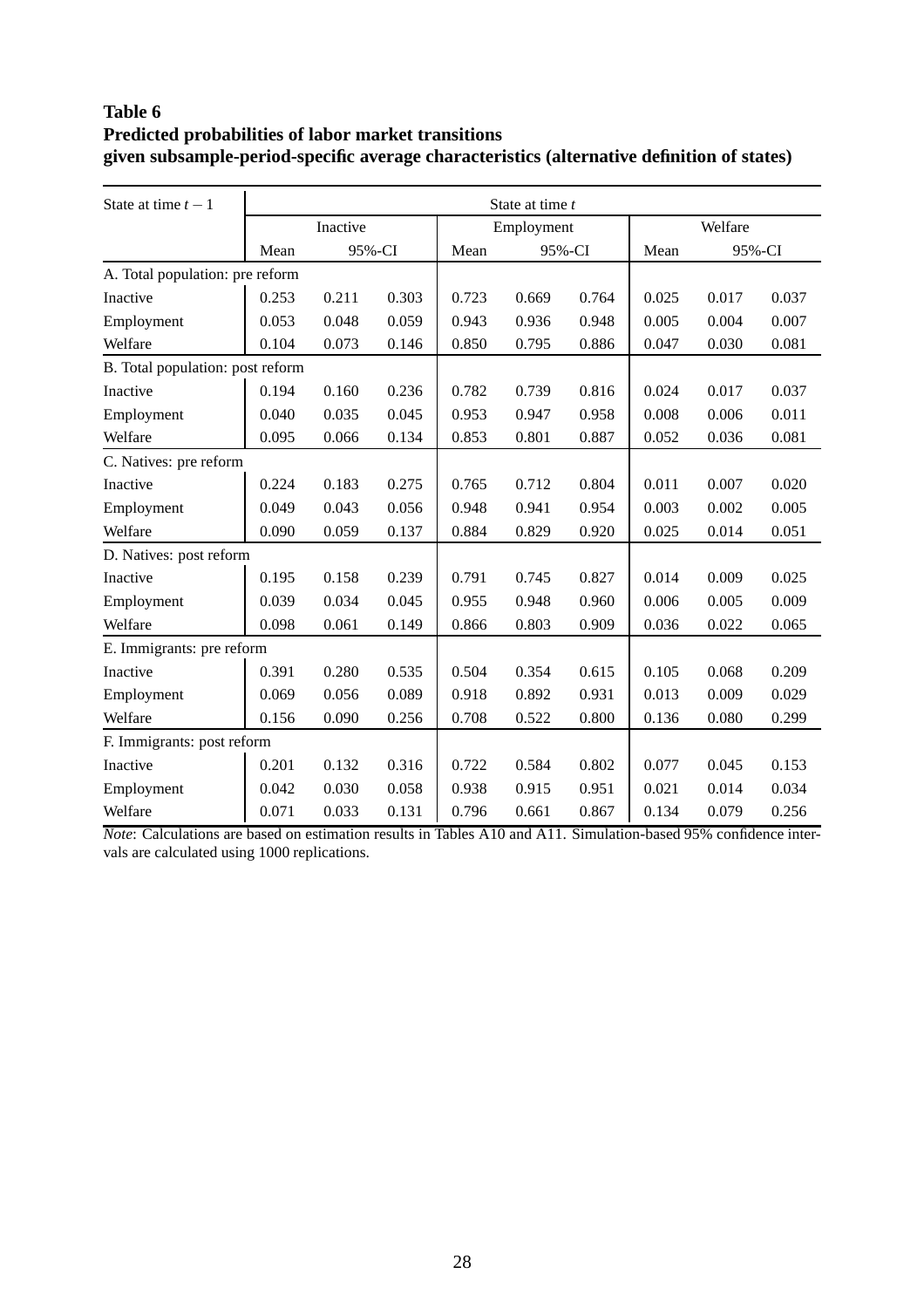# **Figure 1 Labor market transitions and unemployment rate (natives)**



Fig. 1.1: Persistence in employment and welfare participation

*Note*: Predicted probabilities given average characteristics. Figures 1.1 uses a secondary vertical axes to indicate transition probabilities.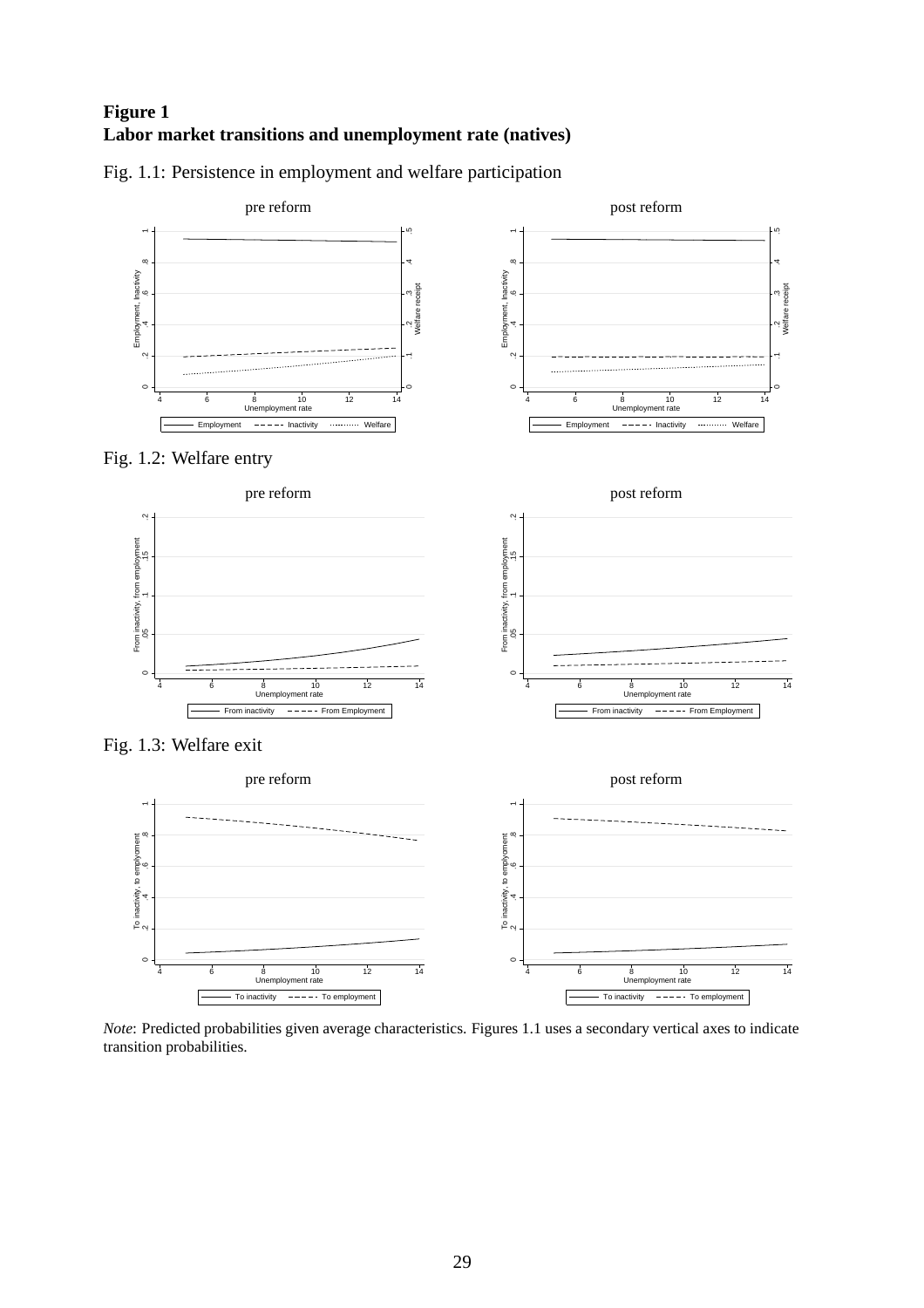# **Figure 2 Labor market transitions and unemployment rate (immigrants)**



Fig. 2.1: Persistence in employment and welfare participation

*Note*: Predicted probabilities given average characteristics. Figures 2.1 uses a secondary vertical axes to indicate transition probabilities.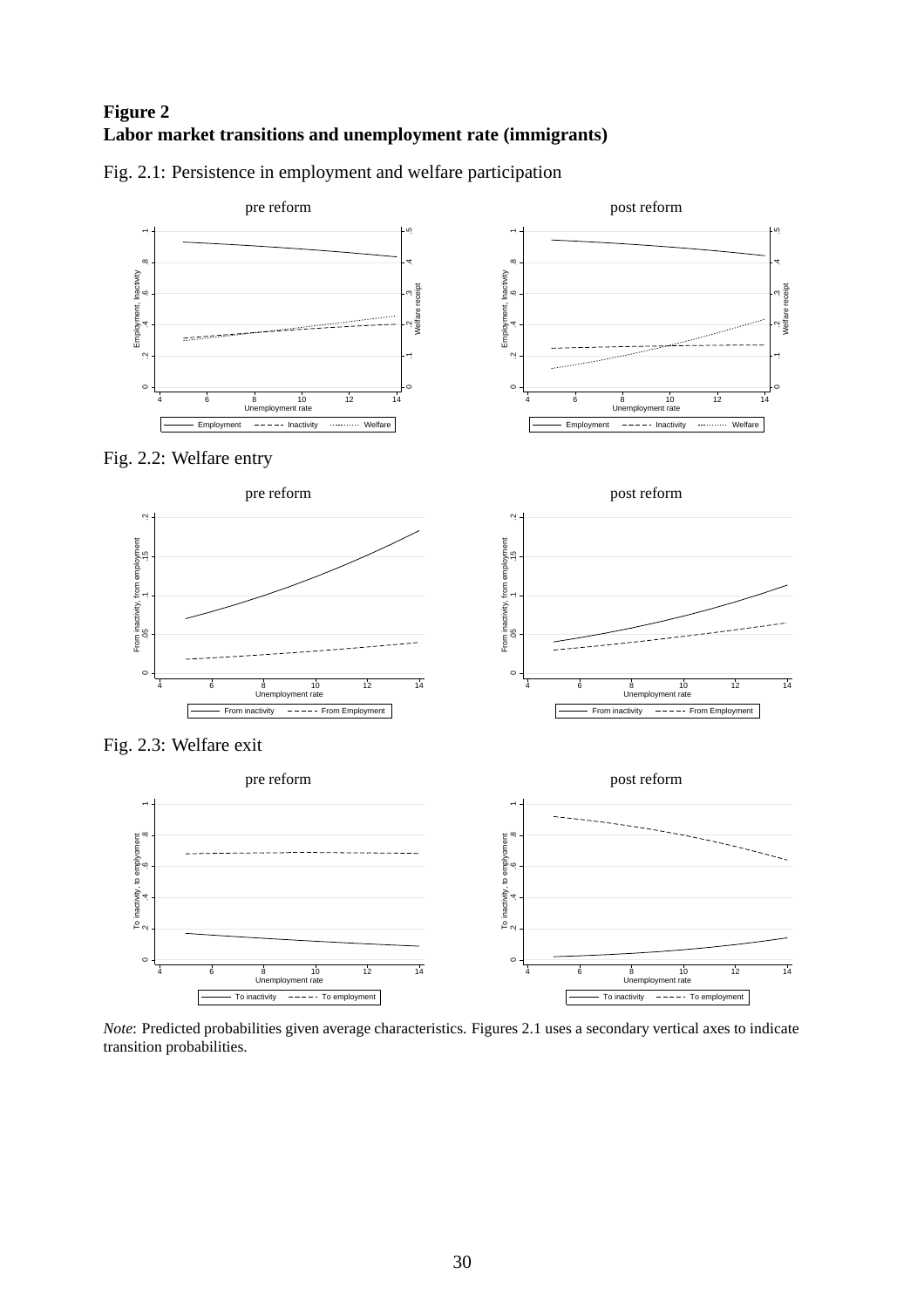# **A Appendix**

| A1 Descriptive statistics                                                                                                                        | 32 |
|--------------------------------------------------------------------------------------------------------------------------------------------------|----|
| A2 Averages of selected variables by labor market state                                                                                          | 33 |
| A3 Averages of selected variables by labor market transitions                                                                                    | 34 |
| A4 Separate estimation results for natives and immigrants: pre reform                                                                            | 35 |
| A5 Separate estimation results for natives and immigrants: post reform                                                                           | 36 |
| A6 Predicted probabilities of labor market transitions given observed characteristics                                                            | 37 |
| A7 Estimation results: regional unemployment rate (pre reform)                                                                                   | 38 |
| A8 Estimation results: regional unemployment rate (post reform)                                                                                  | 39 |
| A9 Predicted probabilities of labor market transitions given subsample-specific average<br>characteristics setting the initial condition to 2006 | 40 |
| A10 Estimation results: alternative definition of states (total population)                                                                      | 41 |
| A11 Estimation results: alternative definition of states (natives and immigrants)                                                                | 42 |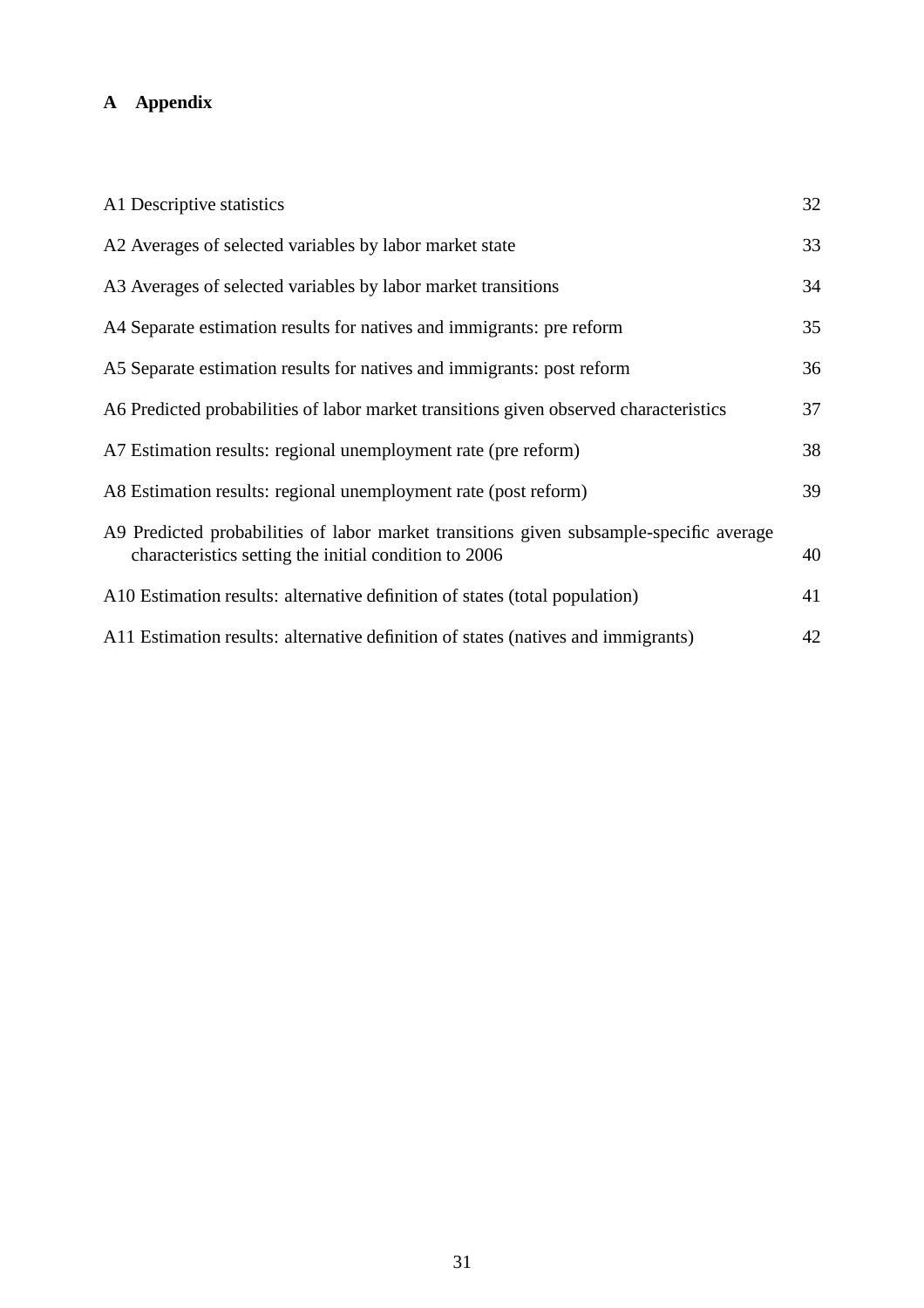# **Table A1Descriptive statistics**

|                                                       |                |           | Pre reform (2000-2004) |           | Post reform (2005-2010) |           |       |            |  |
|-------------------------------------------------------|----------------|-----------|------------------------|-----------|-------------------------|-----------|-------|------------|--|
|                                                       | <b>Natives</b> |           | Immigrants             |           | <b>Natives</b>          |           |       | Immigrants |  |
| Variable                                              | Mean           | Std. Dev. | Mean                   | Std. Dev. | Mean                    | Std. Dev. | Mean  | Std. Dev.  |  |
| Inactivity                                            | 0.11           | 0.31      | 0.15                   | 0.35      | 0.10                    | 0.30      | 0.11  | 0.32       |  |
| Employment                                            | 0.86           | 0.35      | 0.77                   | 0.42      | 0.86                    | 0.35      | 0.78  | 0.42       |  |
| Welfare                                               | 0.04           | 0.18      | 0.09                   | 0.28      | 0.05                    | 0.21      | 0.11  | 0.31       |  |
| Age                                                   | 43.09          | 8.57      | 42.52                  | 9.17      | 44.25                   | 8.39      | 43.57 | 8.74       |  |
| Female                                                | 0.35           | 0.48      | 0.27                   | 0.44      | 0.41                    | 0.49      | 0.37  | 0.48       |  |
| Education in years                                    | 12.59          | 2.74      | 11.00                  | 2.41      | 12.75                   | 2.75      | 11.31 | 2.52       |  |
| Married                                               | 0.66           | 0.47      | 0.79                   | 0.40      | 0.63                    | 0.48      | 0.78  | 0.42       |  |
| Health status: good                                   | 0.60           | 0.49      | 0.57                   | 0.50      | 0.55                    | 0.50      | 0.54  | 0.50       |  |
| School in Germany: no                                 | 0.00           | 0.00      | 0.60                   | 0.49      | 0.00                    | 0.00      | 0.47  | 0.50       |  |
| Number of children LT6                                | 0.23           | 0.52      | 0.33                   | 0.60      | 0.17                    | 0.45      | 0.24  | 0.52       |  |
| Number of children GE6                                | 0.57           | 0.86      | 0.81                   | 0.99      | 0.52                    | 0.83      | 0.80  | 0.96       |  |
| <b>Year 2001</b>                                      | 0.29           | 0.45      | 0.30                   | 0.46      | 0.00                    | 0.00      | 0.00  | 0.00       |  |
| <b>Year 2002</b>                                      | 0.26           | 0.44      | 0.26                   | 0.44      | 0.00                    | 0.00      | 0.00  | 0.00       |  |
| <b>Year 2003</b>                                      | 0.24           | 0.43      | 0.24                   | 0.42      | 0.00                    | 0.00      | 0.00  | 0.00       |  |
| <b>Year 2004</b>                                      | 0.22           | 0.41      | 0.21                   | 0.41      | 0.00                    | 0.00      | 0.00  | 0.00       |  |
| <b>Year 2006</b>                                      | 0.00           | 0.00      | 0.00                   | 0.00      | 0.24                    | 0.43      | 0.26  | 0.44       |  |
| <b>Year 2007</b>                                      | 0.00           | 0.00      | 0.00                   | 0.00      | 0.22                    | 0.41      | 0.23  | 0.42       |  |
| <b>Year 2008</b>                                      | $0.00\,$       | 0.00      | 0.00                   | 0.00      | $0.20\,$                | 0.40      | 0.20  | 0.40       |  |
| <b>Year 2009</b>                                      | 0.00           | 0.00      | 0.00                   | 0.00      | 0.18                    | 0.38      | 0.17  | 0.38       |  |
| <b>Year 2010</b>                                      | 0.00           | 0.00      | 0.00                   | 0.00      | 0.16                    | 0.37      | 0.15  | 0.35       |  |
| Initial condition (in 2005)                           |                |           |                        |           |                         |           |       |            |  |
| Inactivity                                            | 0.10           | 0.30      | 0.13                   | 0.34      | 0.11                    | 0.32      | 0.17  | 0.38       |  |
| Employment                                            | 0.87           | 0.34      | 0.78                   | 0.41      | 0.85                    | 0.36      | 0.74  | 0.44       |  |
| Welfare receipt                                       | 0.03           | 0.18      | 0.09                   | 0.28      | 0.04                    | 0.19      | 0.09  | 0.29       |  |
| Number of person-year observations<br>$00F$ $0000000$ | 13,781         |           | 2,953                  |           | 12,977                  |           | 2,274 |            |  |

*Source*: SOEP 2000-2010.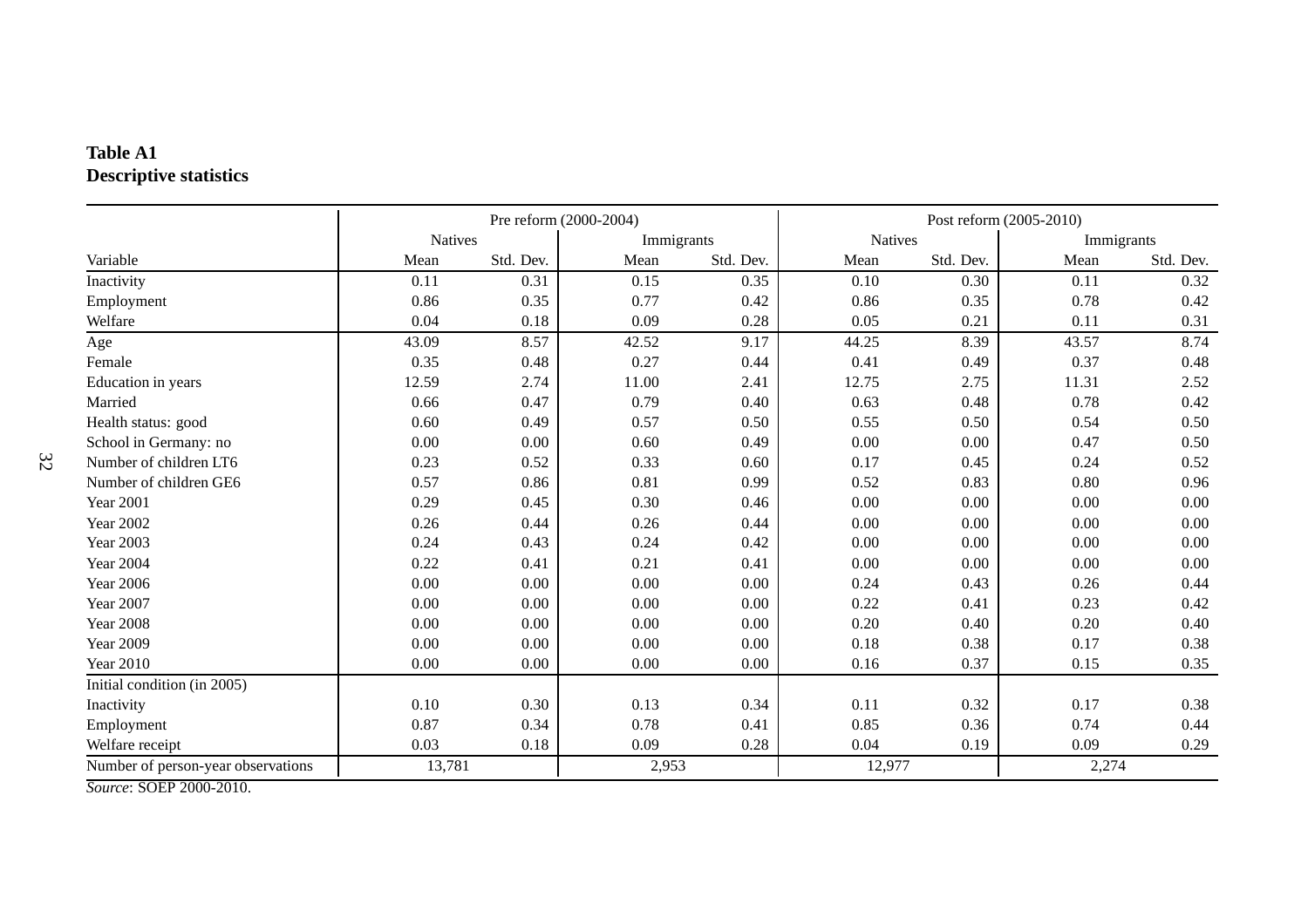|                         | Pre reform |            |         |            | Post reform |         |
|-------------------------|------------|------------|---------|------------|-------------|---------|
| Variable                | Inactivity | Employment | Welfare | Inactivity | Employment  | Welfare |
| A. Natives              |            |            |         |            |             |         |
| Age                     | 43.91      | 43.01      | 42.61   | 44.00      | 44.30       | 43.87   |
| Female                  | 0.65       | 0.31       | 0.65    | 0.69       | 0.37        | 0.64    |
| Education in years      | 12.07      | 12.74      | 10.63   | 12.45      | 12.87       | 11.08   |
| Married                 | 0.70       | 0.67       | 0.36    | 0.72       | 0.63        | 0.32    |
| Health status: good     | 0.56       | 0.62       | 0.39    | 0.54       | 0.56        | 0.33    |
| School in Germany: no   | 0.00       | 0.00       | 0.00    | 0.00       | 0.00        | 0.00    |
| Number of children LT6  | 0.36       | 0.21       | 0.31    | 0.34       | 0.15        | 0.22    |
| Number of children GE6  | 0.49       | 0.57       | 0.68    | 0.50       | 0.52        | 0.61    |
| Household size          | 2.92       | 2.82       | 2.70    | 2.98       | 2.72        | 2.48    |
| Single person           | 0.16       | 0.19       | 0.22    | 0.13       | 0.20        | 0.28    |
| Single parent           | 0.07       | 0.06       | 0.34    | 0.07       | 0.07        | 0.30    |
| Couple Without Children | 0.21       | 0.21       | 0.12    | 0.21       | 0.23        | 0.10    |
| Couple with children    | 0.54       | 0.52       | 0.28    | 0.57       | 0.49        | 0.30    |
| Other household type    | 0.02       | 0.02       | 0.03    | 0.02       | 0.01        | 0.02    |
| <b>B.</b> Immigrants    |            |            |         |            |             |         |
| Age                     | 42.56      | 42.18      | 45.42   | 44.63      | 43.49       | 43.10   |
| Female                  | 0.53       | 0.22       | 0.29    | 0.66       | 0.31        | 0.55    |
| Education in years      | 10.52      | 11.17      | 10.40   | 10.79      | 11.52       | 10.41   |
| Married                 | 0.81       | 0.79       | 0.78    | 0.82       | 0.79        | 0.62    |
| Health status: good     | 0.51       | 0.61       | 0.37    | 0.47       | 0.57        | 0.39    |
| School in Germany: no   | 0.55       | 0.59       | 0.73    | 0.48       | 0.47        | 0.50    |
| Number of children LT6  | 0.46       | 0.29       | 0.40    | 0.39       | 0.22        | 0.21    |
| Number of children GE6  | 0.68       | 0.82       | 0.92    | 0.72       | 0.78        | 1.00    |
| Household size          | 3.44       | 3.37       | 3.66    | 3.40       | 3.30        | 3.23    |
| Single person           | 0.07       | 0.10       | 0.09    | 0.07       | 0.08        | 0.17    |
| Single parent           | 0.09       | 0.07       | 0.12    | 0.08       | 0.09        | 0.27    |
| Couple Without Children | 0.17       | 0.15       | 0.15    | 0.16       | 0.16        | 0.06    |
| Couple with children    | 0.63       | 0.67       | 0.55    | 0.68       | 0.65        | 0.50    |
| Other household type    | 0.04       | 0.02       | 0.09    | 0.02       | 0.02        | 0.01    |

**Table A2 Averages of selected variables by labor market state**

*Source*: SOEP 2001-2004 and 2006-2010.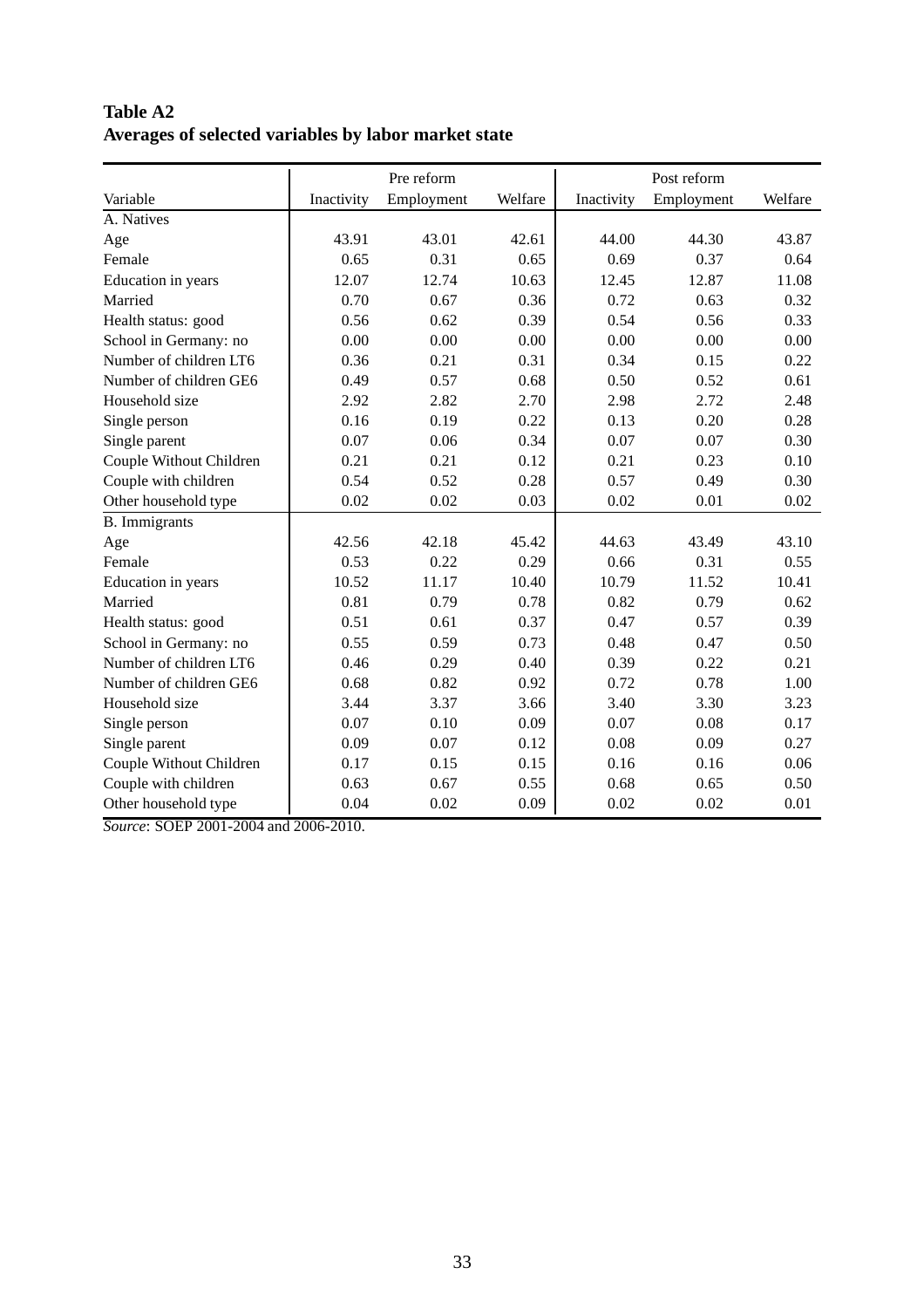| State in $t-1$       | Variable  |            | State at time t |         |  |  |  |  |  |
|----------------------|-----------|------------|-----------------|---------|--|--|--|--|--|
|                      |           | Inactivity | Employment      | Welfare |  |  |  |  |  |
| A. Natives           |           |            |                 |         |  |  |  |  |  |
| Inactivity           | Age       | 44.8       | 39.0            | 40.9    |  |  |  |  |  |
|                      | Female    | 0.67       | 0.66            | 0.63    |  |  |  |  |  |
|                      | Education | 12.2       | 12.7            | 10.9    |  |  |  |  |  |
| Employment           | Age       | 41.4       | 42.7            | 43.1    |  |  |  |  |  |
|                      | Female    | 0.56       | 0.34            | 0.53    |  |  |  |  |  |
|                      | Education | 12.4       | 12.8            | 11.5    |  |  |  |  |  |
| Welfare receipt      | Age       | 42.3       | 41.5            | 43.5    |  |  |  |  |  |
|                      | Female    | 0.72       | 0.56            | 0.68    |  |  |  |  |  |
|                      | Education | 11.0       | 11.5            | 10.6    |  |  |  |  |  |
| <b>B.</b> Immigrants |           |            |                 |         |  |  |  |  |  |
| Inactivity           | Age       | 40.4       | 36.9            | 44.4    |  |  |  |  |  |
|                      | Female    | 0.69       | 0.66            | 0.36    |  |  |  |  |  |
|                      | Education | 10.9       | 11.6            | 10.0    |  |  |  |  |  |
| Employment           | Age       | 40.6       | 41.5            | 43.3    |  |  |  |  |  |
|                      | Female    | 0.45       | 0.32            | 0.36    |  |  |  |  |  |
|                      | Education | 10.9       | 11.7            | 10.7    |  |  |  |  |  |
| Welfare receipt      | Age       | 42.1       | 41.6            | 41.5    |  |  |  |  |  |
|                      | Female    | 0.49       | 0.37            | 0.55    |  |  |  |  |  |
|                      | Education | 10.3       | 11.0            | 10.6    |  |  |  |  |  |

# **Table A3 Averages of selected variables by labor market transitions**

*Note*: Weighted data using cross-sectional weights. *Source*: SOEP 2000-2010.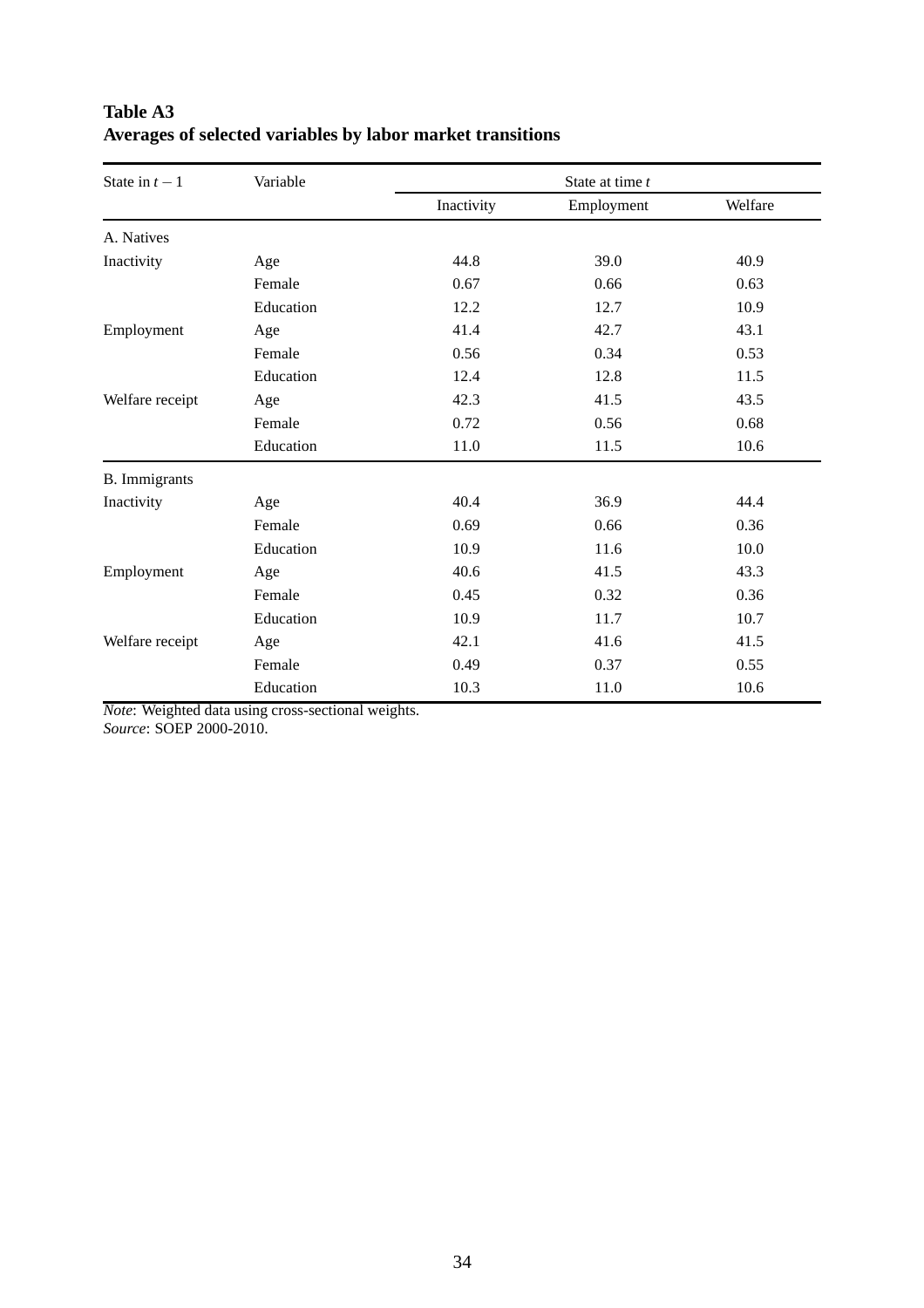# **Table A4Separate estimation results for natives and immigrants: pre reform**

| Variable                           |              | <b>Natives</b> |                 |         | Immigrants |             |                 |         |
|------------------------------------|--------------|----------------|-----------------|---------|------------|-------------|-----------------|---------|
|                                    | Employment   |                | Welfare receipt |         | Employment |             | Welfare receipt |         |
|                                    | Coef.        | S.E.           | Coef.           | S.E.    | Coef.      | S.E.        | Coef.           | S.E.    |
| Employed in t-1                    | $2.218***$   | (0.161)        | 0.302           | (0.268) | $2.563***$ | (0.299)     | $-0.238$        | (0.390) |
| Welfare receipt in t-1             | 1.387***     | (0.307)        | 2.332***        | (0.349) | 1.548***   | (0.399)     | $1.662***$      | (0.470) |
| Age                                | $0.524***$   | (0.090)        | $0.297*$        | (0.161) | $0.259**$  | (0.131)     | $-0.015$        | (0.198) |
| Age squared                        | $-0.649***$  | (0.100)        | $-0.359**$      | (0.178) | $-0.344**$ | (0.147)     | 0.040           | (0.218) |
| Female                             | 2.151        | (2.467)        | 4.574           | (4.261) | $-3.645$   | (3.966)     | 0.805           | (6.039) |
| Age $\times$ Female                | $-0.193*$    | (0.115)        | $-0.226$        | (0.197) | 0.073      | (0.188)     | $-0.051$        | (0.284) |
| Age sq. $\times$ Female            | $0.252*$     | (0.129)        | 0.234           | (0.221) | $-0.033$   | (0.216)     | 0.041           | (0.322) |
| Education                          | $0.117***$   | (0.022)        | $-0.255***$     | (0.048) | $0.106***$ | (0.039)     | 0.008           | (0.057) |
| School in Germany: no              |              |                |                 |         | $-0.292$   | (0.219)     | 0.330           | (0.353) |
| Married                            | $-0.251**$   | (0.127)        | $-1.214***$     | (0.209) | $-0.117$   | (0.238)     | $-0.488$        | (0.357) |
| Health status: good                | 0.040        | (0.123)        | $-0.308$        | (0.213) | $-0.045$   | (0.208)     | $-0.809***$     | (0.302) |
| No. of kids LT 6                   | $0.684***$   | (0.157)        | $0.720**$       | (0.308) | 0.141      | (0.260)     | $0.709*$        | (0.375) |
| No. of kids GE 6                   | 0.191        | (0.144)        | 0.271           | (0.238) | 0.273      | (0.218)     | $0.635**$       | (0.305) |
| <b>Year 2002</b>                   | $-0.245**$   | (0.113)        | $-0.062$        | (0.212) | 0.168      | (0.199)     | 0.273           | (0.290) |
| <b>Year 2003</b>                   | $-0.355***$  | (0.117)        | 0.183           | (0.213) | $-0.249$   | (0.199)     | 0.068           | (0.299) |
| <b>Year 2004</b>                   | $-0.239*$    | (0.123)        | $0.574***$      | (0.218) | 0.175      | (0.215)     | $0.662**$       | (0.311) |
| Employed in $t=0$                  | $2.575***$   | (0.269)        | 0.108           | (0.373) | 1.313***   | (0.424)     | 0.329           | (0.490) |
| Welfare receipt in $t=0$           | 0.028        | (0.378)        | 2.232***        | (0.486) | $-0.429$   | (0.456)     | $2.007***$      | (0.648) |
| M: Health status: good             | $0.509**$    | (0.206)        | $-0.711**$      | (0.357) | 0.521      | (0.348)     | 0.402           | (0.517) |
| M: No. of kids LT 6                | $-1.698***$  | (0.240)        | $-1.279**$      | (0.504) | $-0.529$   | (0.373)     | $-0.312$        | (0.549) |
| M: No. of kids GE 6                | $-0.128$     | (0.190)        | $-0.209$        | (0.311) | $-0.367$   | (0.275)     | $-0.455$        | (0.385) |
| Constant                           | $-11.359***$ | (1.971)        | $-4.315$        | (3.561) | $-5.808**$ | (2.826)     | $-2.375$        | (4.317) |
| $Var(a_{ij})$                      | 2.803        | (0.476)        | 1.647           | (0.646) | 1.245      | (0.586)     | 1.771           | (0.961) |
| $Cov(a_{i,empl}, a_{i, well})$     | 0.204        | (0.509)        |                 |         | $-0.276$   | (0.592)     |                 |         |
| log likelihood                     |              | $-3668.710$    |                 |         |            | $-1232.784$ |                 |         |
| No. of household-year observations |              | 13,781         |                 |         |            | 2,953       |                 |         |
| No. of households                  |              | 4,172          |                 |         |            | 922         |                 |         |

*Note*: Dynamic multinomial logit models with random effects. Dependent variable: labor market state (inactivity, employment, welfare receipt). M: denotes individual-specific averagesof a variable. Significance level: \*<0.1, \*\*<0.05, \*\*\*<0.01.

*Source*: SOEP 2000-2004.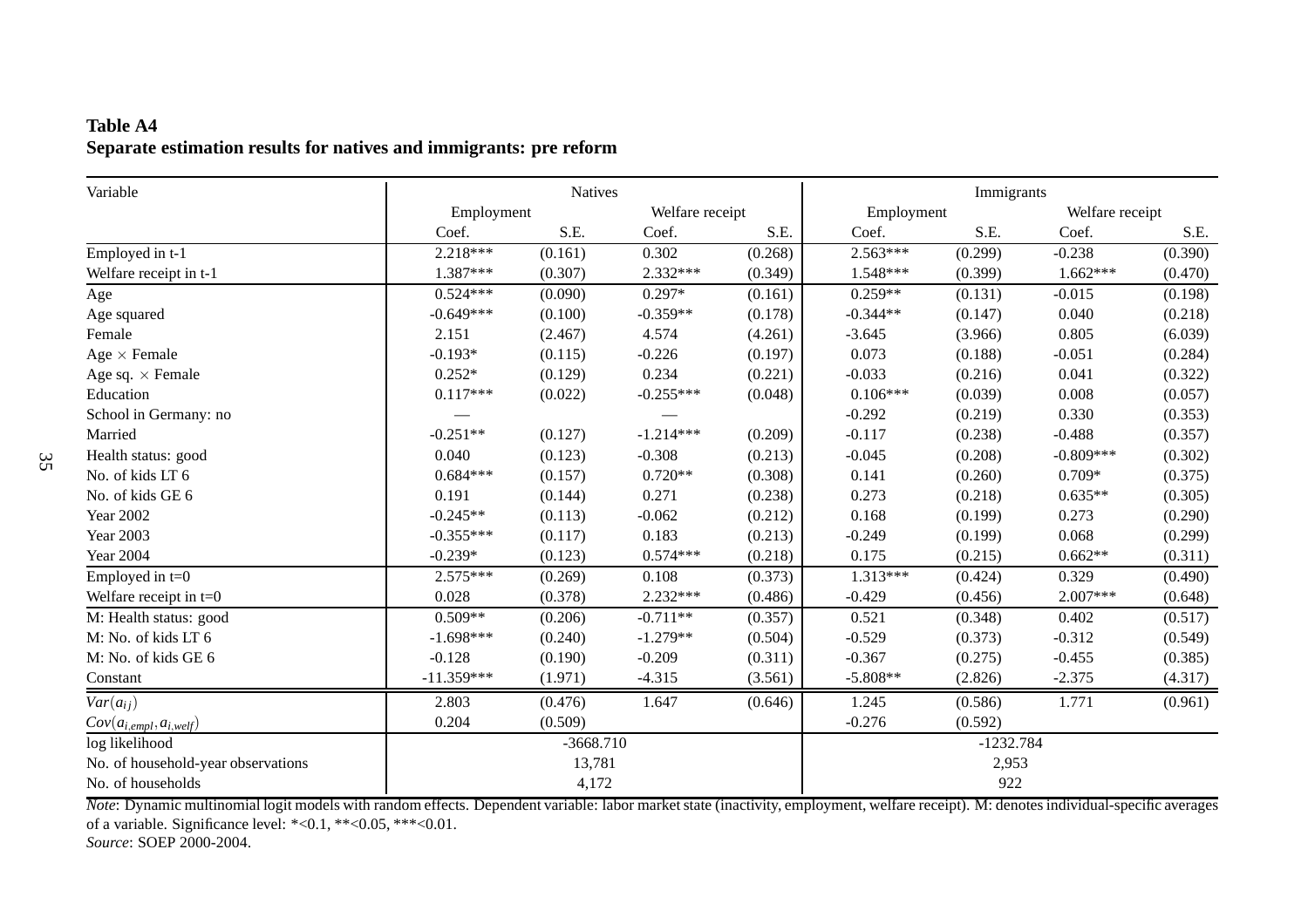# **Table A5Separate estimation results for natives and immigrants: post reform**

| Variable                           |              | <b>Natives</b> |                 |         | Immigrants   |            |                 |         |
|------------------------------------|--------------|----------------|-----------------|---------|--------------|------------|-----------------|---------|
|                                    | Employment   |                | Welfare receipt |         | Employment   |            | Welfare receipt |         |
|                                    | Coef.        | S.E.           | Coef.           | S.E.    | Coef.        | S.E.       | Coef.           | S.E.    |
| Employed in t-1                    | $2.221***$   | (0.156)        | $0.523**$       | (0.264) | 2.091***     | (0.354)    | 0.695           | (0.431) |
| Welfare receipt in t-1             | 1.472***     | (0.286)        | 1.941***        | (0.326) | $1.636***$   | (0.443)    | 1.877***        | (0.456) |
| Age                                | $0.736***$   | (0.096)        | $0.830***$      | (0.184) | $0.726***$   | (0.242)    | $-0.261$        | (0.295) |
| Age squared                        | $-0.875***$  | (0.106)        | $-0.934***$     | (0.203) | $-0.913***$  | (0.266)    | 0.208           | (0.324) |
| Female                             | 7.876***     | (2.591)        | 18.760***       | (4.910) | 7.965        | (5.953)    | $-3.037$        | (7.365) |
| Age $\times$ Female                | $-0.485***$  | (0.121)        | $-0.908***$     | (0.226) | $-0.508*$    | (0.276)    | 0.092           | (0.343) |
| Age sq. $\times$ Female            | $0.600***$   | (0.137)        | $1.014***$      | (0.253) | $0.629**$    | (0.308)    | $-0.092$        | (0.387) |
| Education                          | $0.047**$    | (0.023)        | $-0.177***$     | (0.046) | $0.137**$    | (0.057)    | $-0.060$        | (0.079) |
| School in Germany: no              |              |                |                 |         | 0.101        | (0.318)    | $-0.045$        | (0.416) |
| Married                            | $-0.685***$  | (0.136)        | $-1.906***$     | (0.237) | $-0.675**$   | (0.332)    | $-1.051***$     | (0.394) |
| Health status: good                | $-0.116$     | (0.131)        | $-0.911***$     | (0.226) | $-0.359$     | (0.265)    | $-0.088$        | (0.337) |
| No. of kids LT 6                   | $0.388**$    | (0.161)        | 0.370           | (0.291) | 0.316        | (0.356)    | $-0.095$        | (0.471) |
| No. of kids GE 6                   | 0.124        | (0.146)        | 0.306           | (0.248) | 0.341        | (0.308)    | 0.189           | (0.373) |
| Year 2007                          | 0.180        | (0.125)        | $-0.486**$      | (0.213) | 0.054        | (0.283)    | $-0.219$        | (0.352) |
| <b>Year 2008</b>                   | $0.330**$    | (0.133)        | $-0.332$        | (0.225) | 0.469        | (0.306)    | $-0.525$        | (0.394) |
| <b>Year 2009</b>                   | 0.226        | (0.138)        | $-0.919***$     | (0.254) | 0.276        | (0.322)    | $-0.090$        | (0.400) |
| <b>Year 2010</b>                   | $0.313**$    | (0.146)        | $-0.199$        | (0.249) | 0.061        | (0.332)    | 0.175           | (0.411) |
| Employed in $t=0$                  | $2.562***$   | (0.245)        | $-0.089$        | (0.374) | 2.592***     | (0.558)    | $-0.992$        | (0.607) |
| Welfare receipt in $t=0$           | 0.371        | (0.349)        | 3.203***        | (0.507) | 0.391        | (0.523)    | 1.901***        | (0.596) |
| M: Health status: good             | $0.577**$    | (0.225)        | $-0.257$        | (0.403) | 1.209**      | (0.507)    | $-0.600$        | (0.647) |
| M: No. of kids LT 6                | $-1.068***$  | (0.298)        | 0.110           | (0.520) | $-1.655***$  | (0.603)    | $-0.775$        | (0.719) |
| M: No. of kids GE 6                | 0.265        | (0.164)        | $-0.054$        | (0.294) | $-0.246$     | (0.315)    | 0.461           | (0.396) |
| Constant                           | $-15.202***$ | (2.086)        | $-16.502***$    | (4.077) | $-14.694***$ | (5.345)    | 7.980           | (6.519) |
| $\overline{Var(a_{ij})}$           | 2.484        | (0.401)        | 3.898           | (0.963) | 1.902        | (0.897)    | 2.413           | (1.144) |
| $Cov(a_{i,empl}, a_{i, well})$     | 0.022        | (0.497)        |                 |         | $-0.475$     | (0.717)    |                 |         |
| log likelihood                     |              | $-3456.030$    |                 |         |              | $-826.853$ |                 |         |
| No. of household-year observations |              | 12,977         |                 |         |              | 2,274      |                 |         |
| No. of households                  |              | 3,266          |                 |         |              | 616        |                 |         |

*Note*: Dynamic multinomial logit models with random effects. Dependent variable: labor market state (inactivity, employment, welfare receipt). M: denotes individual-specific averagesof <sup>a</sup> variable. Significance level: \*<0.1, \*\*<0.05, \*\*\*<0.01.

*Source*: SOEP 2005-2010.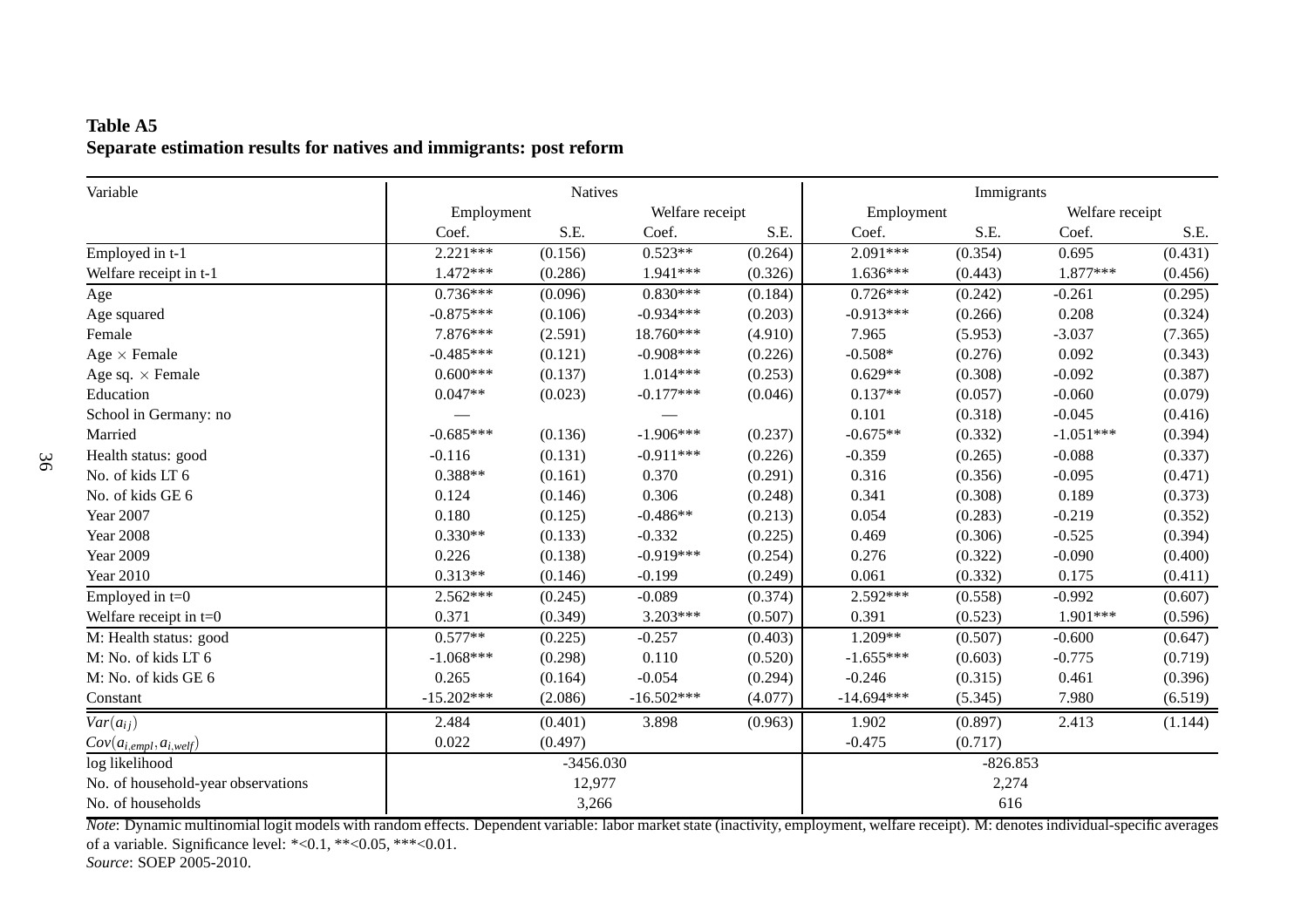# **Table A6 Predicted probabilities of labor market transitions given observed characteristics**

| State at time $t-1$        | State at time t |       |        |            |       |        |         |        |       |
|----------------------------|-----------------|-------|--------|------------|-------|--------|---------|--------|-------|
|                            | Inactive        |       |        | Employment |       |        | Welfare |        |       |
|                            | Mean            |       | 95%-CI | Mean       |       | 95%-CI |         | 95%-CI |       |
| A. Natives: pre reform     |                 |       |        |            |       |        |         |        |       |
| Inactive                   | 0.237           | 0.183 | 0.304  | 0.724      | 0.655 | 0.777  | 0.039   | 0.022  | 0.070 |
| Employment                 | 0.078           | 0.057 | 0.103  | 0.902      | 0.873 | 0.925  | 0.020   | 0.011  | 0.035 |
| Welfare                    | 0.100           | 0.061 | 0.152  | 0.802      | 0.718 | 0.855  | 0.098   | 0.059  | 0.173 |
| B. Natives: post reform    |                 |       |        |            |       |        |         |        |       |
| Inactive                   | 0.218           | 0.164 | 0.283  | 0.730      | 0.662 | 0.784  | 0.053   | 0.032  | 0.086 |
| Employment                 | 0.067           | 0.047 | 0.091  | 0.902      | 0.871 | 0.927  | 0.032   | 0.019  | 0.050 |
| Welfare                    | 0.091           | 0.058 | 0.137  | 0.823      | 0.755 | 0.869  | 0.086   | 0.055  | 0.139 |
| C. Immigrants: pre reform  |                 |       |        |            |       |        |         |        |       |
| Inactive                   | 0.351           | 0.216 | 0.525  | 0.518      | 0.345 | 0.649  | 0.131   | 0.063  | 0.265 |
| Employment                 | 0.097           | 0.051 | 0.163  | 0.860      | 0.778 | 0.916  | 0.043   | 0.018  | 0.093 |
| Welfare                    | 0.134           | 0.061 | 0.246  | 0.665      | 0.457 | 0.780  | 0.201   | 0.108  | 0.408 |
| D. Immigrants: post reform |                 |       |        |            |       |        |         |        |       |
| Inactive                   | 0.225           | 0.119 | 0.394  | 0.663      | 0.498 | 0.769  | 0.112   | 0.051  | 0.219 |
| Employment                 | 0.081           | 0.035 | 0.152  | 0.831      | 0.740 | 0.901  | 0.088   | 0.039  | 0.164 |
| Welfare                    | 0.080           | 0.029 | 0.175  | 0.752      | 0.612 | 0.841  | 0.168   | 0.090  | 0.295 |

*Note*: Calculations are based on estimation results in Tables A4 and A5. Simulation-based 95% confidence intervals are calculated using 1000 replications.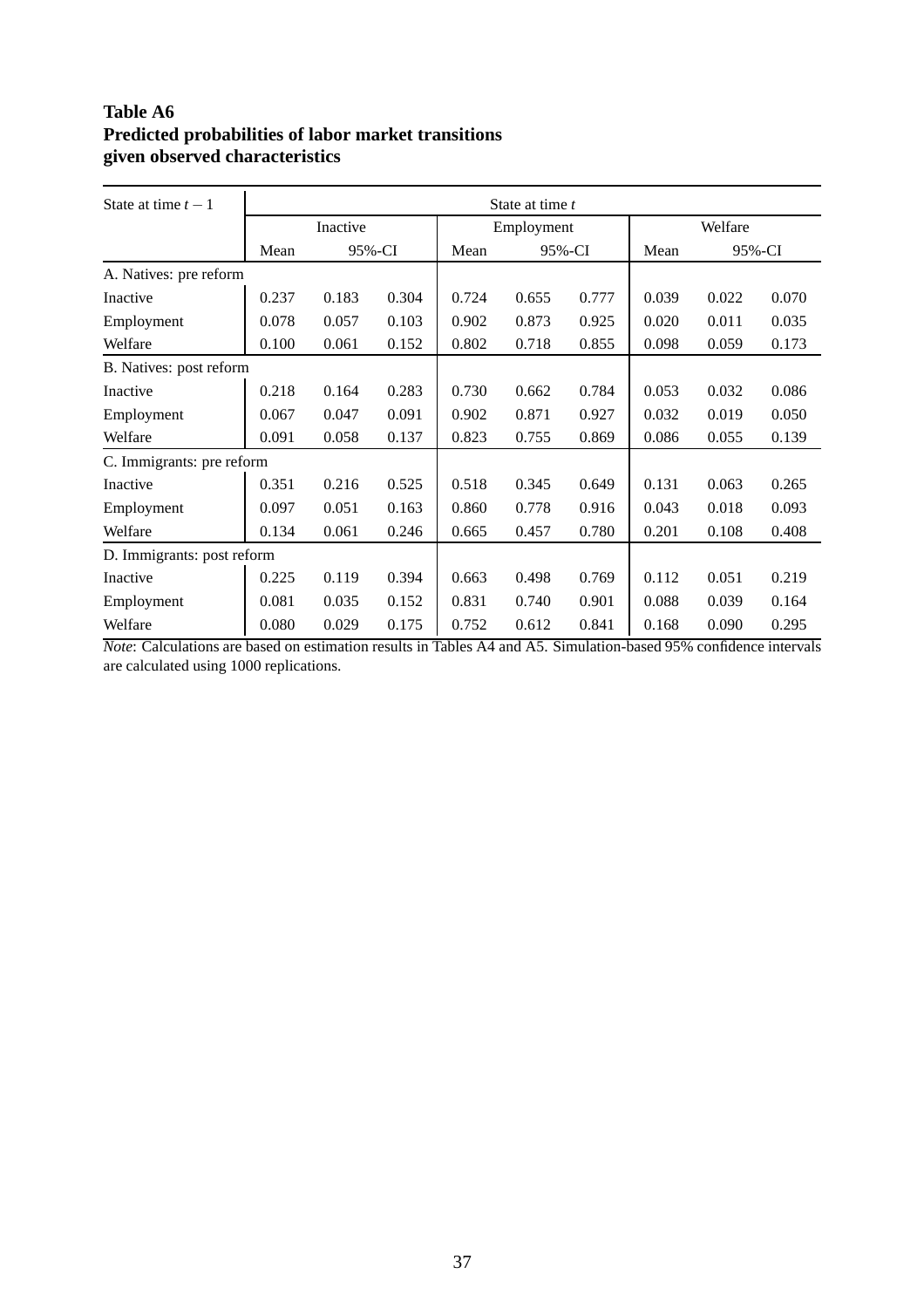# **Table A7Estimation results: regional unemployment rate (pre reform)**

| Variable                                     |              | <b>Natives</b> |                 |         | Immigrants |             |                 |         |  |
|----------------------------------------------|--------------|----------------|-----------------|---------|------------|-------------|-----------------|---------|--|
|                                              | Employment   |                | Welfare receipt |         | Employment |             | Welfare receipt |         |  |
|                                              | Coef.        | S.E.           | Coef.           | S.E.    | Coef.      | S.E.        | Coef.           | S.E.    |  |
| Employed in t-1                              | 1.995***     | (0.397)        | $1.174*$        | (0.689) | $2.791***$ | (0.707)     | 0.797           | (1.039) |  |
| Welfare receipt in t-1                       | $2.630***$   | (0.868)        | 4.047***        | (0.787) | $-0.076$   | (1.102)     | 1.381           | (1.118) |  |
| Employed in t-1 $\times$ unempl. Rate        | 0.025        | (0.041)        | $-0.088$        | (0.067) | $-0.030$   | (0.071)     | $-0.107$        | (0.104) |  |
| Welfare receipt in t-1 $\times$ unempl. Rate | $-0.125$     | (0.083)        | $-0.172**$      | (0.071) | 0.172      | (0.111)     | 0.033           | (0.109) |  |
| Unemployment rate                            | $-0.063*$    | (0.037)        | $0.153***$      | (0.048) | $-0.097$   | (0.062)     | 0.106           | (0.073) |  |
| Age                                          | $0.517***$   | (0.090)        | $0.339**$       | (0.163) | $0.249*$   | (0.132)     | $-0.054$        | (0.198) |  |
| Age squared                                  | $-0.642***$  | (0.100)        | $-0.403**$      | (0.180) | $-0.337**$ | (0.148)     | 0.082           | (0.218) |  |
| Female                                       | 1.878        | (2.459)        | 5.565           | (4.312) | $-4.375$   | (4.012)     | 0.217           | (6.044) |  |
| Age $\times$ Female                          | $-0.180$     | (0.115)        | $-0.269$        | (0.200) | 0.106      | (0.190)     | $-0.028$        | (0.284) |  |
| Age sq. $\times$ Female                      | $0.239*$     | (0.129)        | 0.279           | (0.223) | $-0.071$   | (0.218)     | 0.020           | (0.322) |  |
| Education                                    | $0.121***$   | (0.023)        | $-0.265***$     | (0.048) | $0.113***$ | (0.039)     | $-0.000$        | (0.057) |  |
| School in Germany: no                        |              |                |                 |         | $-0.240$   | (0.220)     | 0.280           | (0.352) |  |
| Married                                      | $-0.264**$   | (0.127)        | $-1.186***$     | (0.211) | $-0.128$   | (0.240)     | $-0.463$        | (0.357) |  |
| Health status: good                          | 0.040        | (0.123)        | $-0.313$        | (0.214) | $-0.063$   | (0.209)     | $-0.805***$     | (0.303) |  |
| No. of kids LT 6                             | $0.690***$   | (0.156)        | $0.739**$       | (0.310) | 0.134      | (0.262)     | $0.678*$        | (0.372) |  |
| No. of kids GE 6                             | 0.196        | (0.144)        | 0.267           | (0.239) | 0.296      | (0.221)     | $0.644**$       | (0.305) |  |
| <b>Year 2002</b>                             | $-0.217*$    | (0.113)        | $-0.116$        | (0.214) | 0.222      | (0.201)     | 0.249           | (0.291) |  |
| <b>Year 2003</b>                             | $-0.287**$   | (0.120)        | 0.052           | (0.218) | $-0.129$   | (0.205)     | $-0.019$        | (0.307) |  |
| <b>Year 2004</b>                             | $-0.163$     | (0.126)        | $0.445**$       | (0.222) | 0.303      | (0.222)     | $0.559*$        | (0.319) |  |
| Employed in $t=0$                            | $2.553***$   | (0.268)        | 0.141           | (0.376) | 1.324***   | (0.419)     | 0.297           | (0.492) |  |
| Welfare receipt in $t=0$                     | 0.067        | (0.382)        | $2.153***$      | (0.480) | $-0.373$   | (0.459)     | 1.951***        | (0.645) |  |
| M: Health status: good                       | $0.496**$    | (0.205)        | $-0.730**$      | (0.359) | 0.481      | (0.350)     | 0.412           | (0.518) |  |
| M: No. of kids LT 6                          | $-1.710***$  | (0.240)        | $-1.283**$      | (0.509) | $-0.481$   | (0.376)     | $-0.344$        | (0.547) |  |
| M: No. of kids GE 6                          | $-0.149$     | (0.189)        | $-0.190$        | (0.313) | $-0.382$   | (0.278)     | $-0.475$        | (0.386) |  |
| Constant                                     | $-10.693***$ | (2.007)        | $-6.590*$       | (3.651) | $-4.822*$  | (2.864)     | $-2.287$        | (4.334) |  |
| $Var(a_{ij})$                                | 2.737        | (0.268)        | 1.680           | (0.693) | 1.279      | (0.770)     | 1.713           | (0.746) |  |
| $Cov(a_{i,empl}, a_{i, well})$               | 0.278        | (0.615)        |                 |         | $-0.300$   | (0.574)     |                 |         |  |
| log likelihood                               |              | $-3656.795$    |                 |         |            | $-1225.318$ |                 |         |  |
| No. of household-year observations           |              | 13,781         |                 |         |            | 2,953       |                 |         |  |
| No. of households                            | 4,172        |                |                 |         | 922        |             |                 |         |  |

*Note*: Dynamic multinomial logit models with random effects. Robust standard errors clustered by region in parentheses. Dependent variable: labor market state (inactivity, employment, welfare receipt). M: denotes individual-specific averages of <sup>a</sup> variable. Significance level: \*<0.1, \*\*<0.05, \*\*\*<0.01. *Source*: SOEP 2000-2004.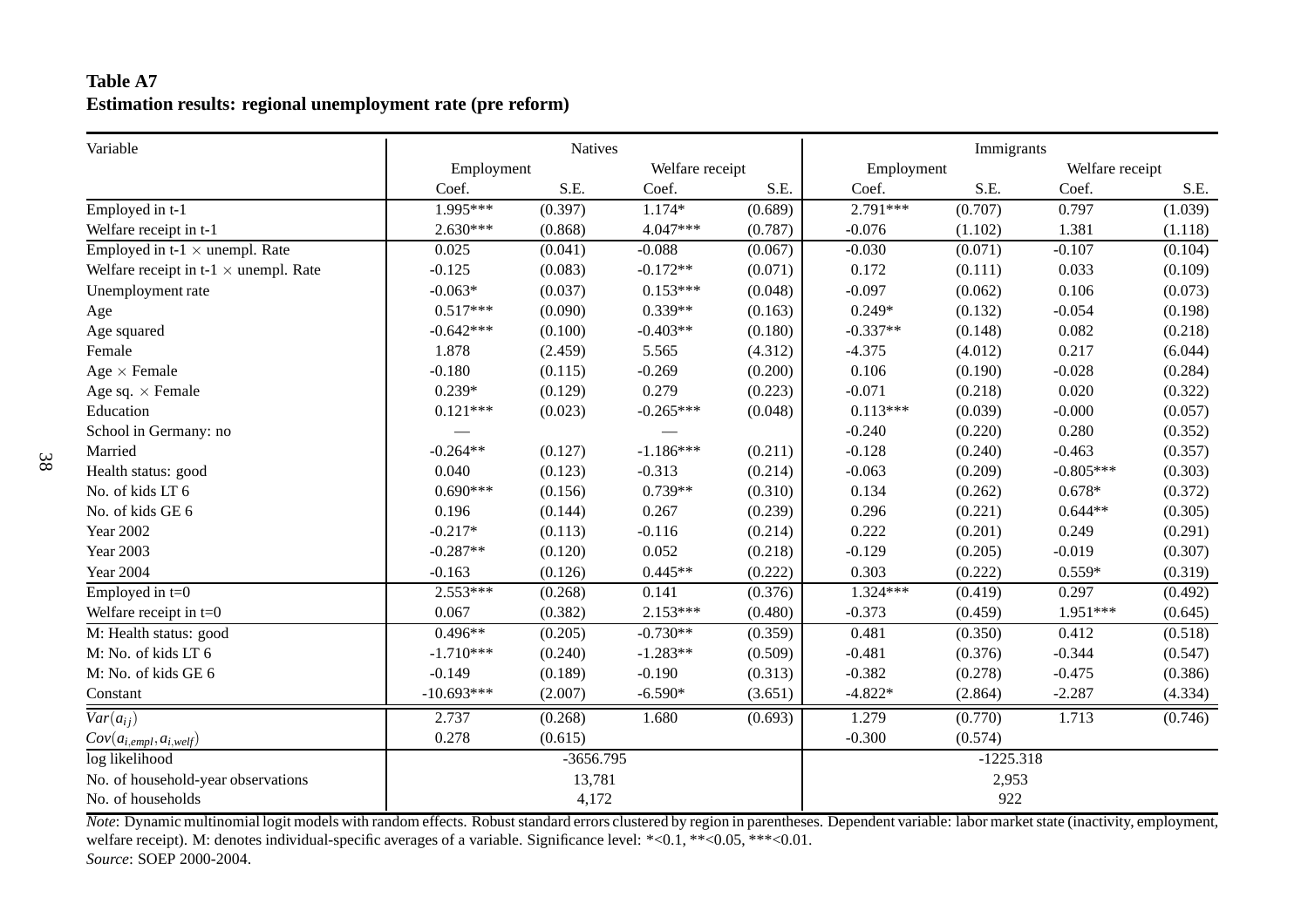# **Table A8Estimation results: regional unemployment rate (post reform)**

| Variable                                     |              | <b>Natives</b> |                 |         |              | Immigrants |                 |         |  |
|----------------------------------------------|--------------|----------------|-----------------|---------|--------------|------------|-----------------|---------|--|
|                                              | Employment   |                | Welfare receipt |         | Employment   |            | Welfare receipt |         |  |
|                                              | Coef.        | S.E.           | Coef.           | S.E.    | Coef.        | S.E.       | Coef.           | S.E.    |  |
| Employed in t-1                              | $2.268***$   | (0.373)        | 0.849           | (0.648) | $3.521***$   | (0.750)    | $2.464**$       | (1.028) |  |
| Welfare receipt in t-1                       | 2.584***     | (0.726)        | $3.202***$      | (0.781) | 4.264***     | (1.159)    | 3.391***        | (1.157) |  |
| Employed in t-1 $\times$ unempl. Rate        | $-0.005$     | (0.038)        | $-0.035$        | (0.064) | $-0.132*$    | (0.079)    | $-0.164$        | (0.111) |  |
| Welfare receipt in t-1 $\times$ unempl. Rate | $-0.118*$    | (0.071)        | $-0.131*$       | (0.074) | $-0.260**$   | (0.123)    | $-0.136$        | (0.113) |  |
| Unemployment rate                            | $-0.006$     | (0.035)        | $0.092*$        | (0.053) | $-0.042$     | (0.070)    | $0.138*$        | (0.080) |  |
| Age                                          | $0.733***$   | (0.096)        | $0.823***$      | (0.183) | $0.714***$   | (0.234)    | $-0.418$        | (0.295) |  |
| Age squared                                  | $-0.871***$  | (0.106)        | $-0.926***$     | (0.201) | $-0.896***$  | (0.259)    | 0.388           | (0.322) |  |
| Female                                       | 7.810***     | (2.592)        | 18.635***       | (4.876) | 8.417        | (5.506)    | $-4.625$        | (7.047) |  |
| Age $\times$ Female                          | $-0.482***$  | (0.121)        | $-0.902***$     | (0.224) | $-0.533**$   | (0.255)    | 0.179           | (0.328) |  |
| Age sq. $\times$ Female                      | $0.597***$   | (0.137)        | 1.008***        | (0.251) | $0.663**$    | (0.285)    | $-0.194$        | (0.369) |  |
| Education                                    | $0.049**$    | (0.023)        | $-0.180***$     | (0.046) | $0.128**$    | (0.050)    | $-0.056$        | (0.069) |  |
| School in Germany: no                        |              |                |                 |         | 0.167        | (0.292)    | $-0.214$        | (0.425) |  |
| Married                                      | $-0.680***$  | (0.136)        | $-1.864***$     | (0.235) | $-0.513*$    | (0.296)    | $-0.836**$      | (0.360) |  |
| Health status: good                          | $-0.120$     | (0.130)        | $-0.915***$     | (0.225) | $-0.371$     | (0.253)    | $-0.059$        | (0.325) |  |
| No. of kids LT 6                             | $0.393**$    | (0.161)        | 0.372           | (0.290) | 0.357        | (0.340)    | $-0.015$        | (0.445) |  |
| No. of kids GE 6                             | 0.127        | (0.146)        | 0.308           | (0.247) | 0.393        | (0.288)    | 0.275           | (0.352) |  |
| <b>Year 2007</b>                             | 0.154        | (0.132)        | $-0.371*$       | (0.224) | $-0.219$     | (0.284)    | $-0.154$        | (0.357) |  |
| <b>Year 2008</b>                             | $0.286*$     | (0.150)        | $-0.155$        | (0.251) | $-0.018$     | (0.316)    | $-0.426$        | (0.414) |  |
| <b>Year 2009</b>                             | 0.188        | (0.149)        | $-0.769***$     | (0.270) | $-0.119$     | (0.323)    | $-0.001$        | (0.412) |  |
| <b>Year 2010</b>                             | $0.272*$     | (0.160)        | $-0.029$        | (0.272) | $-0.352$     | (0.343)    | 0.313           | (0.436) |  |
| Employed in $t=0$                            | $2.558***$   | (0.244)        | $-0.040$        | (0.375) | $2.231***$   | (0.482)    | $-1.488***$     | (0.572) |  |
| Welfare receipt in $t=0$                     | 0.408        | (0.352)        | $3.145***$      | (0.504) | 0.208        | (0.427)    | $1.628***$      | (0.522) |  |
| M: Health status: good                       | $0.591***$   | (0.225)        | $-0.218$        | (0.399) | $1.108**$    | (0.472)    | $-0.641$        | (0.622) |  |
| M: No. of kids LT 6                          | $-1.078***$  | (0.297)        | 0.111           | (0.515) | $-1.639***$  | (0.564)    | $-0.944$        | (0.675) |  |
| M: No. of kids GE 6                          | 0.259        | (0.164)        | $-0.035$        | (0.293) | $-0.314$     | (0.287)    | 0.389           | (0.374) |  |
| Constant                                     | $-15.100***$ | (2.106)        | $-17.313***$    | (4.064) | $-14.136***$ | (5.059)    | 9.539           | (6.459) |  |
| $\overline{Var(a_{ij})}$                     | 2.476        | (0.404)        | 3.643           | (0.623) | 1.197        | (0.514)    | 1.784           | (1.241) |  |
| $Cov(a_{i,empl}, a_{i,welf})$                | $-0.012$     | (0.467)        |                 |         | $-1.462$     | (0.431)    |                 |         |  |
| log likelihood                               |              | $-3452.143$    |                 |         |              | $-819.835$ |                 |         |  |
| No. of household-year observations           |              | 12,977         |                 |         |              | 2,274      |                 |         |  |
| No. of households                            | 3,266        |                |                 |         | 616          |            |                 |         |  |

*Note*: Dynamic multinomial logit models with random effects. Robust standard errors clustered by region in parentheses. Dependent variable: labor market state (inactivity, employment, welfare receipt). M: denotes individual-specific averages of <sup>a</sup> variable. Significance level: \*<0.1, \*\*<0.05, \*\*\*<0.01. *Source*: SOEP 2000-2004.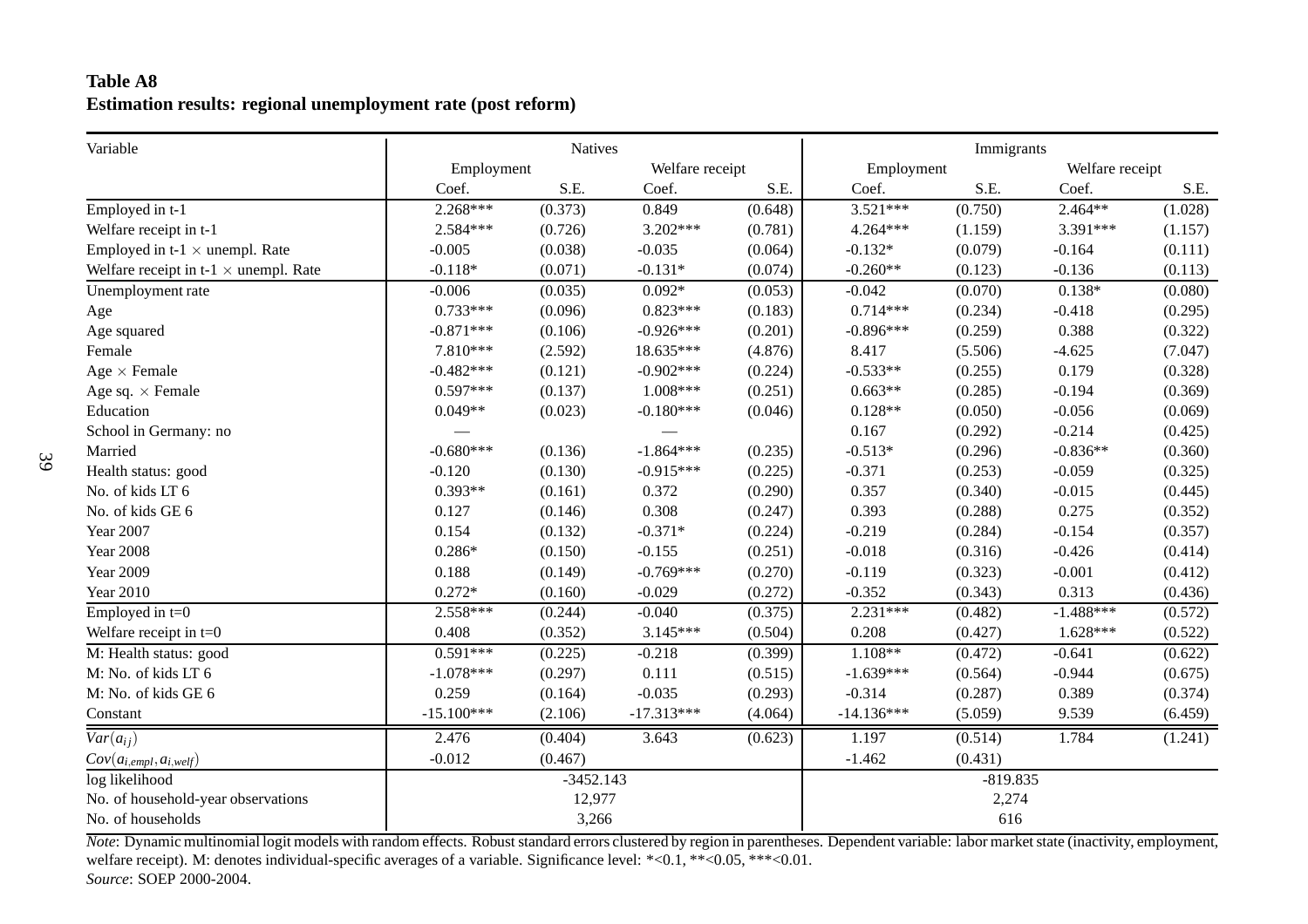# **Table A9 Predicted probabilities of labor market transitions given subsample-specific average characteristics setting the initial condition to 2006**

| State at time $t-1$        | State at time t |        |       |                |       |       |         |       |       |
|----------------------------|-----------------|--------|-------|----------------|-------|-------|---------|-------|-------|
|                            | Inactive        |        |       | Employment     |       |       | Welfare |       |       |
|                            | Mean            | 95%-CI |       | 95%-CI<br>Mean |       | Mean  | 95%-CI  |       |       |
| A. Natives, post reform    |                 |        |       |                |       |       |         |       |       |
| Inactive                   | 0.184           | 0.143  | 0.244 | 0.790          | 0.727 | 0.829 | 0.026   | 0.016 | 0.050 |
| Employment                 | 0.038           | 0.032  | 0.044 | 0.953          | 0.945 | 0.959 | 0.009   | 0.007 | 0.014 |
| Welfare                    | 0.068           | 0.038  | 0.113 | 0.885          | 0.820 | 0.923 | 0.047   | 0.027 | 0.088 |
| B. Immigrants, post reform |                 |        |       |                |       |       |         |       |       |
| Inactive                   | 0.149           | 0.085  | 0.281 | 0.779          | 0.633 | 0.855 | 0.073   | 0.039 | 0.156 |
| Employment                 | 0.042           | 0.028  | 0.064 | 0.921          | 0.885 | 0.940 | 0.037   | 0.025 | 0.065 |
| Welfare                    | 0.041           | 0.018  | 0.101 | 0.850          | 0.717 | 0.902 | 0.109   | 0.066 | 0.226 |

*Note*: Simulation-based 95% confidence intervals are calculated using 1000 replications.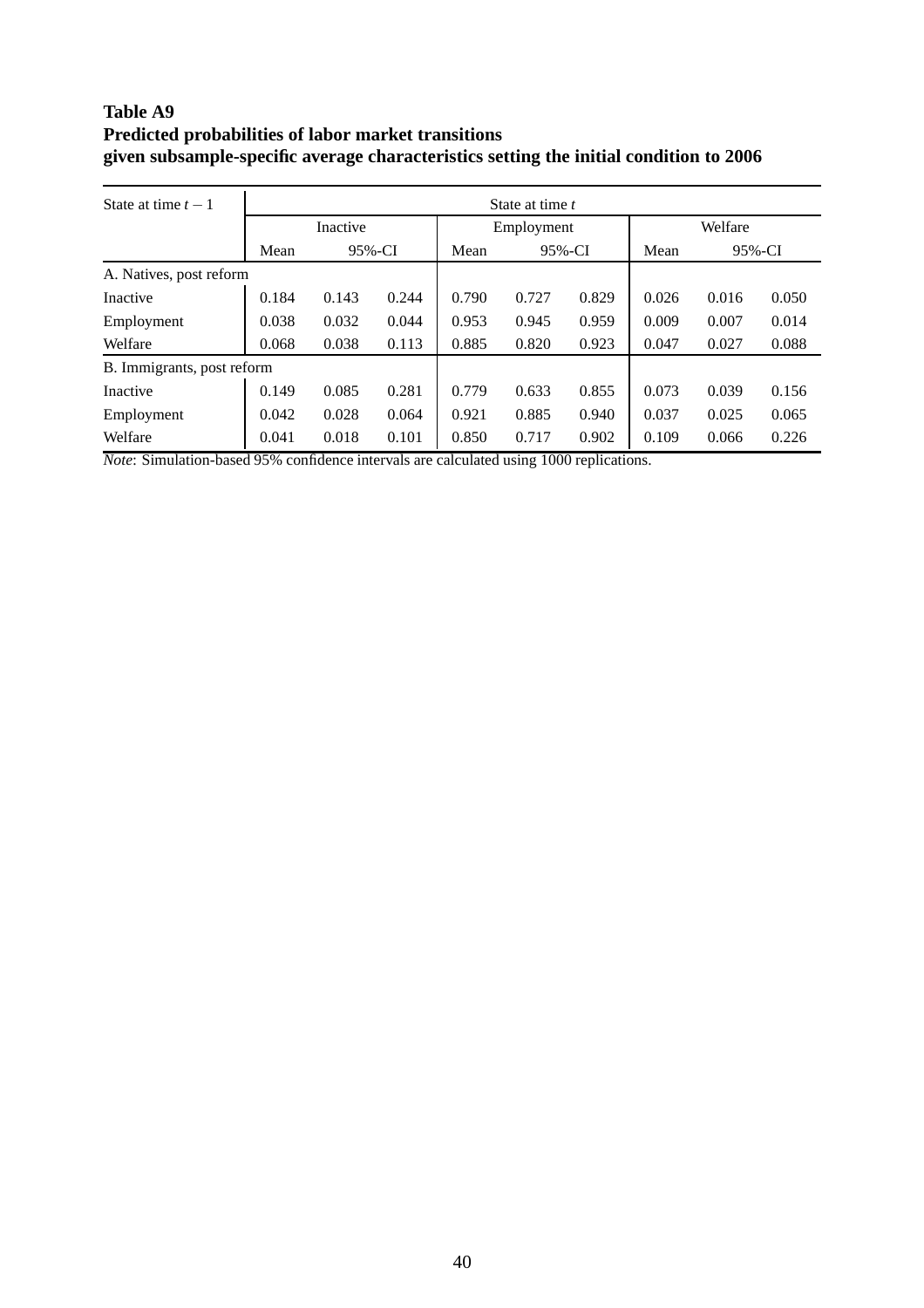| Variable                           | Natives      |            |                 |         |  |  |  |  |
|------------------------------------|--------------|------------|-----------------|---------|--|--|--|--|
|                                    | Employment   |            | Welfare receipt |         |  |  |  |  |
|                                    | Coef.        | S.E.       | Coef.           | S.E.    |  |  |  |  |
| Employed in t-1                    | 2.196***     | (0.139)    | $0.516**$       | (0.237) |  |  |  |  |
| Welfare receipt in t-1             | $0.991***$   | (0.258)    | 1.767***        | (0.285) |  |  |  |  |
| $\rm Age$                          | $0.724***$   | (0.087)    | $0.668***$      | (0.161) |  |  |  |  |
| Age squared                        | $-0.866***$  | (0.096)    | $-0.777***$     | (0.178) |  |  |  |  |
| Female                             | 8.237***     | (2.316)    | 15.247***       | (4.253) |  |  |  |  |
| Age $\times$ Female                | $-0.498***$  | (0.108)    | $-0.770***$     | (0.197) |  |  |  |  |
| Age sq. $\times$ Female            | $0.610***$   | (0.122)    | $0.873***$      | (0.221) |  |  |  |  |
| Education                          | $0.046**$    | (0.020)    | $-0.181***$     | (0.043) |  |  |  |  |
| School in Germany: no              | $-0.021$     | (0.196)    | $0.832***$      | (0.301) |  |  |  |  |
| Married                            | $-0.707***$  | (0.122)    | $-1.778***$     | (0.215) |  |  |  |  |
| Health status: good                | $-0.183$     | (0.116)    | $-0.571***$     | (0.205) |  |  |  |  |
| No. of kids LT 6                   | $0.395***$   | (0.145)    | 0.169           | (0.263) |  |  |  |  |
| No. of kids GE 6                   | 0.186        | (0.130)    | 0.270           | (0.215) |  |  |  |  |
| <b>Year 2007</b>                   | 0.111        | (0.113)    | $-0.186$        | (0.197) |  |  |  |  |
| <b>Year 2008</b>                   | $0.304**$    | (0.121)    | $-0.252$        | (0.214) |  |  |  |  |
| <b>Year 2009</b>                   | 0.152        | (0.125)    | $-0.375$        | (0.229) |  |  |  |  |
| <b>Year 2010</b>                   | 0.216        | (0.132)    | 0.183           | (0.228) |  |  |  |  |
| Employed in $t=0$ (2006)           | 2.386***     | (0.215)    | $-0.586*$       | (0.356) |  |  |  |  |
| Welfare receipt in $t=0$ (2006)    | $1.133***$   | (0.275)    | 2.375***        | (0.354) |  |  |  |  |
| M: Health status: good             | $0.612***$   | (0.202)    | $-0.217$        | (0.366) |  |  |  |  |
| M: No. of kids LT 6                | $-1.133***$  | (0.261)    | 0.035           | (0.448) |  |  |  |  |
| M: No. of kids GE 6                | 0.181        | (0.142)    | 0.040           | (0.246) |  |  |  |  |
| Constant                           | $-14.574***$ | (1.892)    | $-12.341***$    | (3.546) |  |  |  |  |
| $Var(a_{ij})$                      | 2.247        | (0.344)    | 3.438           | (0.727) |  |  |  |  |
| $Cov(a_{i,empl}, a_{i, well})$     | 0.691        | (0.461)    |                 |         |  |  |  |  |
| log likelihood                     |              | -4039.3653 |                 |         |  |  |  |  |
| No. of household-year observations |              | 15,251     |                 |         |  |  |  |  |
| No. of households                  |              | 3,882      |                 |         |  |  |  |  |

# **Table A10 Estimation results: alternative definition of states**

*Note*: Dynamic multinomial logit models with random effects. Dependent variable: labor market state (inactivity, employment, welfare receipt), *Aufstocker* are coded as employed. M: denotes individual-specific averages of a variable. Significance level: \*<0.1, \*\*<0.05, \*\*\*<0.01. *Source*: SOEP 2005-2010.